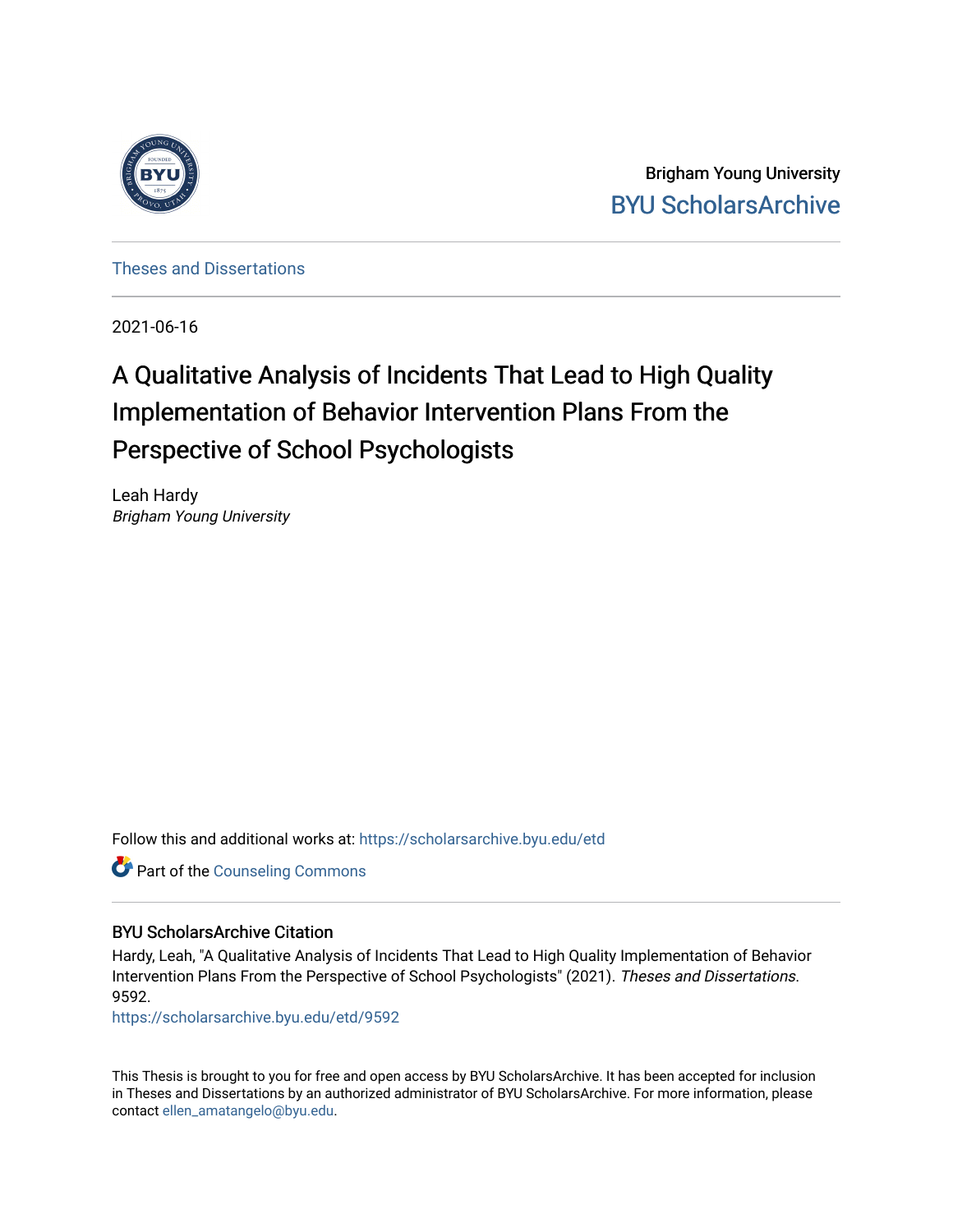<span id="page-1-0"></span>A Qualitative Analysis of Incidents That Lead to High Quality

Implementation of Behavior Intervention Plans from the

Perspective of School Psychologists

Leah Hardy

A thesis submitted to the faculty of Brigham Young University in partial fulfillment of the requirements for the degree of

Educational Specialist

Ellie Young, Chair Cade Charlton Sterling Hilton

Department of Counseling Psychology and Special Education

Brigham Young University

Copyright © 2021 Leah Hardy

All Rights Reserved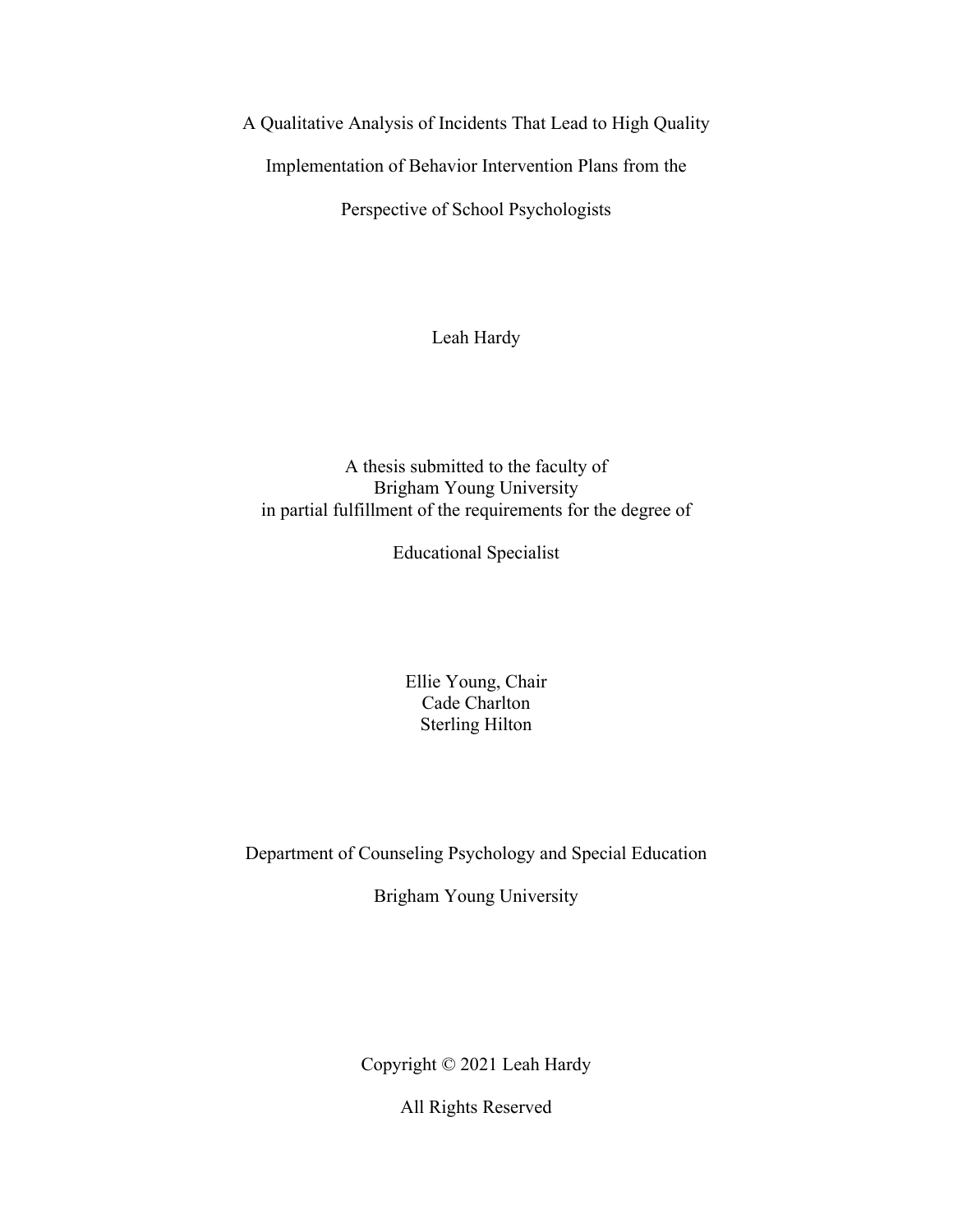### ABSTRACT

### <span id="page-2-0"></span>A Qualitative Analysis of Incidents That Lead to High Quality Implementation of Behavior Intervention Plans from the Perspective of School Psychologists

Leah Hardy Department of Counseling Psychology and Special Education, BYU Educational Specialist

This study illuminated the perspectives of school psychologists who have developed behavior intervention plans (BIPs) that support successful change in student outcomes. A total of 15 school psychologists from two different school districts were interviewed using the critical incident method; participants shared their perceptions of effectively implemented behavior intervention plans. The participants emphasized the need for consistent communication among the team members, collaboration with key stakeholders, making modifications as needed during the implementation period, and adequate time to for school psychologists to provide training to teachers. The findings of this study emphasized the importance for school teams and other school stakeholders to understand the factors that are needed when they are addressing student behavior.

Keywords: behavior intervention plan, school psychologist, student outcomes, implementation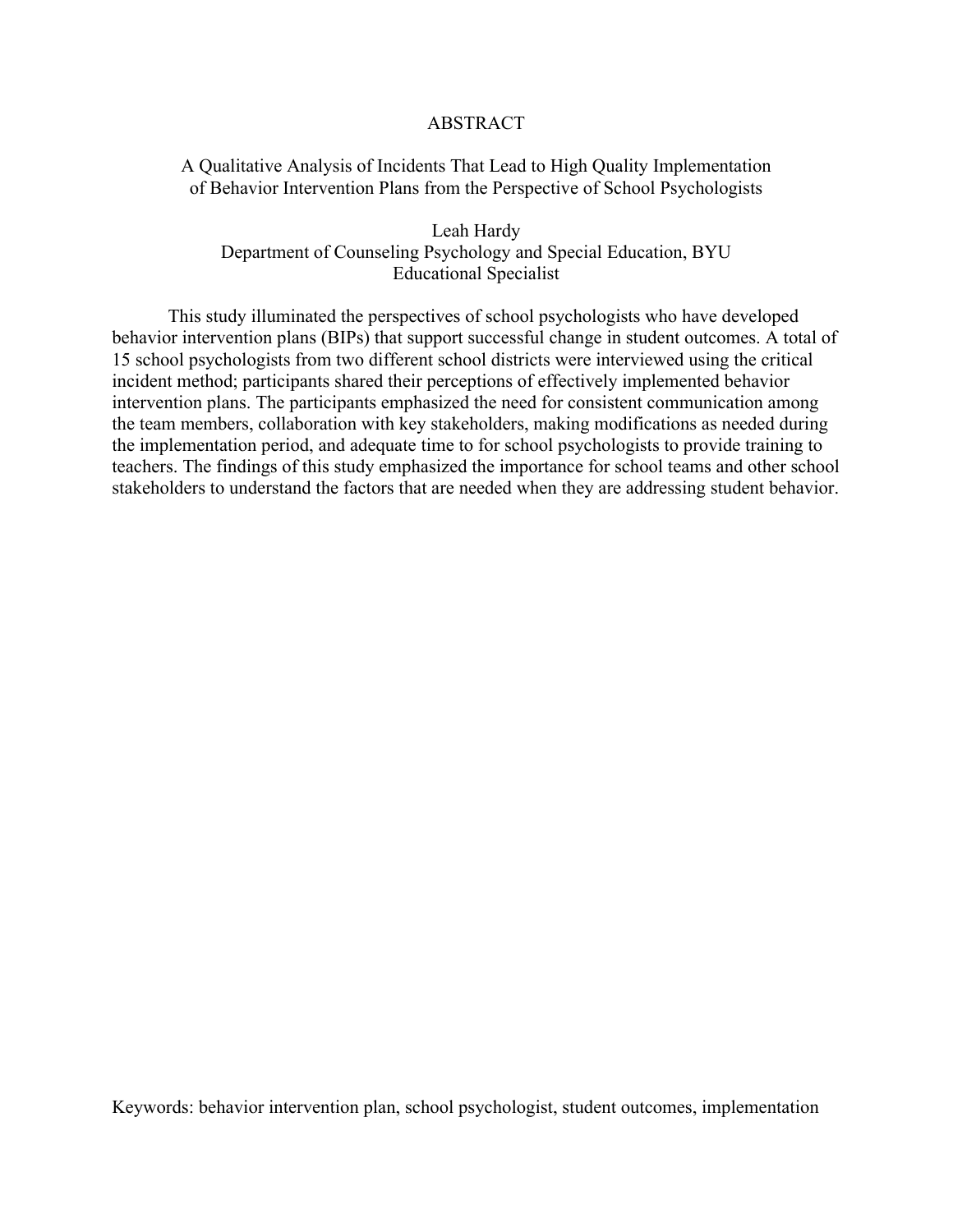<span id="page-3-0"></span>

# TABLE OF CONTENTS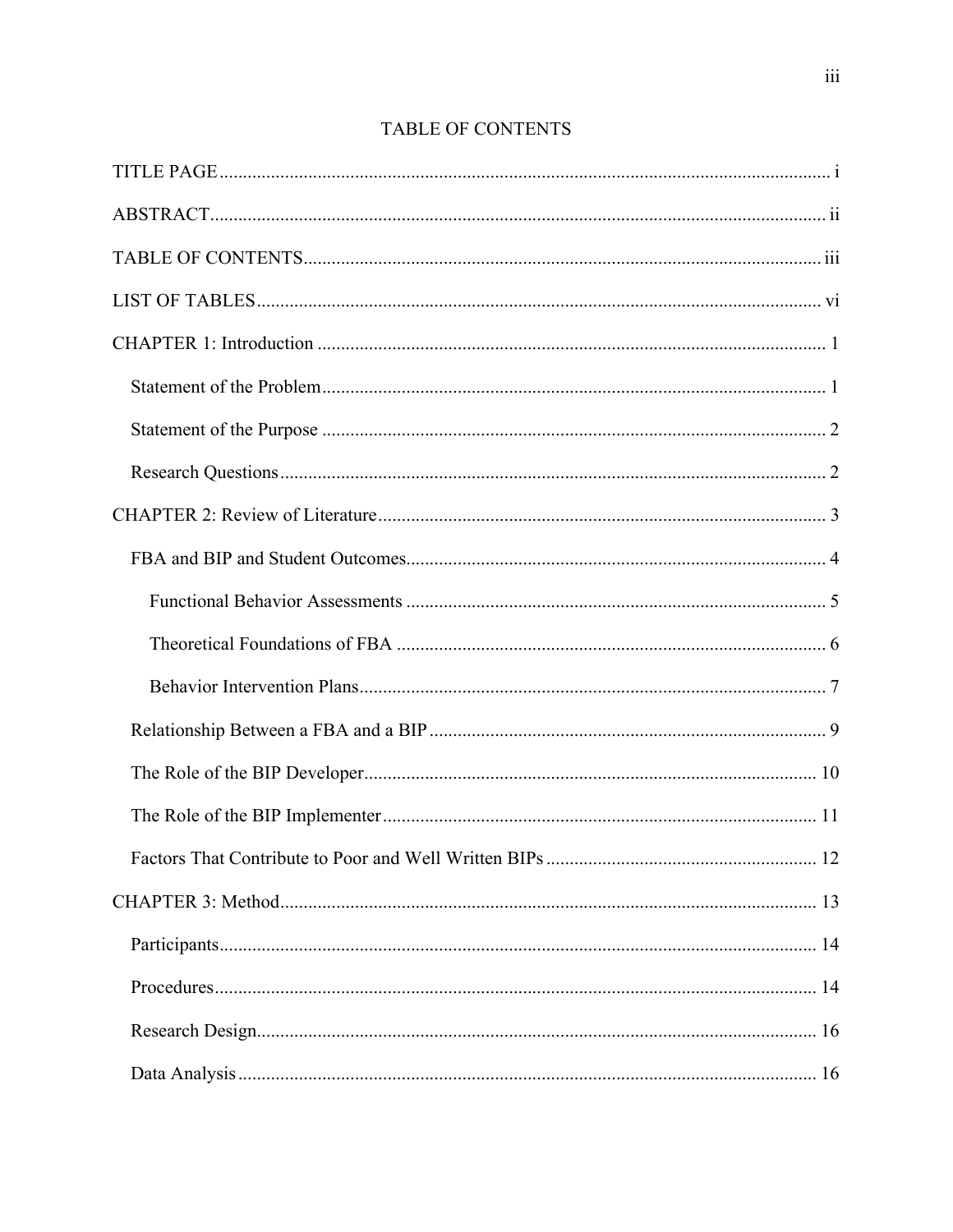| Administrator Knowledge of Behavior Contributed to Level of Support  22          |  |
|----------------------------------------------------------------------------------|--|
|                                                                                  |  |
|                                                                                  |  |
|                                                                                  |  |
|                                                                                  |  |
|                                                                                  |  |
| Demand on School Psychologist's Time and Caseload Affected Availability 28       |  |
| Availability of Resources for Teacher Training to Implement BIP Interventions 29 |  |
|                                                                                  |  |
|                                                                                  |  |
|                                                                                  |  |
|                                                                                  |  |
|                                                                                  |  |
|                                                                                  |  |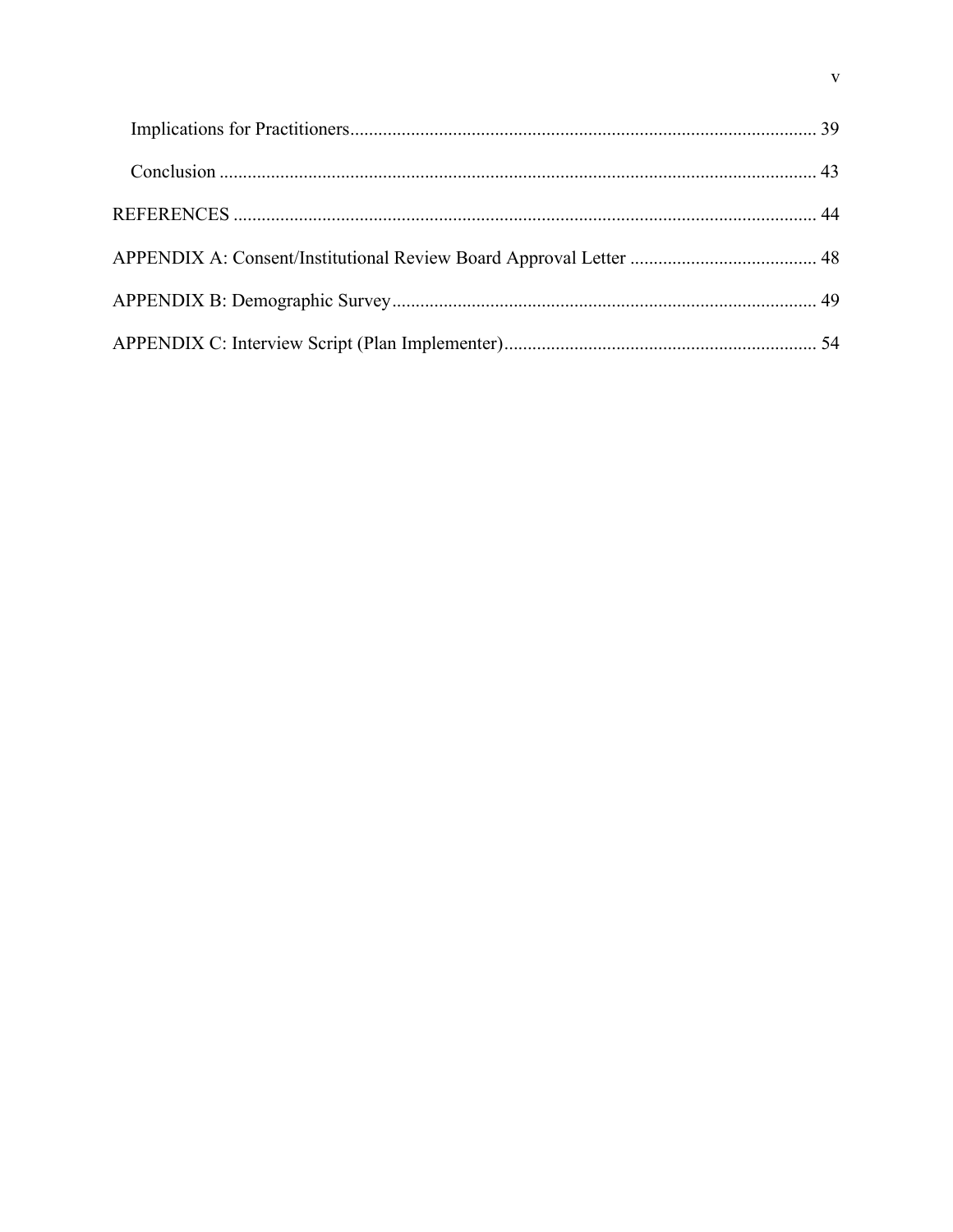# LIST OF TABLES

<span id="page-6-0"></span>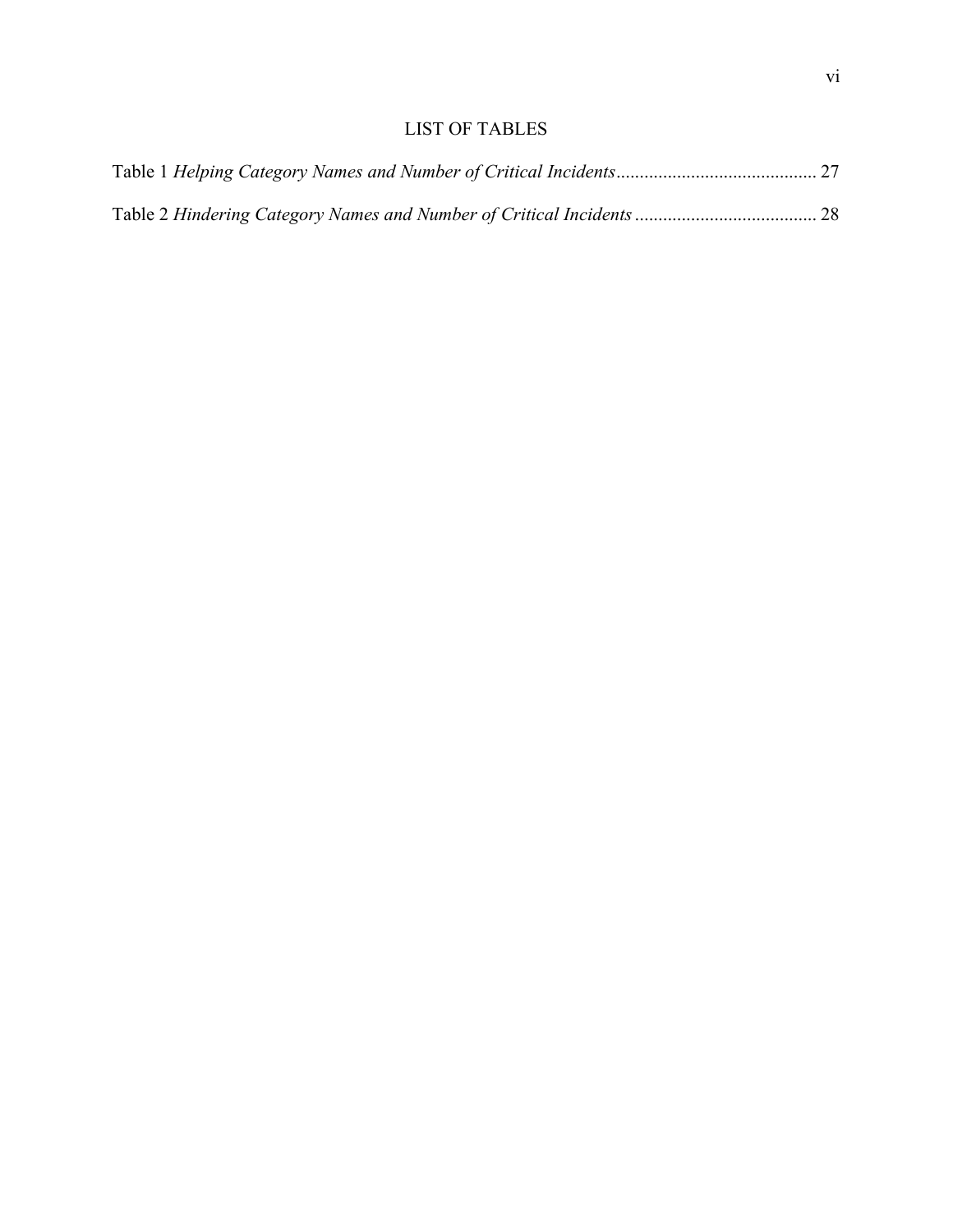#### CHAPTER 1

### **Introduction**

<span id="page-7-0"></span>School personnel often encounter a wide range of challenges to provide a valuable learning experience for students, who come from diverse backgrounds, each with a different set of needs. Some students with emotional and behavioral concerns or other students with significant behavioral challenges receive special education services due to their specific need for specialized instruction and support. Often these students display disruptive behavior and need individualized plans to develop effective behaviors in a school setting (Hawken, 2006). A popular and sometimes required method for handling and improving disruptive behavior is through the development of a behavioral intervention plans (BIP). BIPs have been shown to be very effective in improving student outcomes when they have been properly written and implemented (Blood  $&$  Neel, 2007). There are actions such as a functional behavioral assessment (FBA), school personnel input, and teacher implementation strategies that are crucial to the BIPs process. However, implementation seems to be the area that creates significant challenges for school personnel.

### <span id="page-7-1"></span>**Statement of the Problem**

Researchers have identified that in some cases BIPs looked more like compliance documents rather than functional plans for teaching and maintaining a student's replacement behaviors (Blood & Neel, 2007). BIPs are usually created by a school team, which can include school psychologists, administrators, teachers, behavior technicians, and other staff. Previous research has focused on the needs, experiences, and expertise of teachers concerning BIP development and implementation. For example, one study found that none of the teachers that were interviewed could explain what the BIP goal was for their students. Blood and Neel (2007)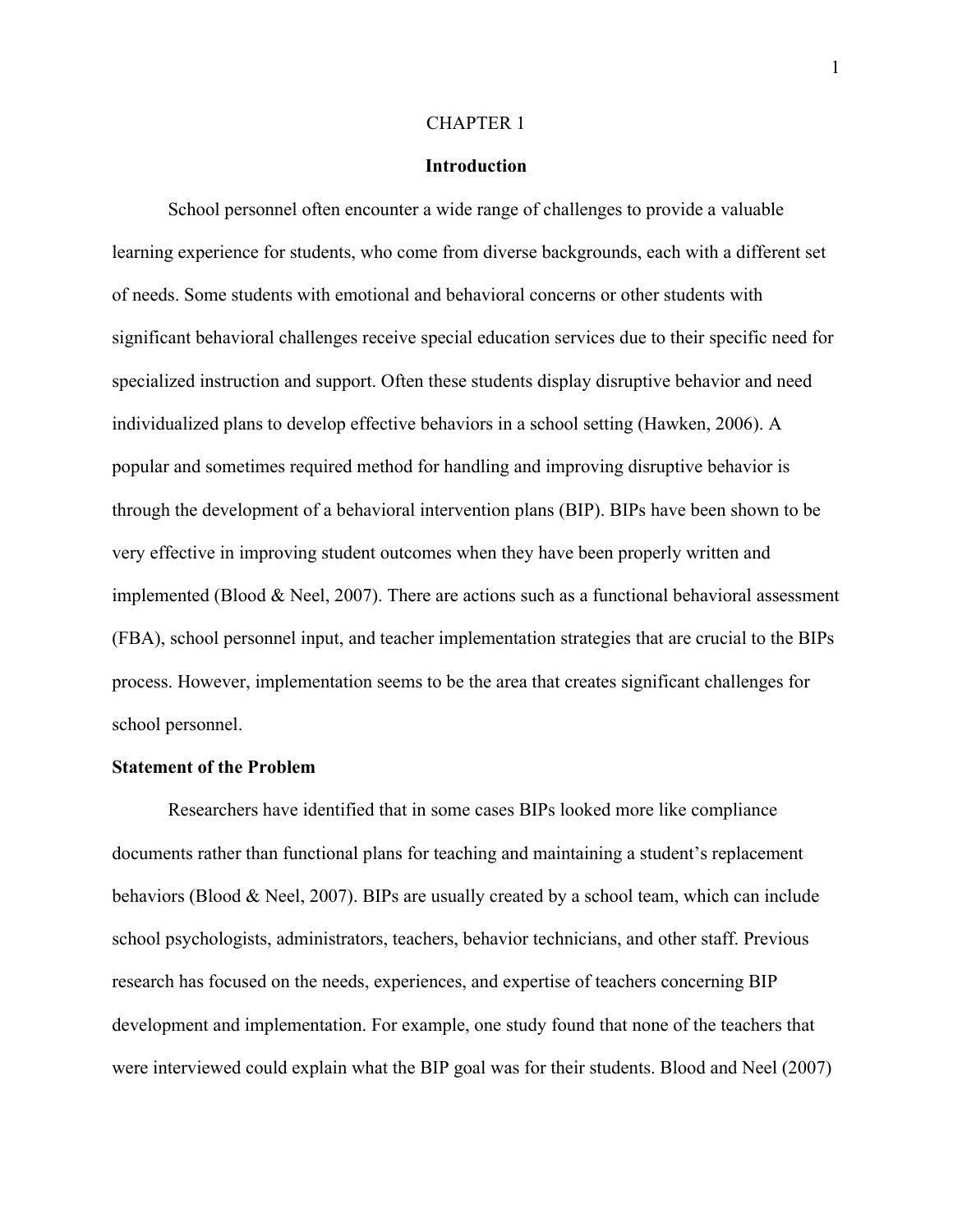reported that some BIPs placed a heavy focus on teachers' interviews and observations about the student when creating BIP content, and previous research did not address the other aspects of the FBA findings which included interviews with parents, classroom observations, and other assessment results collected by other school staff such as the school psychologist. While it is valuable to hear about the teacher's perspective, knowing more about other school team perspectives would add to the knowledge about development and implementation of BIPs.

### <span id="page-8-0"></span>**Statement of the Purpose**

A more in depth look at the perceptions of school psychologists, who frequently develop the BIP could identify important elements of what contributes to an effectively implemented BIP. The study examined how school psychologists describe the helping and hindering incidents that contributed to high quality implementation of a BIP that then leads to a successful change in a student.

### <span id="page-8-1"></span>**Research Questions**

This study will address the following research questions:

- 1. What are perceptions of school psychologists regarding the helping incidents or events associated with a BIP that produced a successful change for a student?
- 2. What are perceptions of school psychologists regarding the hindering incidents or events associated with a BIP that produced a successful change for a student?
- 3. What are school psychologists' perceptions about what would help improve future BIPs (i.e., wish list items)?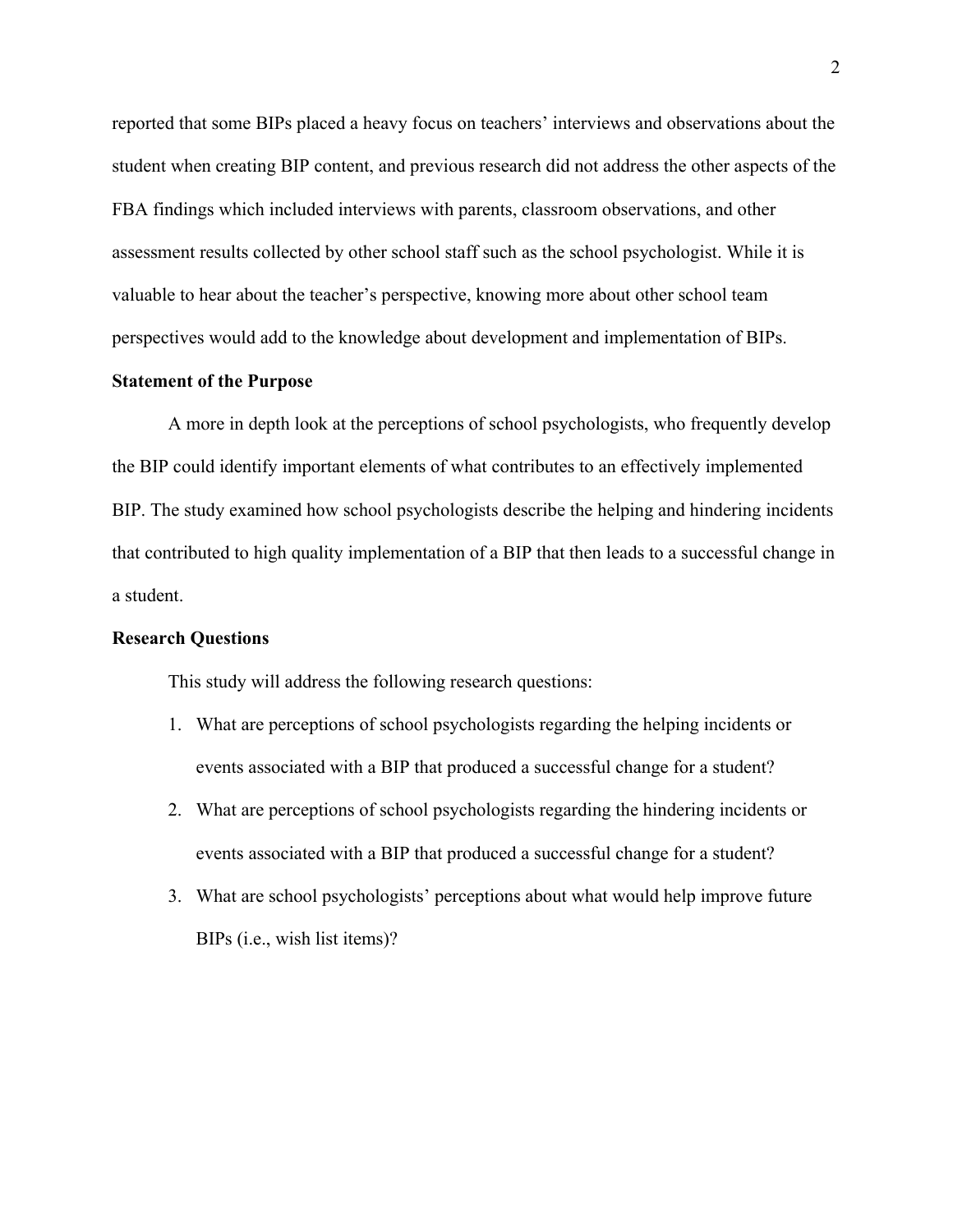#### CHAPTER 2

### **Review of Literature**

<span id="page-9-0"></span>When the Individuals with Disabilities Education Act (IDEA) was passed in 1975, the percentage of children who received support from federal special education programs increased from 8.3% to 13.8% between 1976 and 2005 (National Center for Education Statistics [NCES], 2018). Then, in 1997 the updated IDEA legislation pushed for more students with disabilities to be accommodated in the general education setting (Couvillon et al., 2009). The disabilities a student can have include the following: specific learning disability; other health impairment; autism; intellectual disability; visual impairment; multiple disabilities; deaf-blindness; deafness; hearing impairment; orthopedic impairment, including blindness; speech or language impairment; traumatic brain injury; emotional disturbance; and developmental delay (NCES, 2018). In the 2014-2015 school year, emotional disturbance (ED) accounted for less than 1% of total enrolled students in the school population (NCES, 2018). To meet these students' specific needs and to facilitate their effective education in general and special education classroom settings, functional behavior assessments' (FBAs) and behavioral intervention plans (BIPs) are the main tools used to address disruptive behavior.

Research has highlighted that students who are identified with the special education classification of ED often display learning difficulties that affect academic performance and they experience lower educational attainment and school failure. These youth often have reoccurring mental health problems (Tellis-James & Fox, 2016). In addition to these learning difficulties, relationships with teachers, parents, peers, and other individuals in their lives are also impacted. Students with ED, who report to have positive relationships with others in which they feel they receive support, tend to have greater success or improvement in their academic performance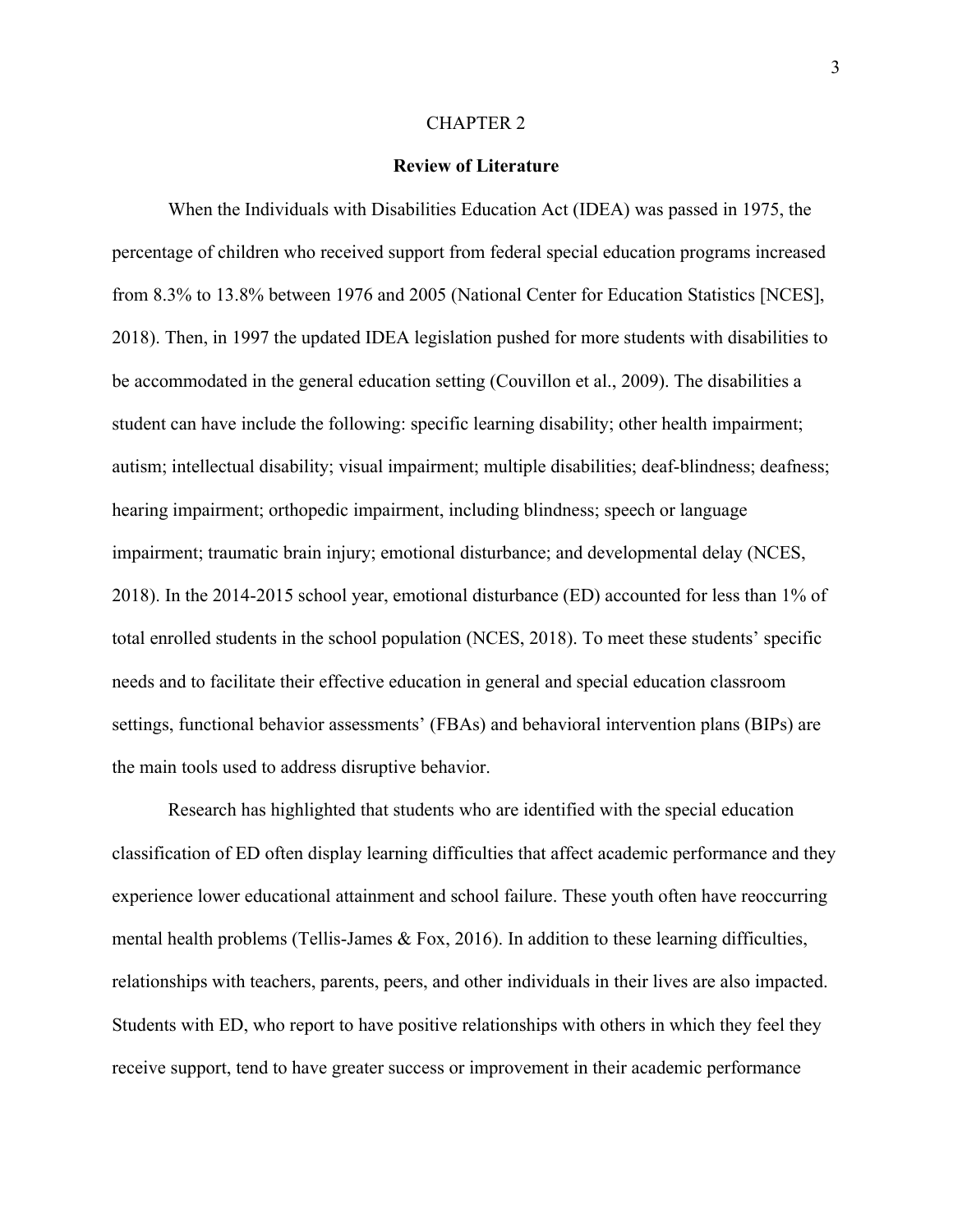(Grant, 2016). However, it is unfortunate that these students are often labeled as "failures" or "unreachable" and these labels can hinder the quality of relationships to teachers and parents. Students identified as ED qualify for special education services and frequently need a range of services that include academic, social, and emotional supports (Tellis-James & Fox, 2016).

Emotional and behavior disorders (EBD) is a slightly different term often found in scholarly writing that refers to youth who have a variety of emotional and behavioral challenges but are not identified as a student with a disability (Tellis-James & Fox, 2016). Students labeled EBD have a wide range of needs (Montague et al., 2005) and frequently display disruptive behaviors can progress into adulthood (Conroy & Brown, 2004). These students whose academic and behavioral problems are not considered sufficiently severe to warrant special education services, school personnel can still complete a FBA to generate a BIP to address their behavior or emotional needs (Holcomb et al., 2020). Behavior interventions plans can be developed and implemented, and the interventions that are outlined in the plan can be applied in the general education classroom (Holcomb et al., 2020).

### <span id="page-10-0"></span>**FBA and BIP and Student Outcomes**

Challenging student behavior is an issue that all teachers from general to special education classrooms deal with almost daily (Hawken, 2006). Teacher responses to disruptive behavior range from removing the student from the classroom to another place in the school with adult supervision or by removing them from the school setting through suspension (Van Acker et al., 2005). Other responses to the disruptive behavior include consequences based on what the student did rather than the motivating reason for why the student chose to display the behavior. In the past, students with disabilities who displayed disruptive behavior were excluded from school altogether (Van Acker et al., 2005). The IDEA act made behavior intervention plans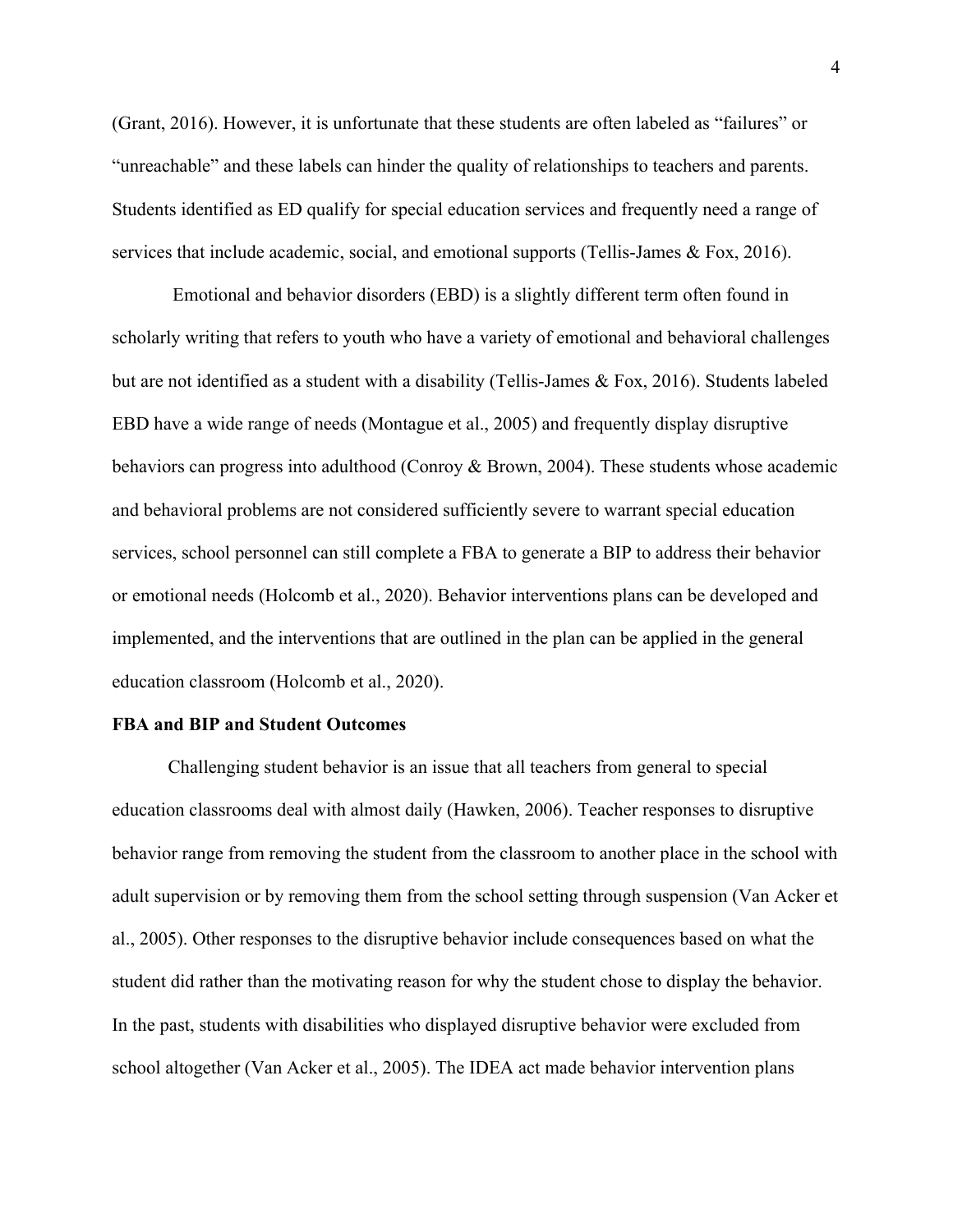(BIPs) a federal mandated tool to help address the needs of children in special education who display especially difficult behaviors (Hawken, 2006). This legal mandate requires schools to develop an appropriate structure for BIP development, tools to aid, and ongoing training to implement a BIP (Walker & Barry, 2017). The ideal vision for BIP development is for data collection, collaboration, and monitoring implementation to happen at each stage of their appropriate stages to ensure a quality BIP (Walker & Barry, 2017).

Students in any disability category may have needs that require attention and a clear set of procedures to address their behavioral needs. Since needs differ from student to student, a formal process that includes a functional behavior assessment (FBA) and behavior intervention plan (BIP) can be developed. The FBA is the beginning part of the process of creating a BIP; it is the assessment process that is used to collect data about a student's disruptive behavior. The results from the FBA are then discussed in a meeting where typically the school psychologist, involved school personnel, parents, and sometimes the students come together to discuss what goes into the BIP (Hawken, 2006).

#### <span id="page-11-0"></span>*Functional Behavior Assessments*

A BIP is created after a functional behavior assessment (FBA) has been completed. An FBA is an assessment that the school psychologist, behavior specialist, or other trained professional uses to collect data about a student's behavior. The FBA is described as a systematic and evidence-based process for assessing the relationship between a behavior and the situation in which it occurs (Lohman et al., 2013). It is a best practice recommendation that the FBA is always done before creating a BIP; however, in reality, FBAs are not always conducted prior to the BIP (Scott et al., 2008). The ultimate goal of the FBA is to guide the development of positive interventions which is based on the reasons for why a behavior is occurring (Lohman et al.,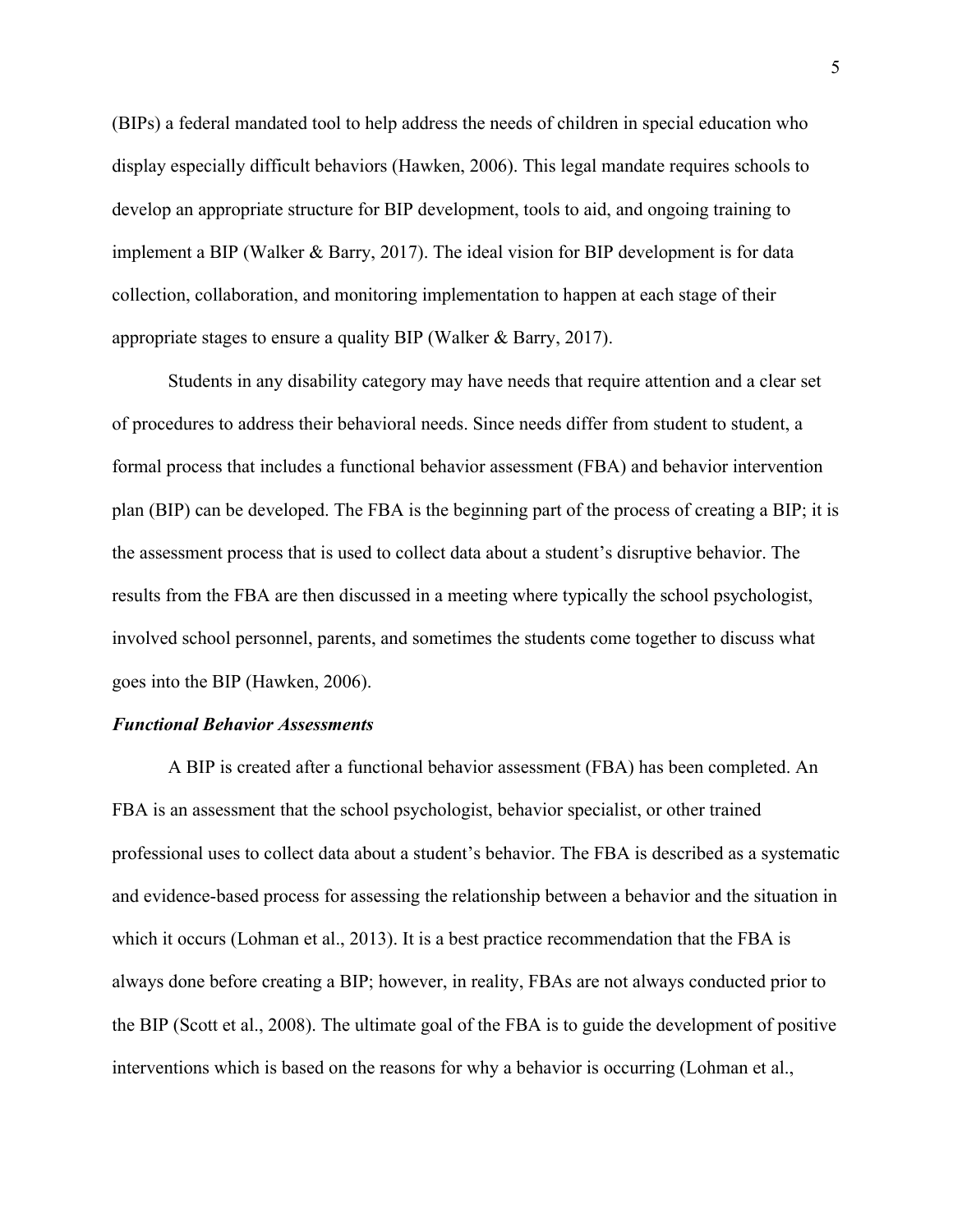2013). Functional behavioral assessment can sometimes be confused with functional behavioral analysis. Functional behavioral assessments are focused on the procedures that are used to identify the antecedents and consequences behind a specific behavior (Watson & Skinner, 2001), while functional behavioral analysis focuses on the experimental manipulation of an environment in a controlled setting to identify the effects that the events have on behavior (Watson & Skinner, 2001). It has been suggested that functional behavioral analysis is one of the approaches that is used for a functional behavior assessment (Watson & Skinner, 2001).

Typically, behavior specialists, behavior analysists, and school psychologists use the functional behavior assessment to classify the type of behavior and the purpose of the behavior. Education personnel who administer the FBA are trained to do so in an ethical and professional manner that gathers the appropriate data needed. According to a trainer manual (Lohman et al., 2013), it is important for educational personnel to know how to conduct an FBA with students whose behavior can range from mild to severe. Generally, the students who have an FBA have been identified with an emotional disturbance (ED) or are taught in self-contained special education classrooms (Couvillon et al., 2009). These students are a special targeted population because they are more likely to display disruptive behaviors (Couvillon et al., 2009).

### <span id="page-12-0"></span>*Theoretical Foundations of FBA*

The goal of the FBA is to produce a hypothesis statement or summary that outlines the factors believed to be behind the student's disruptive behavior (Sugai, Horner, et al., 2000). FBAs are used by a team which could consist of individuals who bear some responsibility and are called to help during the FBA assessment process. Teachers, family members, and counselors who have direct experience with the student -- whether it be in the classroom or in the home setting (Sugai, Horner, et al., 2000) -- can contribute to the FBA. School psychologists, school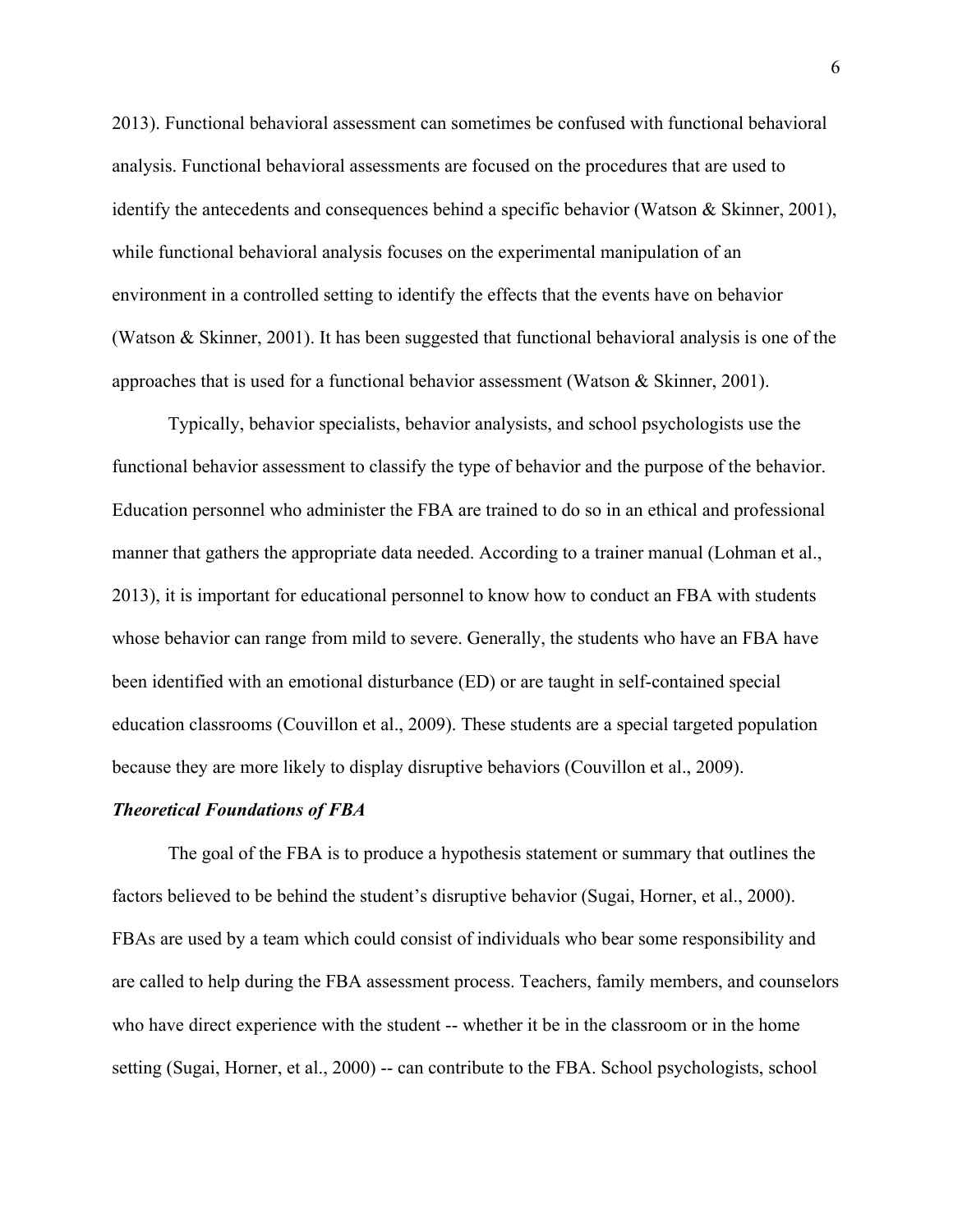counselors, and special educators often take the lead in conducting the FBA because they have knowledge about behavior and can observe and collect information that is used to recommend strategies for the BIP (Sugai, Lewis-Palmer, & Hagan-Burke, 2000). School psychologists specifically, in some cases, are called upon to help specifically when the student's behavior may be intense and need detailed interventions that appropriately address the intense behavior. The school psychologists have access to research or trainings about behavior management which aids in their ability to help in identifying behavior interventions (Merrell et al., 2012). Administrative authorities such as principals provide support and offer recommendations regarding school personnel assistance, resources, and time (Sugai, Horner, et al., 2000). All of these educators and school personnel participate in the FBA process by providing their information about their interactions with the student. Overall, the FBA and its theoretical foundation emphasize the importance of using applied research methods to gain an understanding of the determinants of behavior (Hanley et al., 2003).

#### <span id="page-13-0"></span>*Behavior Intervention Plans*

Behavioral intervention plans are action plans based upon systematically applied interventions and strategies used to support students as they change their behavior (Walker  $\&$ Barry, 2017). BIPs are also described as plans that promote active measures to be taken to address behaviors impeding learning of students or others (Browning-Wright & Cafferata, 2013). The BIP is encased in a process that includes a functional behavioral assessment (FBA) and a team of school personnel to address the FBA results. The first step begins when a school psychologist, or other trained educator, receives a request to conduct an FBA on a student who is displaying disruptive behavior (Walker & Barry, 2017). School psychologists are often called upon to conduct these FBAs because of the extensive training that they receive in analyzing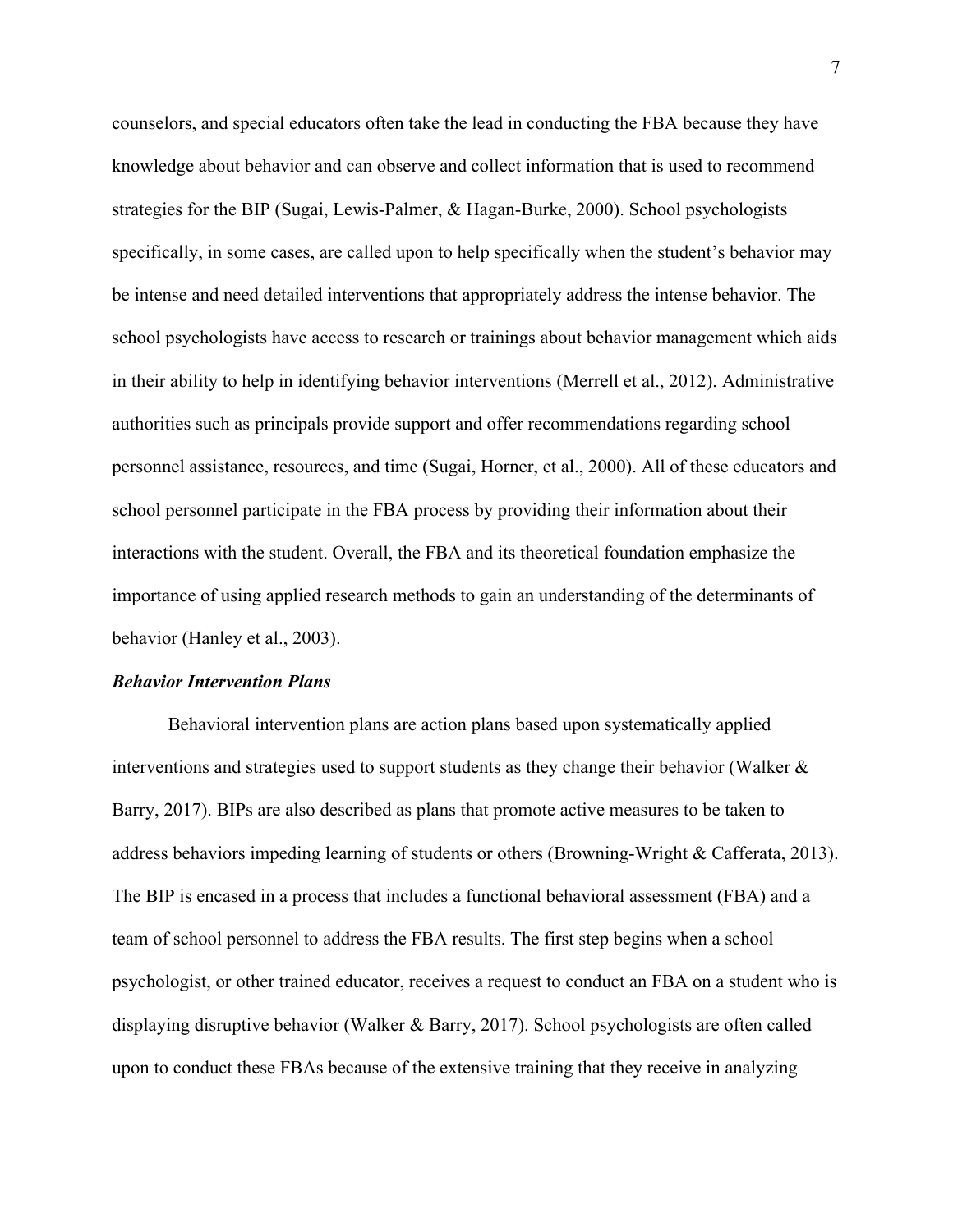behavior and its functioning in academic settings (Merrell et al., 2012). They also report the FBA data that they have collected at various meetings (e.g., Individualized Education Program meetings, special education meetings, and any other accommodations meetings) to the team and parents (Twachtman-Cullen & Twachtman-Bassett, 2011).

The FBA is then used to determine the possible reasons behind the student's behavior; those reasons are used to decide what will go into the content of the BIP. A team made of the school psychologist, teacher, parents, and other school personnel meet to discuss the FBA, ways to address the behavior, and how implementation will be handled. This process is a team-based approach because a team is needed to set the goals and interventions that will result in effective behavior change (Walker & Barry, 2017). Simply creating a plan that reduces the disruptive behavior usually is not adequate, the goal is to identify the reason for student's problematic behavior and to teach and reinforce meaningful effective replacement behaviors.

A BIP is needed when a student's behavior is deterring their own learning or the learning of others in the classroom (Couvillon et al., 2009). Students in special education classrooms or who receive special education services are the most common students who have a BIP. However, students who are in general classrooms also can have a BIP (Browning-Wright & Cafferata, 2013). Usually, it is the teacher who observes the problem behavior in a classroom but other school personnel who interact with the student may be involved in identifying students who need a BIP. The behavior is reported to the school psychologist (or another behavior specialist) who collaboratively conducts an FBA with other team members. School psychologists collect data which can include completing observations, reviewing student records, gathering teacher feedback about the nature and specific details of the behavior (National Association of State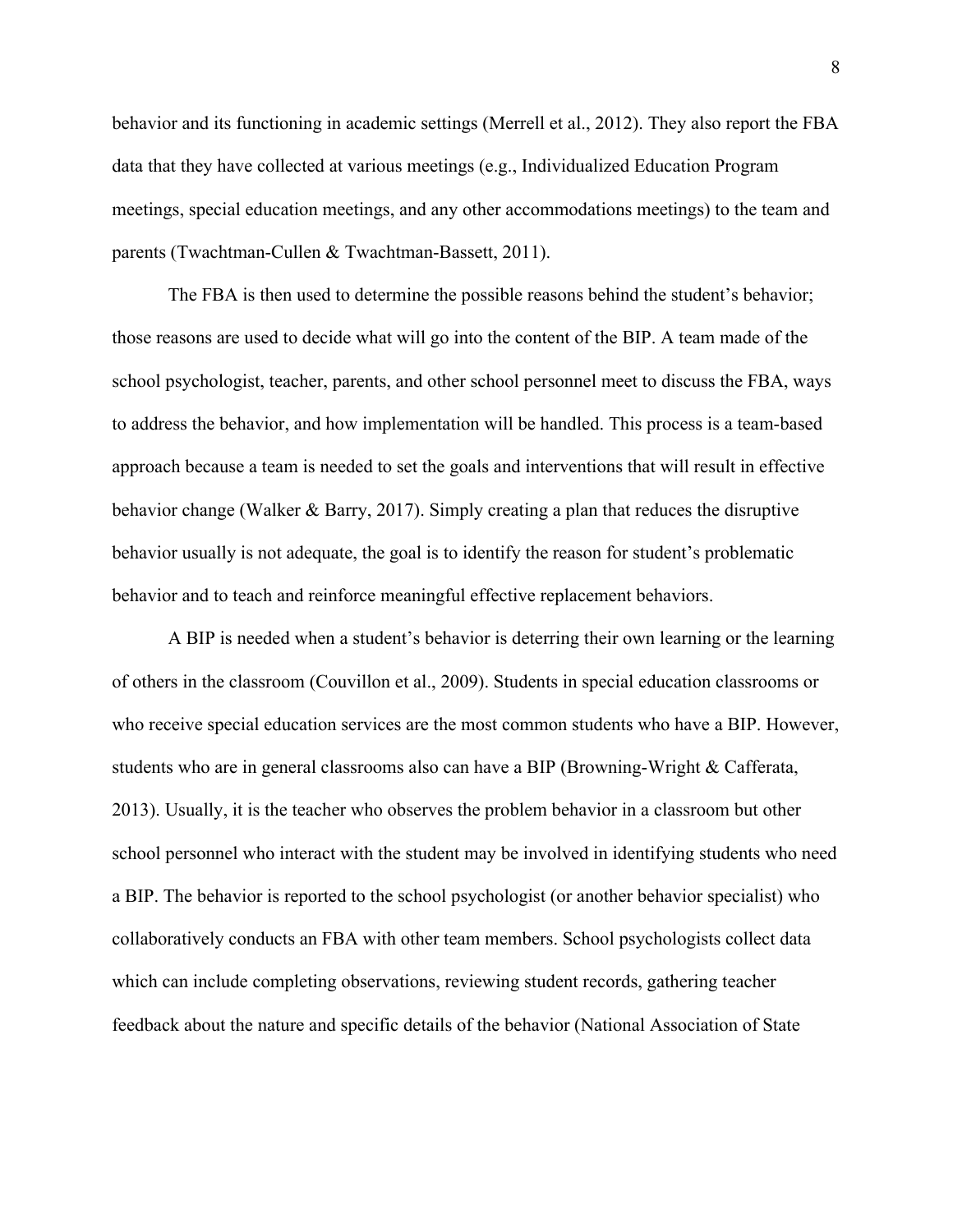Directors of Special Education, [NASDSE], 2018). The student's behavior is then reviewed by the team responsible for implementing the BIP.

A quality BIP is based on data that was carefully gathered and analyzed by the schoolbased team (Browning-Wright et al., 2007). The Behavior Intervention Plan – Quality Evaluation (BIP-QE) is a scoring guide that consists of six concepts used to score the quality of a BIP. The six concepts include the following: (a) behavior serving a purpose, (b) behavior is related to the context in which it occurs, (c) change the environment to better support positive behaviors and teach a socially acceptable replacement behavior to achieve the desired outcome, (d) reinforcement of the new behavior, (e) reactive strategies for future occurrence of problem behavior, and (f) communication between all to progress/monitor interventions (Browning-Wright & Cafferata, 2013). Five steps for creating a BIP include the following: (a) addressing the behavior, (b) understanding the problem behavior, (c) developing the behavior plan, (d) implementing the behavior plan, and (e) monitoring/evaluating the plan (Browning-Wright  $\&$ Cafferata, 2013).

#### <span id="page-15-0"></span>**Relationship Between a FBA and a BIP**

Historically, FBAs and BIPs have been used since the 1960's and since increased from 1997 until now (Couvillon et al., 2009). Currently, they are still the main tools that school psychologists and their colleagues use to identify disruptive behavior and find solutions to address them. The main purpose behind an FBA is that the information that is gathered during the FBA process is used to improve the effectiveness and efficiency of a BIP (Sugai, Horner, et al., 2000). The FBA is used to analyze the specifics of a behavior while the BIP is a document that uses the FBA to develop a plan to address the behaviors.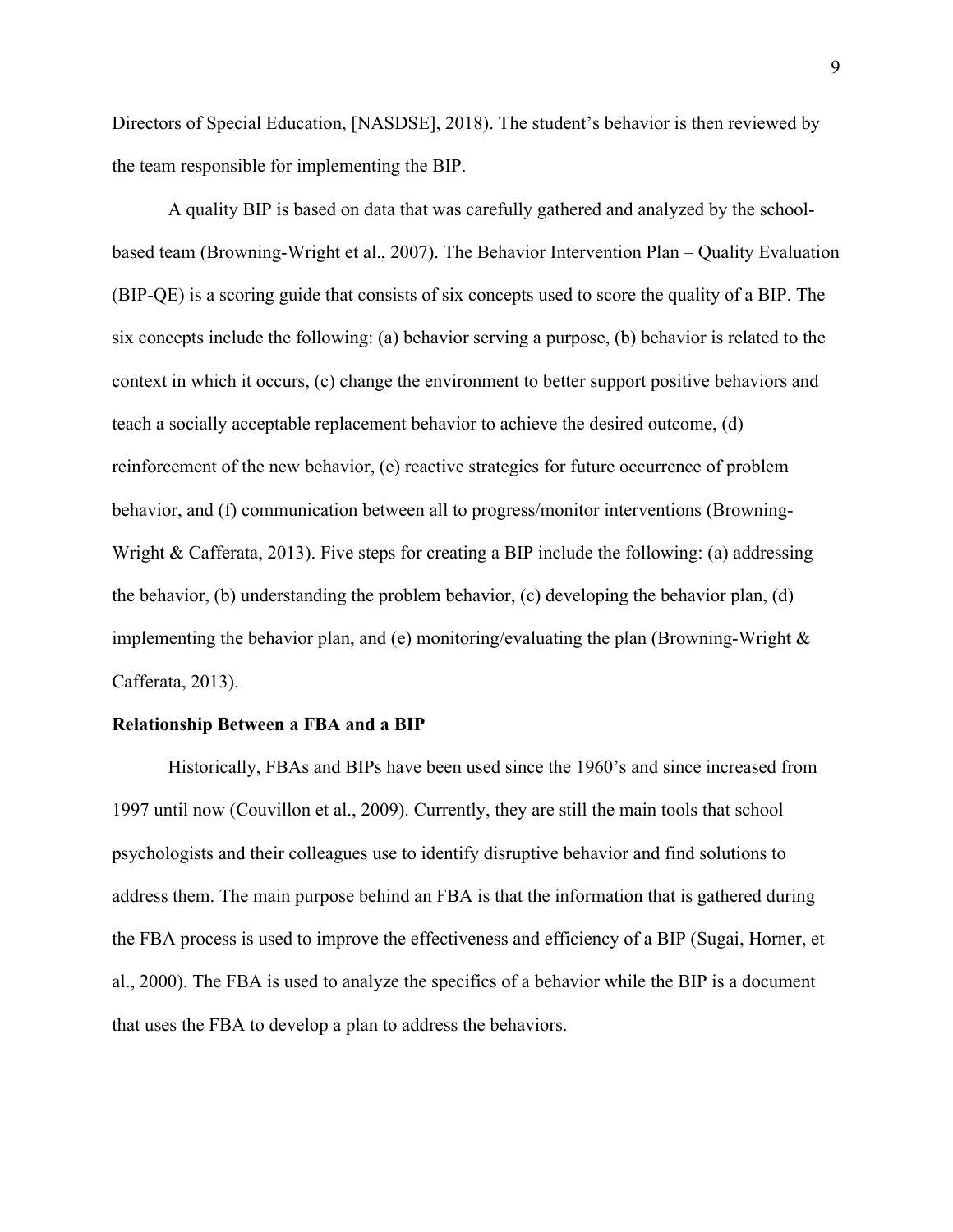The FBA is a crucial part of any behavioral intervention plan, including those other than a BIP. Browning-Wright et al. (2007) conducted a study to deduce how the findings of an FBA were being utilized in a positive behavior support plan (PBS). They concluded that school officials were not properly trained or using appropriate skills to conduct FBAs. The findings included the idea that FBAs were being inadequately developed, the content of the positive behavior support plans (PBS) and the FBA data did not align, and the PBS lacked legal strength (Browning-Wright et al., 2007).

Possible solutions to improve understanding of BIPs, and any other intervention plans, include providing in-service training and positive feedback (Couvillon et al., 2009). Providing training to school staff is a possible solution that has been of interest to researchers. Some researchers have hypothesized that through providing intense in-service training the behavioral competencies of school personnel will address the best practices identified in IDEA and IDEIA (Browning-Wright et al., 2007). Though this solution did have some promise, a study reported that after a group was given a fast-paced training on FBAs and BIP planning to improve their ability to develop effective strategies, there was no significant improvement in BIP effectiveness (Couvillon et al., 2009). The group targeted in the research still could not produce work that fit into the range of best practices. Knowing the results of this study shows that intense, short trainings are not very effective when teaching about FBAs and BIPs (Couvillon et al., 2009).

#### <span id="page-16-0"></span>**The Role of the BIP Developer**

School psychologists, when developing a BIP, can have both indirect and direct responsibilities. School psychologists provide indirect services such as consultation, research, program development for systems change, and in-service training (Bradley-Johnson & Dean, 2000). School psychologists also provide direct services when they work with a face-to-face with

10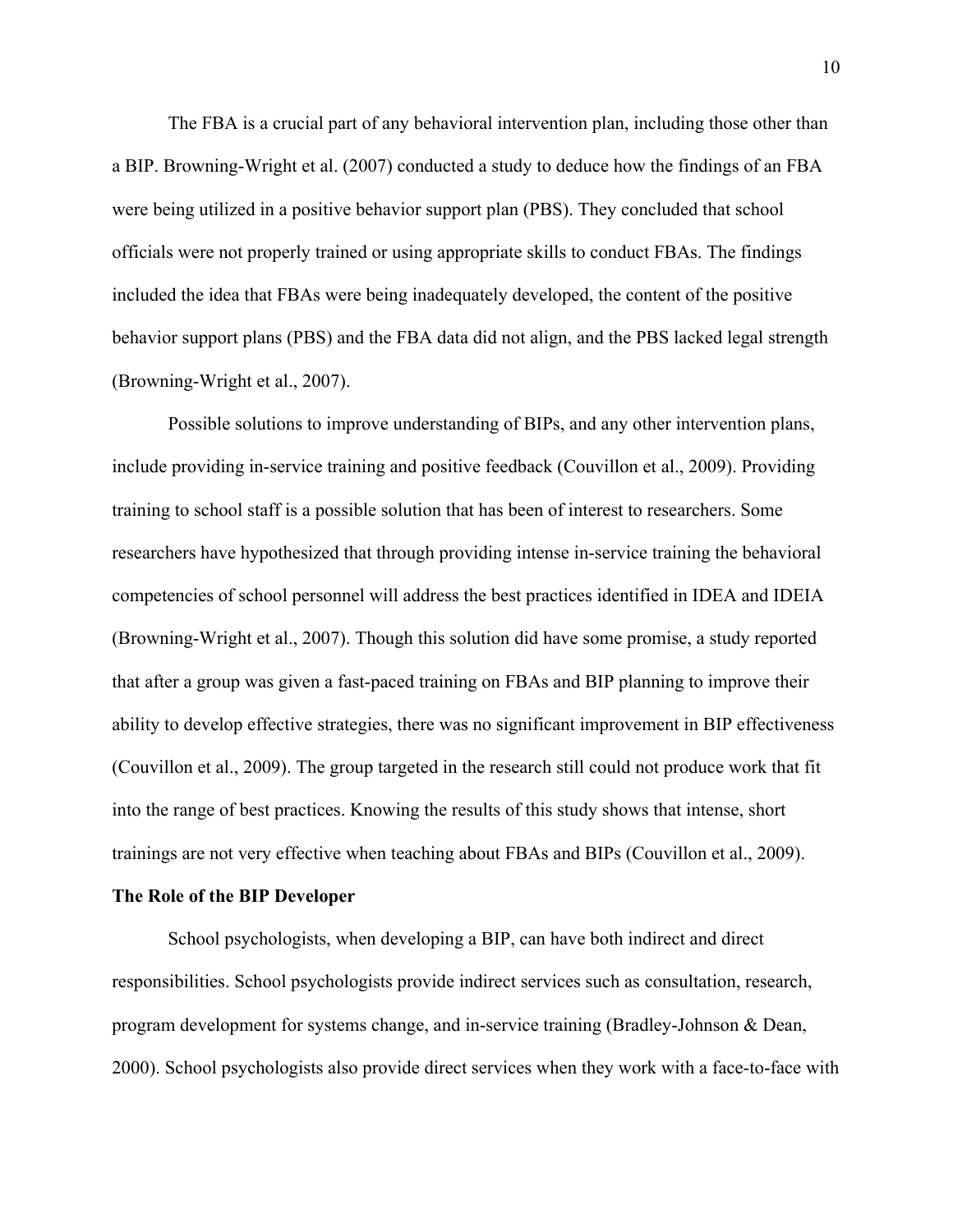a child or the team that supports that child. The BIP process requires the school psychologist to combine these two forms of service to contribute adequately to the BIP process.

School psychologists generally are in charge of providing behavior support for a student who is displaying disruptive behavior (Hawken, 2006). In a study conducted about behavior education programs (BEPs) it was found that the role of school psychologists provides a link between general and special education teachers and serve as leaders as BIPs are being developed to ensure the specific needs of the students are being met (Hawken, 2006). The process for which an FBA is developed first starts with a meeting and gathering data about the student's problem behavior.

#### <span id="page-17-0"></span>**The Role of the BIP Implementer**

Teachers and school psychologists have different levels and focus of training regarding their skills for implementing a BIP. Couvillon et al. (2009) evaluated teachers' level of training about a BIP. Most of the teachers reported not receiving a training or explanation on a BIP until they were several years into their teaching career. Teachers not only displayed a lack of information about the BIP they also did not fully understand their responsibility for implementing the BIP. In a study conducted by Reinke et al. (2011), it was found that almost half of the teachers who participated stated that they have never heard the term "evidence-based." The teachers from this study were mostly general education classroom teachers, which reveals a knowledge gap between school personnel who are expected to work together to implement strategies to improve student outcomes. Data reveal that some teachers do not receive any training or instruction on the BIP until at least their fifth year of teaching (Couvillon et al., 2009). These research findings indicate teachers' knowledge may impact BIP implementation and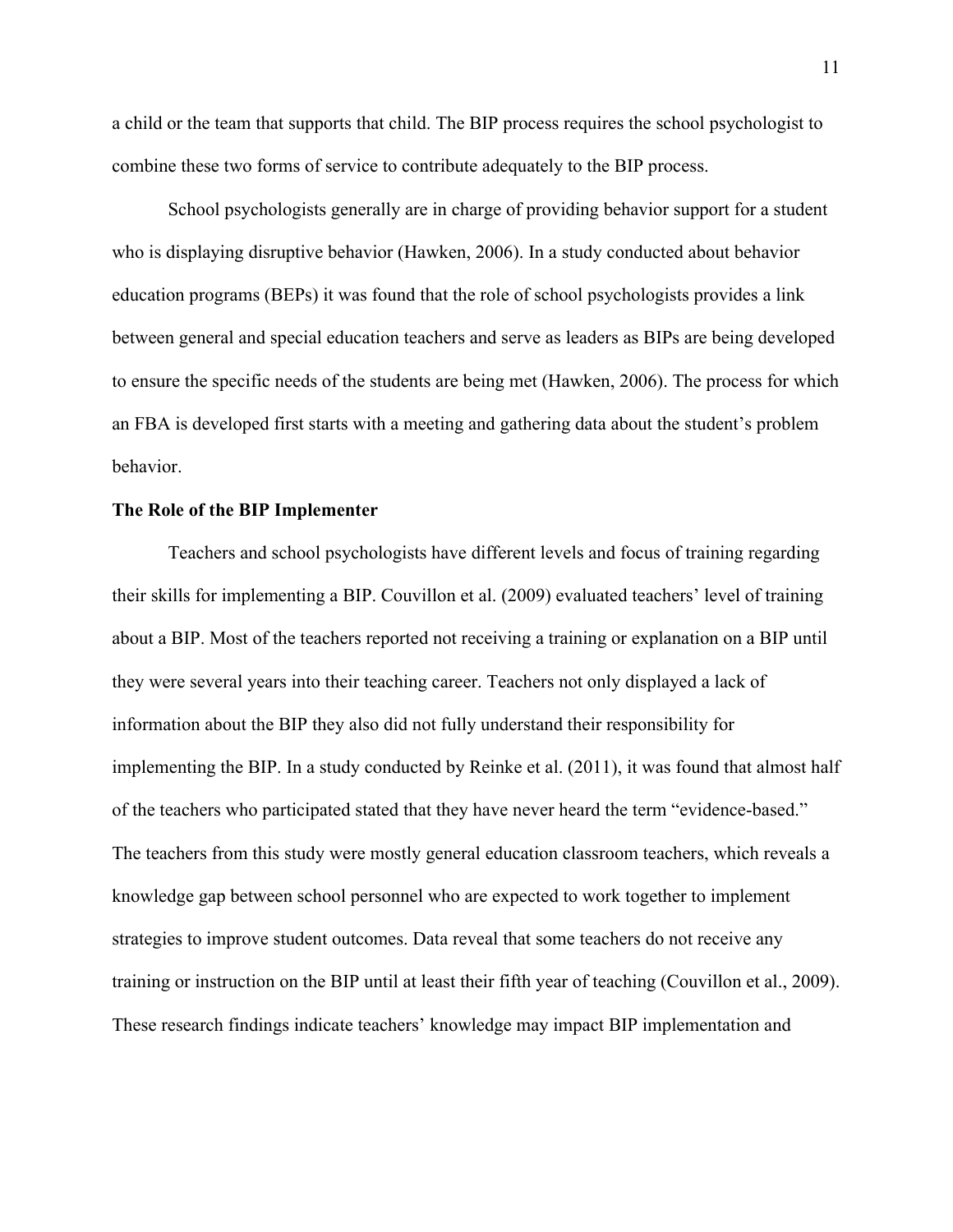effectiveness. Additionally, this gap may influence how teachers view their role and responsibility when implementing a BIP.

#### <span id="page-18-0"></span>**Factors That Contribute to Poor and Well Written BIPs**

Currently, school personnel are struggling to effectively develop BIPs and implement these plans (Hawken, 2006). When BIPs are written as a compliance document rather than a plan to develop replacement behaviors for a student, the effectiveness of the BIP seems to diminish (Blood & Neel, 2007). The BIPs that do not include clearly defined procedures are deemed incomplete and problematic even though the BIP may be viewed as meeting a compliance expectation (Maag & Katsiyannis, 2006). In a study conducted by Collins and Zirkel (2017), the fusion of best practice recommendations and legal requirements is the paramount way to approach the creation of a BIP.

The 2014 court case *C.F. vs. New York City Department of Education* shed light on the challenges often found when writing and implementing effective BIPs. In this court case, the parents of student C.F. alleged that the special education department in their child's school failed to provide an adequate BIP that addressed their child's needs. An analysis revealed that the plan did not provide strategies that matched with the behavior that was being displayed; rather, the BIP described the behaviors and listed some strategies. A school psychologist for the district even stated that the plan was vague when it was compared to the professional standards established for BIP content (Collins & Zirkel, 2017). In this case the legal requirement of issuing a BIP was met but best practice recommendations were neglected. To gain a better understanding, further research needs to be conducted to identify the critical incidents of the BIP process based on their perceptions of key players, which is often the school psychologist. This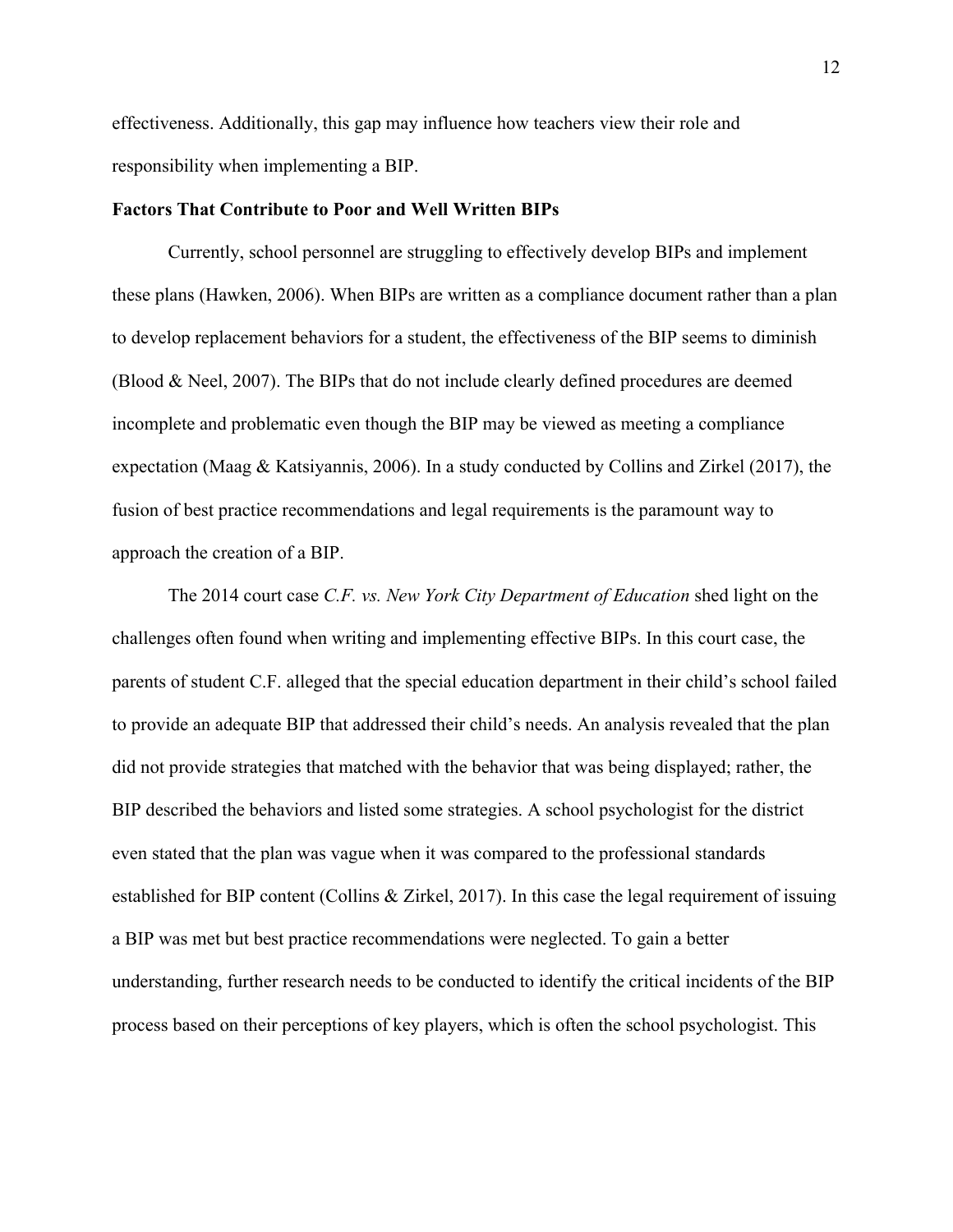<span id="page-19-0"></span>proposed research has the potential to increase our understanding of how high quality BIP implementation improves students' behavior.

### CHAPTER 3

### **Method**

The methodology that is most appropriate for this study is the critical incident technique (CIT), which is a research technique that was created by Dr. John C. Flanagan (Butterfield et al., 2005). The CIT method was first developed during World War II by the Aviation Psychology Program; it integrates both industrial and organizational psychology concepts (Butterfield et al., 2005). The CIT method places a special emphasis on the participant's experiences which calls attention to the practical insights about the realistic problems they face (Andreou et al., 2014). Applying the steps of the CIT method within this study will identify what the critical events, incidents, factors are that contribute to effective BIP implementation based on the experiences of school psychologists.

Identifying critical incidents from the school psychologist's perspective about what went well during the BIP implementation process is the focus in this study. In addition to these critical incidents, researchers also hope to understand wish list items from school psychologists that are helping to implement BIPs. These wish list items may include supports, information, programs, etc. that were not included, but they believe would have been very helpful during the process (Butterfield et al., 2009). The purpose of this specific study is to gather perspectives of school psychologists who are helping to implement BIPs. The hope is to gain a deeper understanding of critical incidents that contribute to a BIP that improved student behavior.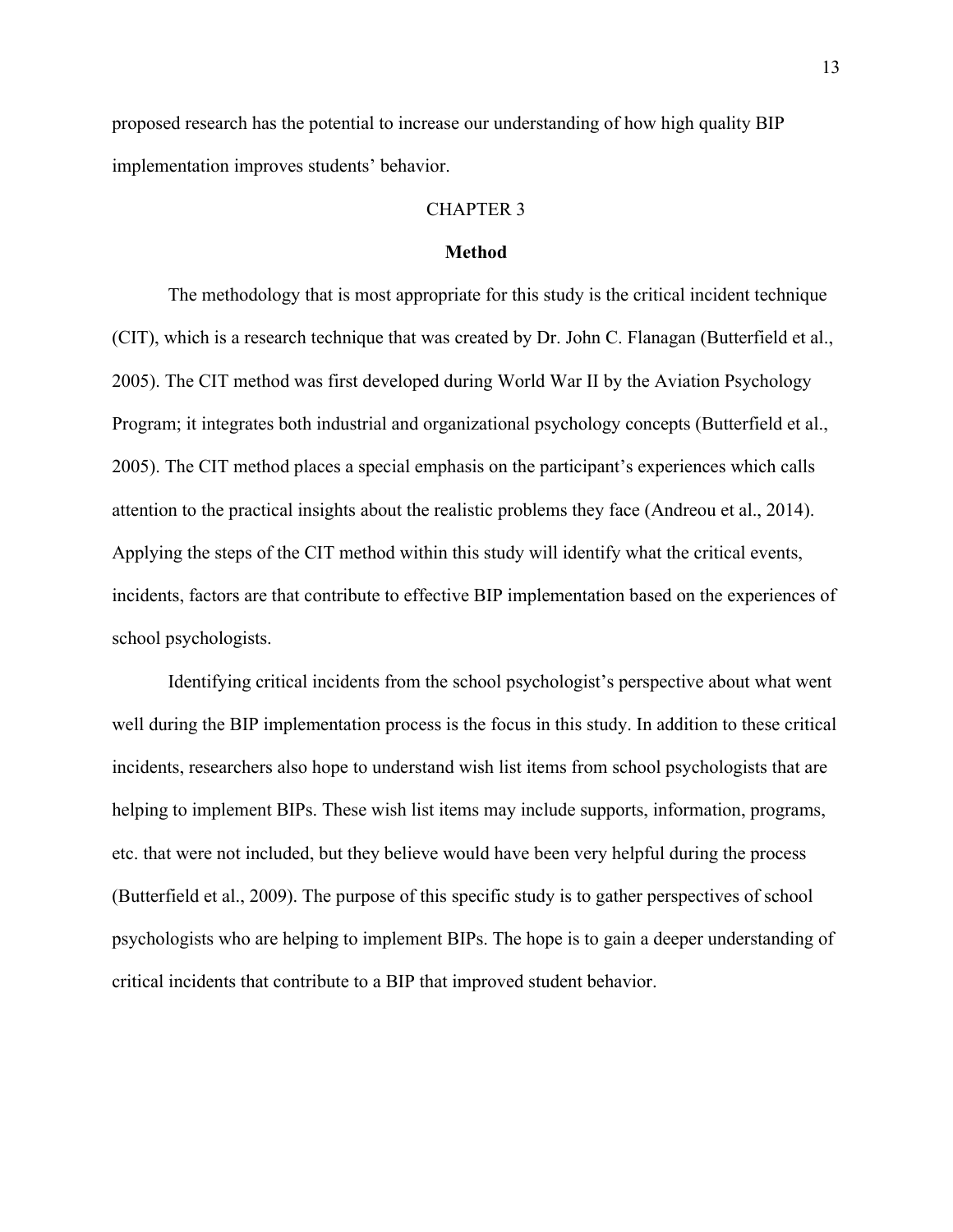### <span id="page-20-0"></span>**Participants**

The participants in this study consisted of BIP developers who are school psychologists in a state in the western part of the United States who have reported experiencing improved student behavior because of a BIP within the past six months. Participants were recruited for this study through a preliminary online survey (Appendix B) which was distributed to school psychologists at multiple local schools and districts under the direction of the special education director at each school or school district. The survey included demographic questions followed by questions about an experience with improvement in student's behavior within the last six months. Approval from the Institutional Review Board (IRB; Appendix A) and the respective school districts were obtained before the interviews begin.

### <span id="page-20-1"></span>**Procedures**

After school psychologists were identified from the districts, the researcher emailed them to invite them to participate in the research study, the researcher reviewed the consent to participate in research approved by Brigham Young University's Institutional Review Board. When the participant agreed to participate, the researcher coordinated with each participant about the logistics of scheduling an interview that accommodated the participant's needs or preferences.

The interviews were structured with opportunities for clarification of the purpose of the research and consisted of Critical Incident Technique (CIT) questions in which each participant was asked the same standardized questions in the same order Appendix (C). The interviewer ensured that the school psychologist had successfully implemented a BIP and based their responses to the interview questions on one specific BIP. Next, the participants were asked about the specific events that helped and hindered the implementation of the BIP and what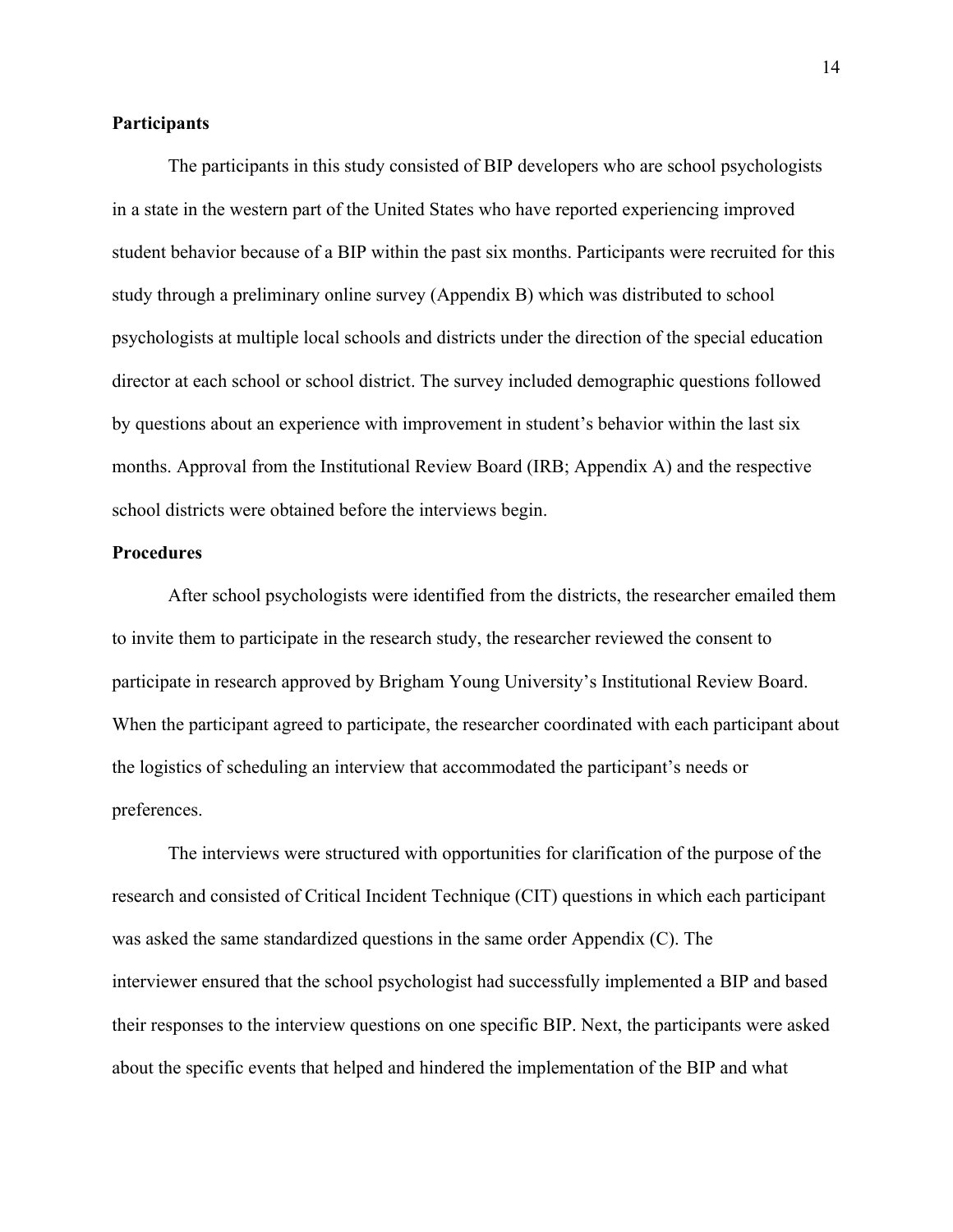events they wish would have happened. The researchers typed each of the participant's responses into an interview form. The researchers repeated the responses and asked if the participant wanted to add to or clarify any of their responses. If any additions or changes were made, they were immediately noted on the interview form.

Interviews were conducted over the phone and recorded using a secure app that records the audio feedback into a digital file. The interviews continued until saturation, which is the point in data collection when no new information is being gathered from the interviews after each administration (Saumure & Given, 2012). Once saturation was achieved the interviews were discontinued. The CIT process described by Butterfield et al. (2005) was the process used determine if saturation was achieved. For this study, saturation was achieved after 15 interviews were completed. To encourage participation, participants received a \$25 VISA gift card after they participated in the interview.

The interview questions included the following:

- 1. Tell me what the impactful BIP looked like in your specific experience.
- 2. What were the important *events* that **helped** to consistently implement this specific BIP concerning improvement in student behavior? Please describe each incident in as much detail as possible.
- 3. What were the specific events that **hindered** your efforts to consistently implement this specific BIP concerning improvement in student behavior?
- 4. Looking back, are there other things that would have helped? Things you wished had happened or even could happen in the future.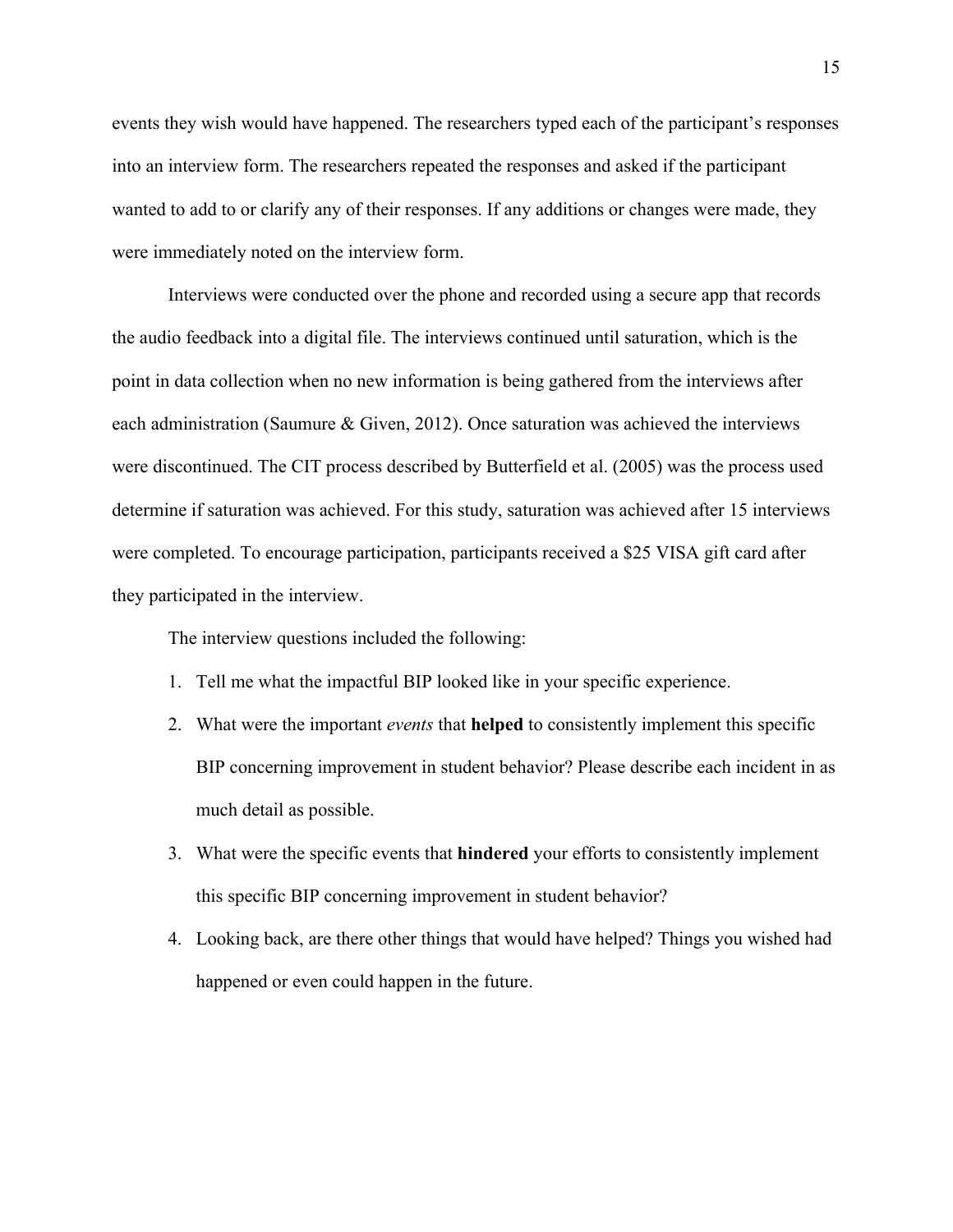### <span id="page-22-0"></span>**Research Design**

This study used the critical incident technique, a qualitative methodology that was outlined above. The CIT methodology was used in this study for several reasons. The study required a qualitative approach that is quick but also efficient in gathering data. In addition to being efficient, the CIT method enabled the researchers to gather data and analyze it for specific themes about BIP implementation.

### <span id="page-22-1"></span>**Data Analysis**

Once the administration and transcribing of the interviews concluded, researchers randomly selected five interviews to review at the recommendation of an experienced CIT researcher (Charlton et al., 2018). The helping and hindering critical events were analyzed for overarching themes. Researchers looked for commonalities among participant responses and the responses were sorted into specific categories. The process continued with five new randomly selected interviews at a time until all of the interviews were analyzed, and the information was sorted into the categories. Once all of the critical incidents and wish list items were sorted into categories, the researchers produced an operational definition of each category. Then the incidents that were placed in each category were reviewed to ensure that they matched the operational definition of that category. New categories were created depending on the data. For each new category, the data in that category was evaluated to ensure that it aligned with the definition of that category (Butterfield et al., 2009).

#### <span id="page-22-2"></span>**Category Checks**

A member of the research team reviewed the category titles and operational definitions to verify that the categories were comprehensive and relevant to the research questions. In addition to the research questions, the researcher ensured that the categories accurately captured what the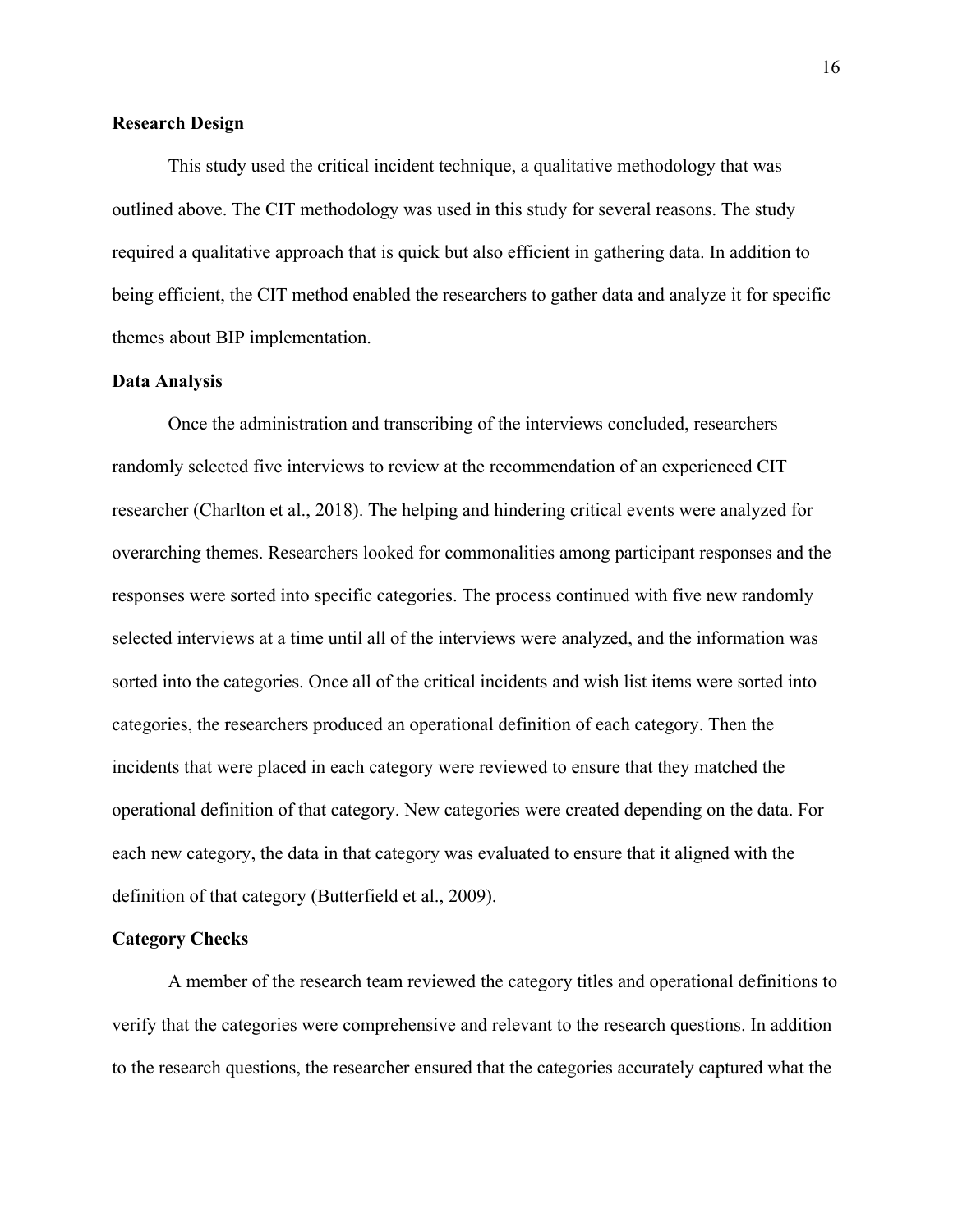participants were sharing in interviews. The research team member also examined the categories to identify any overlaps and consider combining or separating categories. The percent agreement between the two reviewers was 82% for the helping incidents and 83% for the hindering incidents. After the category check was completed, the research team reviewed the feedback and discussed any changes that need to be made.

### <span id="page-23-0"></span>**Extraction Credibility Check**

For this section, a member of the research team who had limited participation in the data analysis completed the credibility check on the extraction of the CIs. The researcher independently extracted a number of critical incidents from the audio of the interview sample transcriptions. This credibility check was used to calculate the level of the agreement between what the primary researcher identified as a critical incident and what the other researcher identified as a critical incident. This credibility check was compared to the original extraction which was conducted by another member of the team to check for similarities between the two. A high consistency rate of 25% established credibility that the incidents identified between the researchers were critical to the data analysis process. Twenty five percent is the most frequent percent used to cover the total critical incidents that were gathered during the study. The researchers in this study cross checked 25% of the interviews and we found that we achieved 95% accuracy across our first and second extraction effort.

#### <span id="page-23-1"></span>**Credibility and Trustworthiness Checks**

After the categories, category titles, and operational definitions were created by the researcher, they were sent to another member of the research team who used the provided operational definitions to organize the critical incidents using the original categories. The primary researchers checked for sorting and category agreement between the original interviewer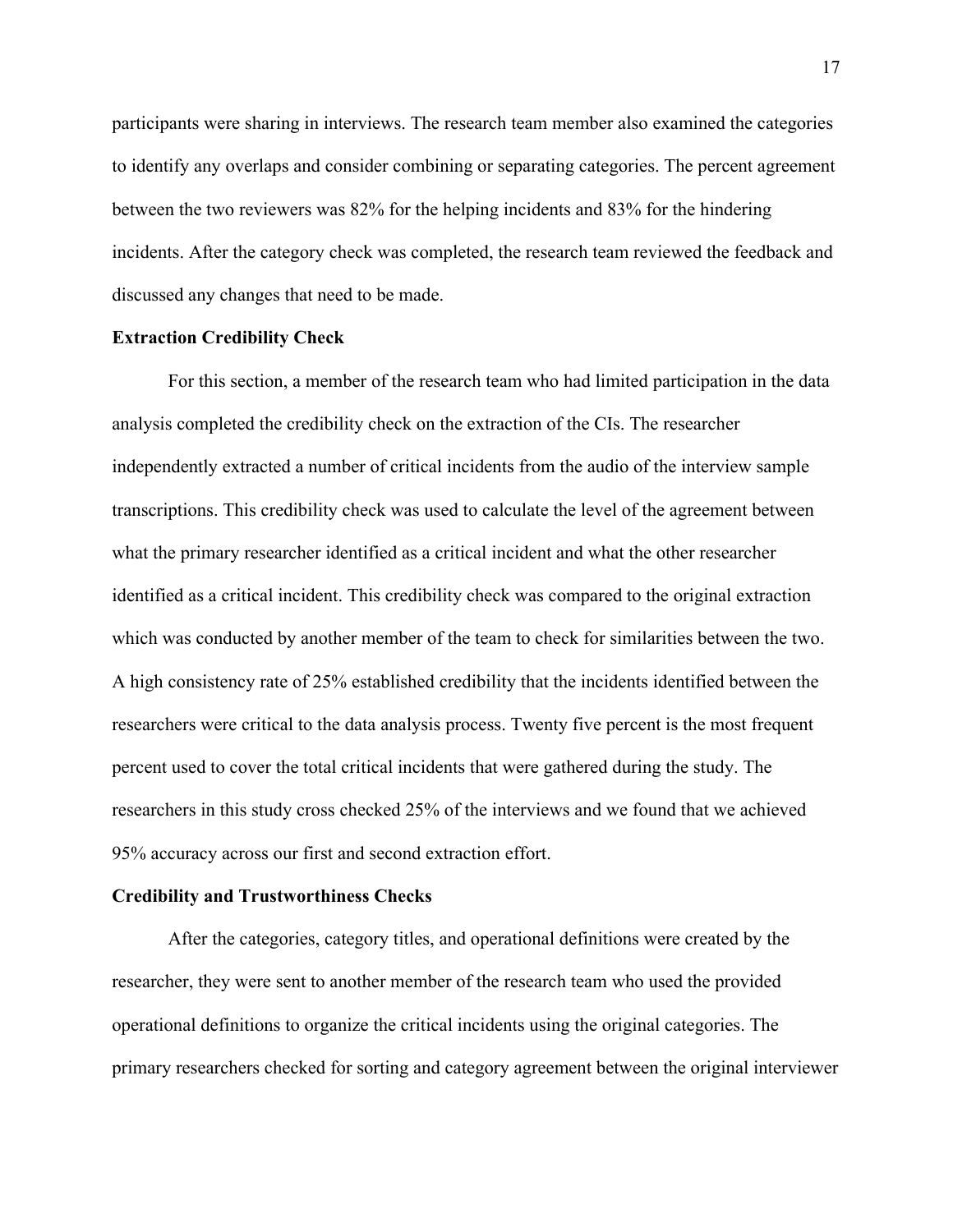and the reviewer. For this study, an agreement was defined as any instance in which the reviewer placed a critical incident into the same category as the original researcher. Any disagreements that occurred were reviewed by the entire research team until a consensus was achieved.

### <span id="page-24-0"></span>*Member Check*

After completion of the category checks, all of the participants had the opportunity to review their interview transcripts. The participants were given access to review the categories, operational definitions, and critical incidents identified from their own interview that the researcher developed. The researcher asked the participant questions about the correctness, appropriateness, and clarity of the created categories. In addition to these questions the participant was asked if they have any additional comments or if they believed that anything was missing. The researchers made any needed adjustments to the created categories.

### <span id="page-24-1"></span>*Expert Check*

Once the categories were checked for accuracy, they underwent a credibility check by an expert. The expert was Cade Charlton, an influential researcher at Brigham Young University studying BIP implementation. The various categories created were sent to the expert, and he reviewed the categories in order to assess accuracy and relevance to BIP developers in the field. The expert check was used to check for consistency with their experience and documentation of how the findings in this study correlated with what is occurring in the field.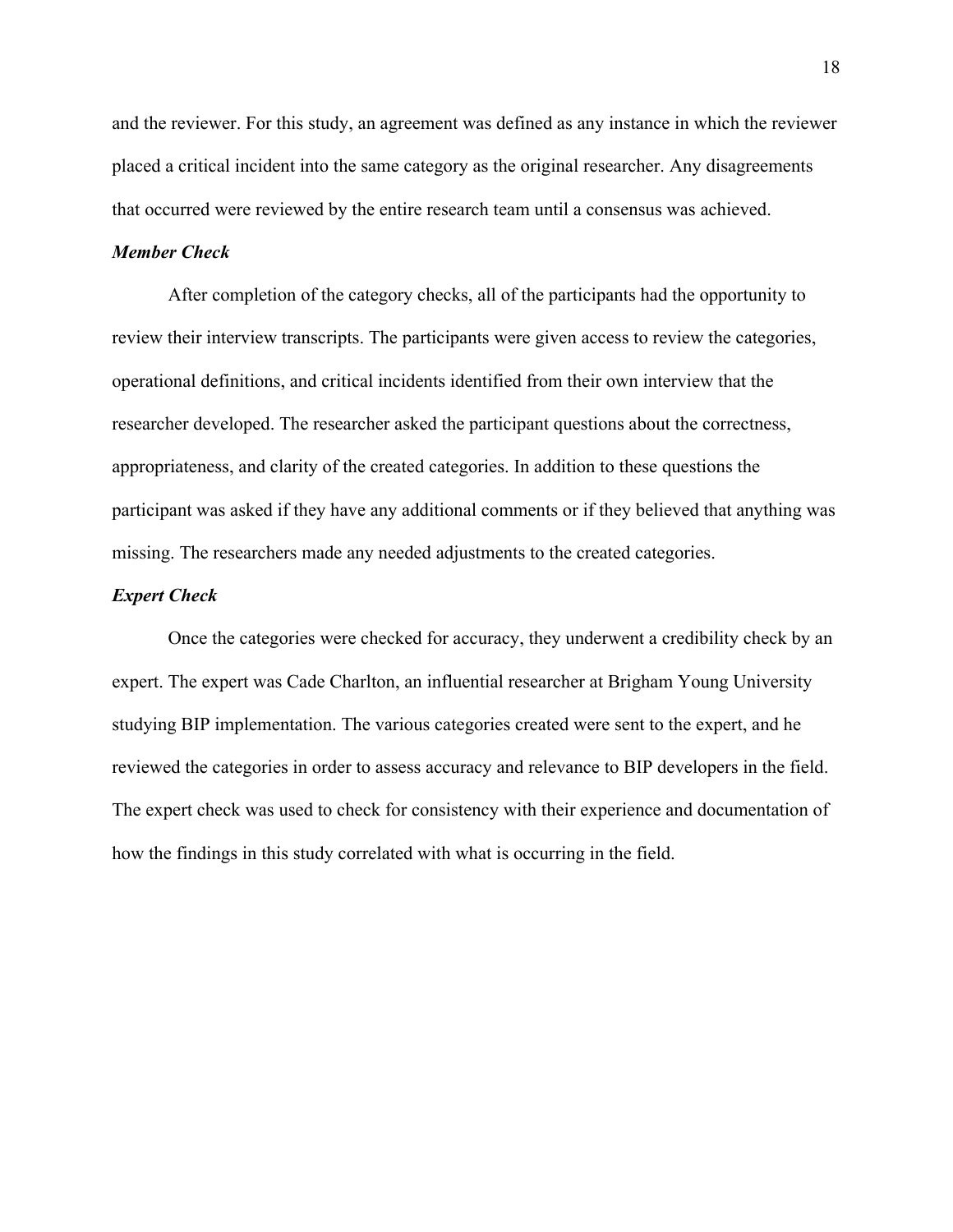#### CHAPTER 4

#### **Results**

<span id="page-25-0"></span>In this study, 15 school psychologists from two different school districts were interviewed to share their perceptions of effectively implemented behavior intervention plans. A total of 67 critical incidents, including helping and hindering critical incidents, were identified from the 15 interviews conducted. A total of 44 (66%) helping critical incidents were identified and a total of 23 (34%) hindering critical incidents were also noted. The names of the nine categories, the frequency of the critical incidents associated with each category, and the percent of the critical incidents in each category are summarized in Table 1. The wish list items identified by participants were not sorted into a separate category during the analysis process and are not included in the results section. The interviews were audio recorded, transcribed, and underwent five rounds of analysis (Butterfield et al., 2009). Participants were asked to identify one specific successful experience implementing a BIP, defined for this project as producing positive student outcomes. The participants were then asked to discuss the critical incidents that occurred during the implementation of that BIP. All the participants described these critical incidents in their own words based on their perceptions of what contributed most to their success. The experiences that the participants described are directly connected to the research questions:

- 1. What are perceptions of school psychologists regarding the helping incidents or events associated with a BIP that produced a successful change for a student?
- 2. What are perceptions of school psychologists regarding the hindering incidents or events associated with a BIP that produced a successful change for a student?
- 3. What are school psychologists' perceptions about what would help improve future BIPs (i.e., wish list items)?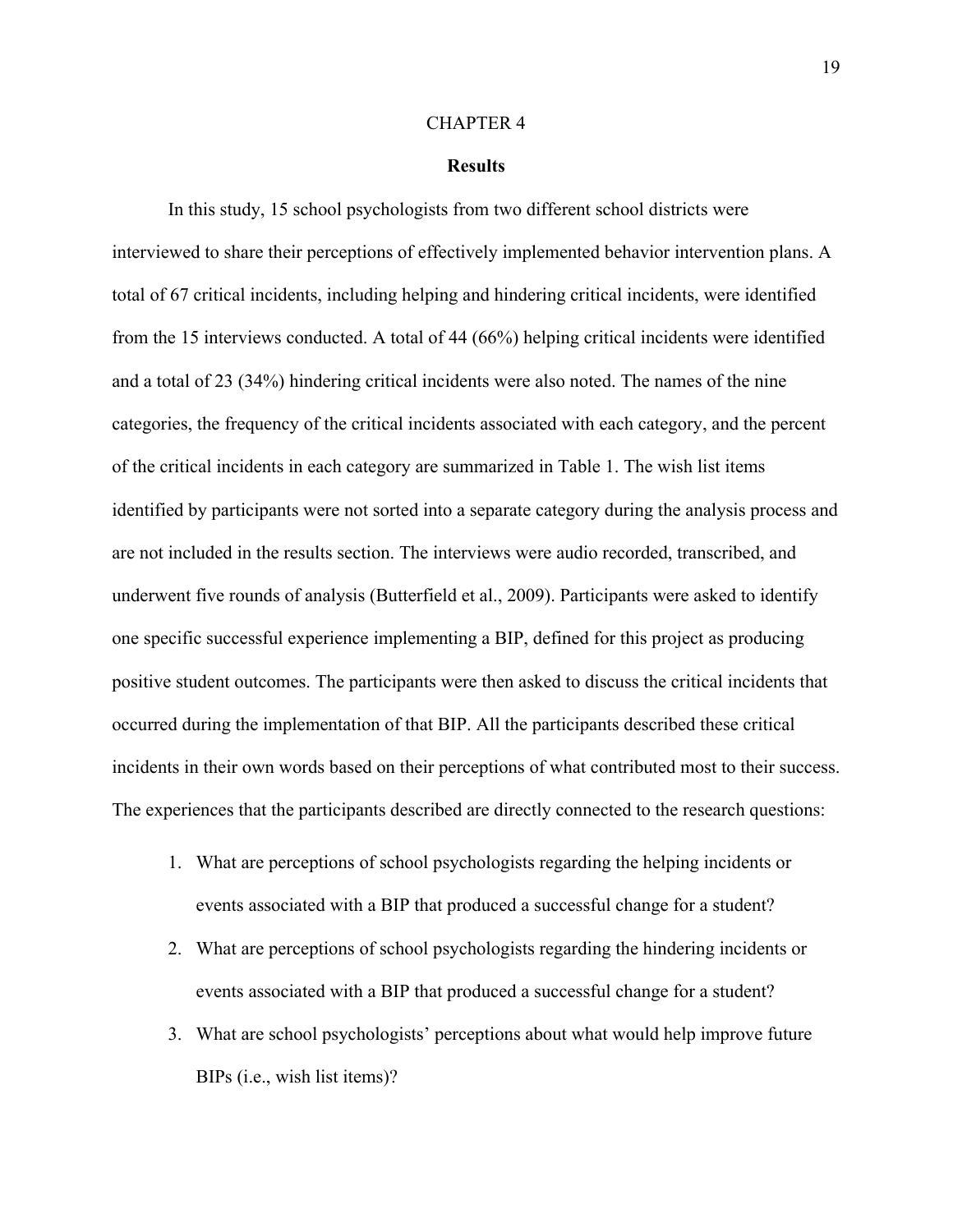### <span id="page-26-0"></span>**Helping Incidents**

Participants reported helping critical incidents that were grouped into seven categories that contributed to effectively implemented BIPs and positive student outcomes: (a) emails used to efficiently communicate during implementation, (b) in-person meetings used to monitor BIP progress (c) administrator knowledge of behavior contributed to level of support, (d) identifying stakeholder roles and needed steps for data collection, and (e) teacher engagement contributing to level of teacher involvement, (f) collaboration through the development of the BIP, (g) parent involvement. Table 1 outlines the number of critical incidents and percentage of the frequency of the incidents.

#### <span id="page-26-1"></span>*Emails Used to Efficiently Communicate During Implementation*

Several participants reported that emails were a critical form of communication used by stakeholders which included teachers, school psychologists, principals, parents, secretaries, and behavior specialists. Four (9%) helpful critical incidents were associated with this category. Stakeholders used email to check in or monitor the effectiveness of the BIP as it was being implemented in the classroom. The stakeholders used email to quickly inform others (e.g., caretakers, teachers, school administrators) without having to call a meeting with all of the stakeholders physically present. The stakeholders emailed frequently (daily and or weekly) to maintain ongoing check-ins, ask questions, or for staying in contact. In addition, emails enabled a stakeholder, most often the teacher, to share or gather implementation data that was collected on an ongoing basis. The school psychologist used email to send out reminders to other stakeholders about implementation and data collection procedures as outlined in the BIP. The following quotes from participants highlight how frequent emailing contributed to effective BIP implementation: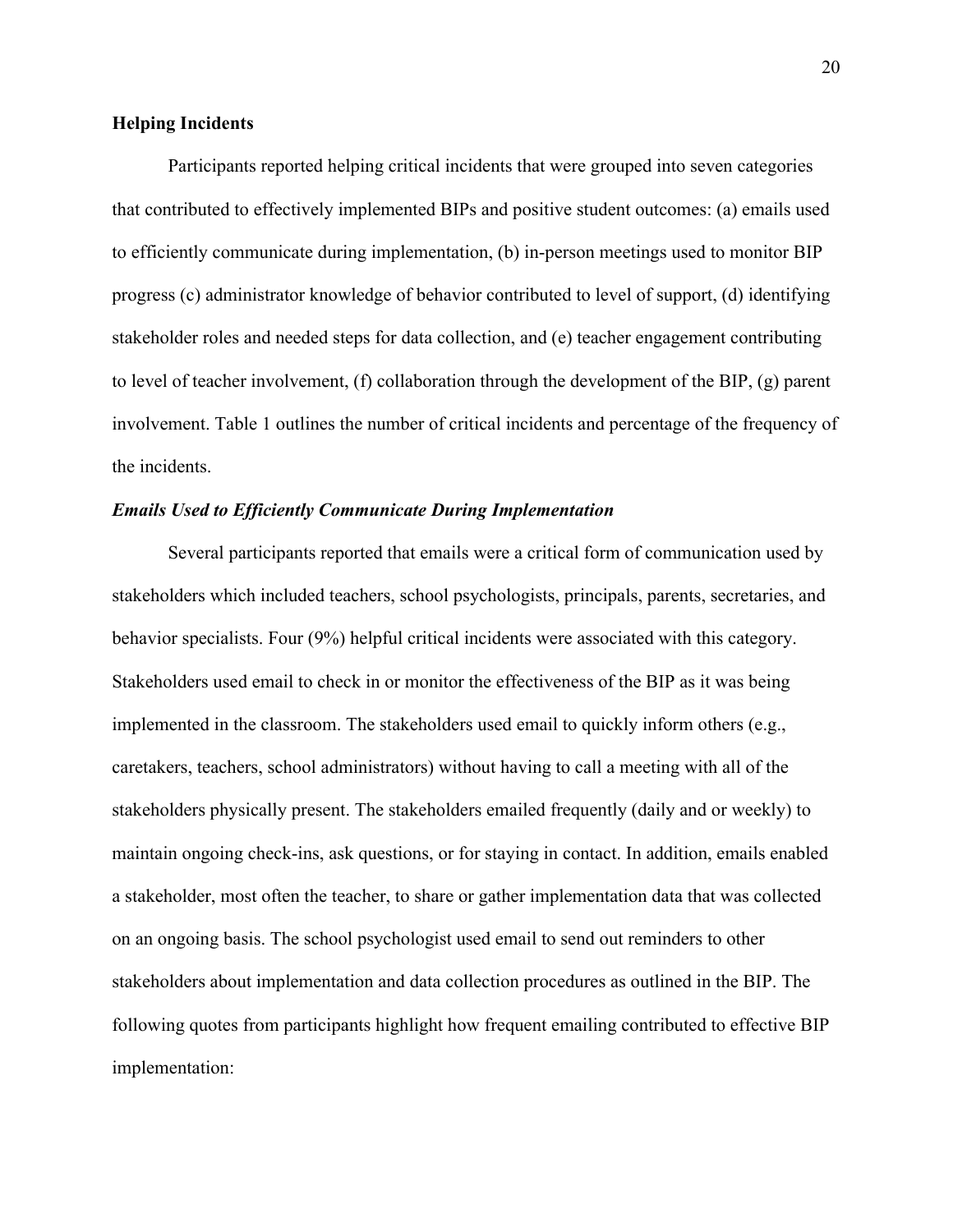Participant #8: When I am not at the school, I had to just email the secretary, the principal, the teacher, I had to email them the schedule. I had to make sure that I was communicating with everyone, including our secretary because they were really important in helping.

Participant #1: On average, twice a week, we would meet or communicate via email. Some were in person meetings and some were more informal where one would meet with another. But at first, the whole team communicated. Email was the main communication, email and the in-person meetings.

### <span id="page-27-0"></span>*In-Person Meetings Used to Monitor BIP Progress*

In-person meetings were used to gather the stakeholders to discuss any modifications that needed to be made to the BIP. Seven (16%) helpful critical incidents were associated with this category. The meeting length was determined based on team availability or how much content needed to be discussed. The in-person meetings were held to revise the BIP and to make sure everyone had the resources they needed. Participants indicated that these team meetings fostered a team approach. The in-person meetings allowed for the stakeholders to gain buy-in from other stakeholders, namely the teacher or parents. If a stakeholder could not physically attend, participation through the phone during the proceedings was encouraged. In other cases, the school psychologist would check-in with other stakeholders by going to their offices/classrooms or through the phone contact. Any form of communication (emails, phone calls, in-person meetings, etc.) was accepted and utilized to ensure that a meeting would be scheduled and conducted. These quotes from participants show the importance of meetings:

Interviewer: What were the important events that helped to consistently implement this BIP which showed any improvement in student behavior?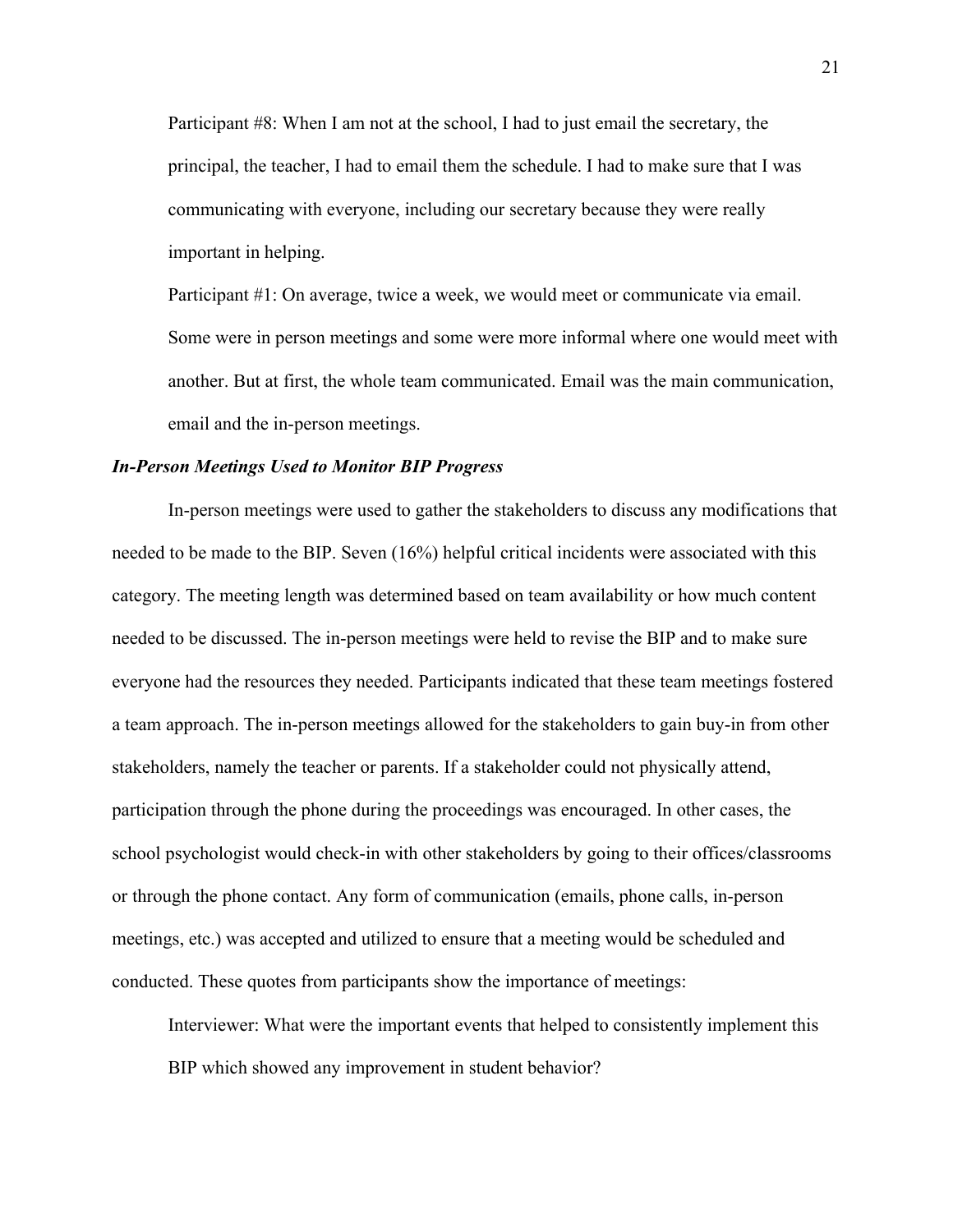Participant #1: One of the components was frequent team meetings and collaboration among team members, including parents. So, we just had a lot of ongoing communication and meetings about the student and about the plan to tweak things. That was a huge help, just being able to talk about what's working, what's not, and then change it. The communication in this case was huge.

Participant #9: One of the things that I think was helpful is we met as a team every other week. Sometimes when we do behavior plans, we don't do that. But this one, we decided let's meet every other week, and mom is a single mom, works full time, and so she would call into the school. And so, I think that was one of the helpful things for implementation."

### <span id="page-28-0"></span>*Administrator Knowledge of Behavior Contributed to Level of Support*

The implementation of successful BIPs was impacted when building level administrators supported the BIP. Four (9%) helpful critical incidents were associated with this category. Administrators were specifically identified by the school psychologists and other stakeholders to being vital for effective BIP implementation. When administrators had knowledge of behavior management principles, the administrators were able to offer a level of support that was needed by the team implementing the BIP. For example, when the principal or vice principal had a knowledge of basic behavioral theories and were able to use that knowledge to engage in the conversations about developing behavior interventions with the other stakeholders that was seen as administrator support and is described in the quotes below.

Participant #8: Support of administration is huge. And not even just the support, but the understanding, like the principal having a background of understanding behavior management, behavior intervention. Because I've had other principles that are supportive,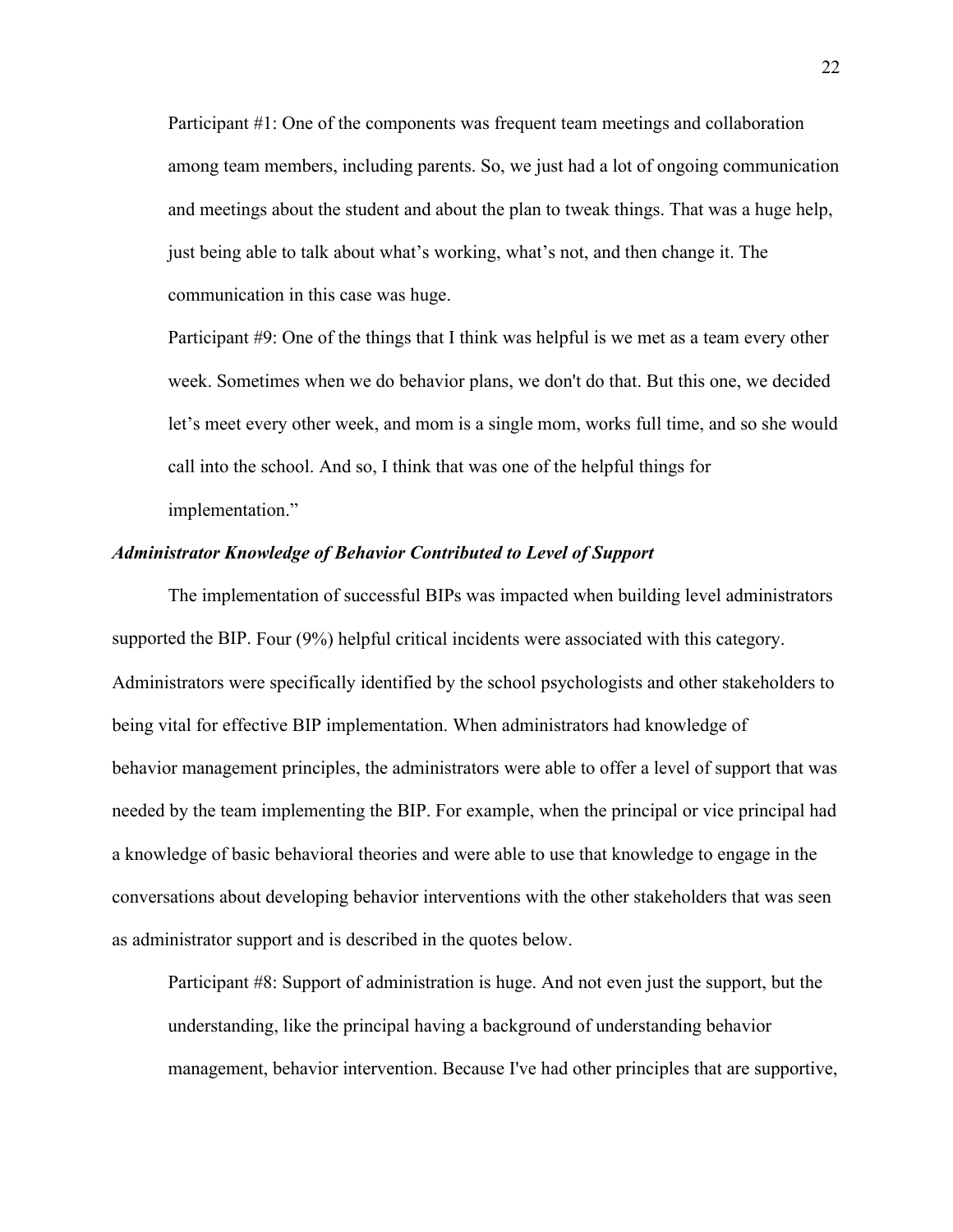but they don't really understand the importance of interventions and so it doesn't go as well.

Participant #15: I think it's also helpful that we do have a principal who is supportive and also takes care of when it gets really severe.

#### <span id="page-29-0"></span>*Identifying Stakeholder Roles and Needed Steps for Data Collection*

Data collection during the implementation of the BIP was conducted by a range of team members that included the following: the general education teacher, special education resource teacher, school counselor, social worker, or paraprofessionals. Six (14%) helpful critical incidents were associated with this category. Deciding who was collecting the data, having a thoroughly developed plan for data collection, and setting up a platform such as Google sheets or an Excel spreadsheet for data to be accessed by all the stakeholders involved were among the factors that were identified as the most critical during the data collection process. In addition to establishing an accessible data retrieval system, the stakeholders who implemented the interventions directly shared the data by communicated through email or sharing notes as noted below:

Participant #10: One of the things that helped me was [when] we changed the way the teacher was collecting data. When there was a behavior problem she kept like a running document, tell[ing] me the story of what happened. So, I have some, with the antecedent behavior and consequence, checklists to collect the data. Because I think that teacher was pretty convinced attention was part of it. It seemed to me like his behaviors were more triggered in response to being corrected, not being able to control what he is doing. So, collecting the data in a more precise way was helpful."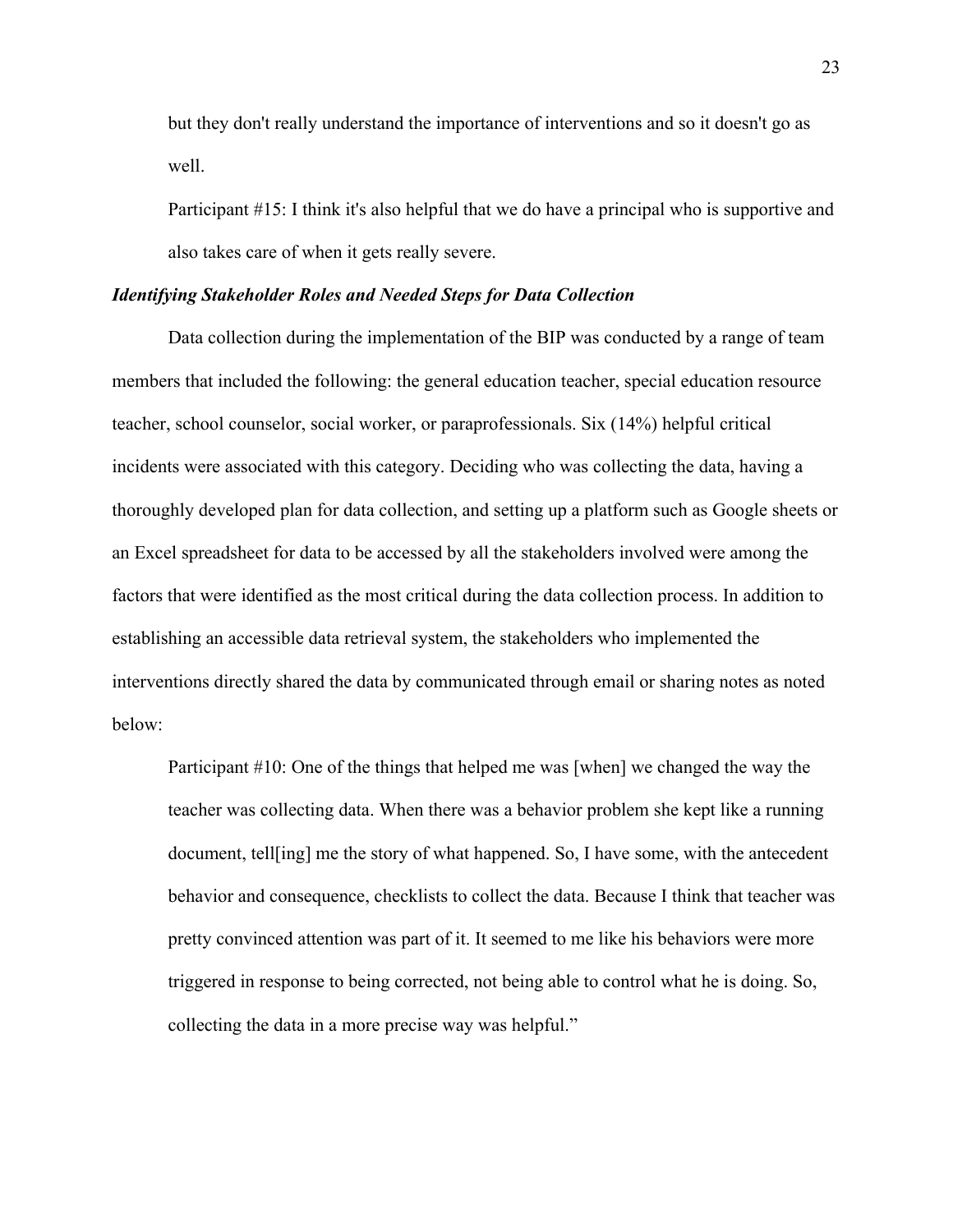Participant #13: I was working with a teacher to collect data. I like using Google forms. So, I just set up a Google form based on conversation with the teacher. And I had it set up as a recurring email, so she gets it emailed to her every day. So, at the end of the day she would report on when he would transition to the classroom, if he showed any level of being upset in the classroom, and if he intentionally left the classroom or the school.

### <span id="page-30-0"></span>*Teacher Engagement Contributed to Level of Teacher Involvement*

Support from the teacher was gained as school-based stakeholders such as the school psychologist, principal, school counselor, or secretary provided help with classroom management or one-on-one training. Three (7%) helpful critical incidents were associated with this category. Incorporating teacher feedback about the interventions in the BIP content and allowing the teacher to the lead in the initial development meeting was also crucial to gaining and sustaining support from the teachers. The following quotes are examples of engaging teachers in the BIP process:

Participant #8: I think that's the best way to kind of develop a plan, what the teacher is willing to do…a lot of times it comes from their own ideas. So, then I helped tweak it a little bit. Like labeling the zones and stuff, but mostly it was her coming up with it, which I think is kind of the biggest part that helped it be successful.

Participant #10: Probably the most helpful is for everybody to have a positive attitude and to help the teacher feel like it's not like a personal failing on their part or that's happening in their classroom. That everyone is behind them.

### <span id="page-30-1"></span>*Collaboration Through the Development of the BIP*

The incidents for this category included the stakeholders discussing the initial development of the BIP and then reconvened during a point in the ongoing implementation of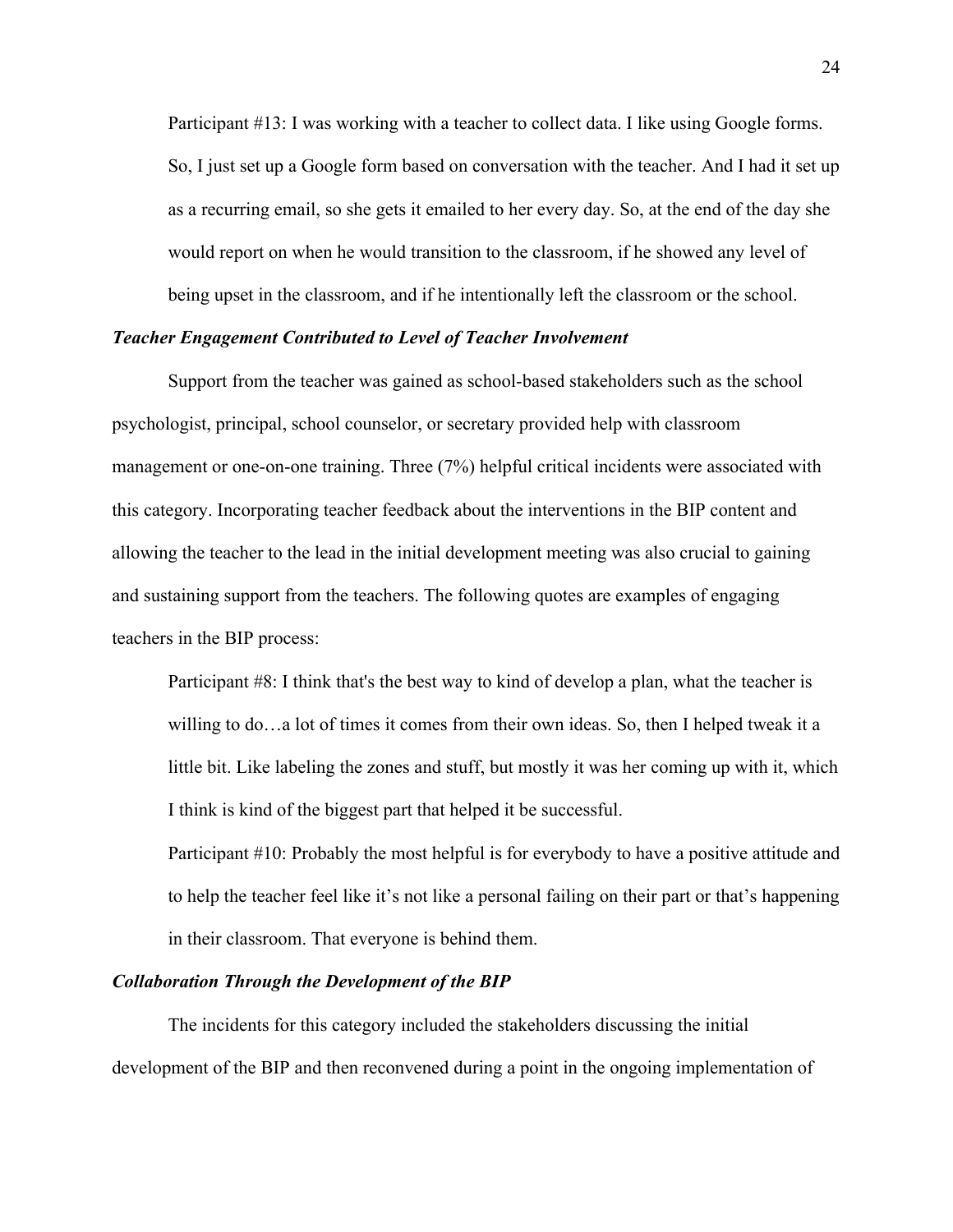the BIP. Nine (20%) helping critical incidents were associated with this category. The stakeholders discussed the content of the BIP including the rewards, reinforcements, who will be responsible for certain tasks, and helping other stakeholders understand legal parts of the BIP process when appropriate. The ongoing collaboration also included making changes to the BIP content with all stakeholders present and reviewing the data collection procedures with all stakeholders present as well, which is described below:

Participant #2: This child is receiving help from a lot of different people at the school. There were a lot of people involved in the creation of the behavior plan…and that made it, you know, it good to have as many people involved, as many people as work with the child. They need to be involved. So, it is all encompassing. When he's at that school, everybody knows what's going to be implemented and everybody knows what to do. But it is also difficult because when you have so many people involved. Still maintaining fidelity on doing it exactly as it's written and people not changing or modifying it. So, we have a lot of different people involved. We have a special ed teacher, the skill building coach, special ed technician, the administration. We have a lot of different people involved.

Participant #9: Yeah, I mean, it's mostly the teacher. But it takes more for the resource teacher to take him on in the afternoon. It did. The speech pathologist was also doing a little bit more knowing "Okay, these are some of the things that we're working on. I'm tracking your behavior outside of the class." And so, I think for all of them, I think it worked out really well because all of them were willing, and it wasn't asking too much of them.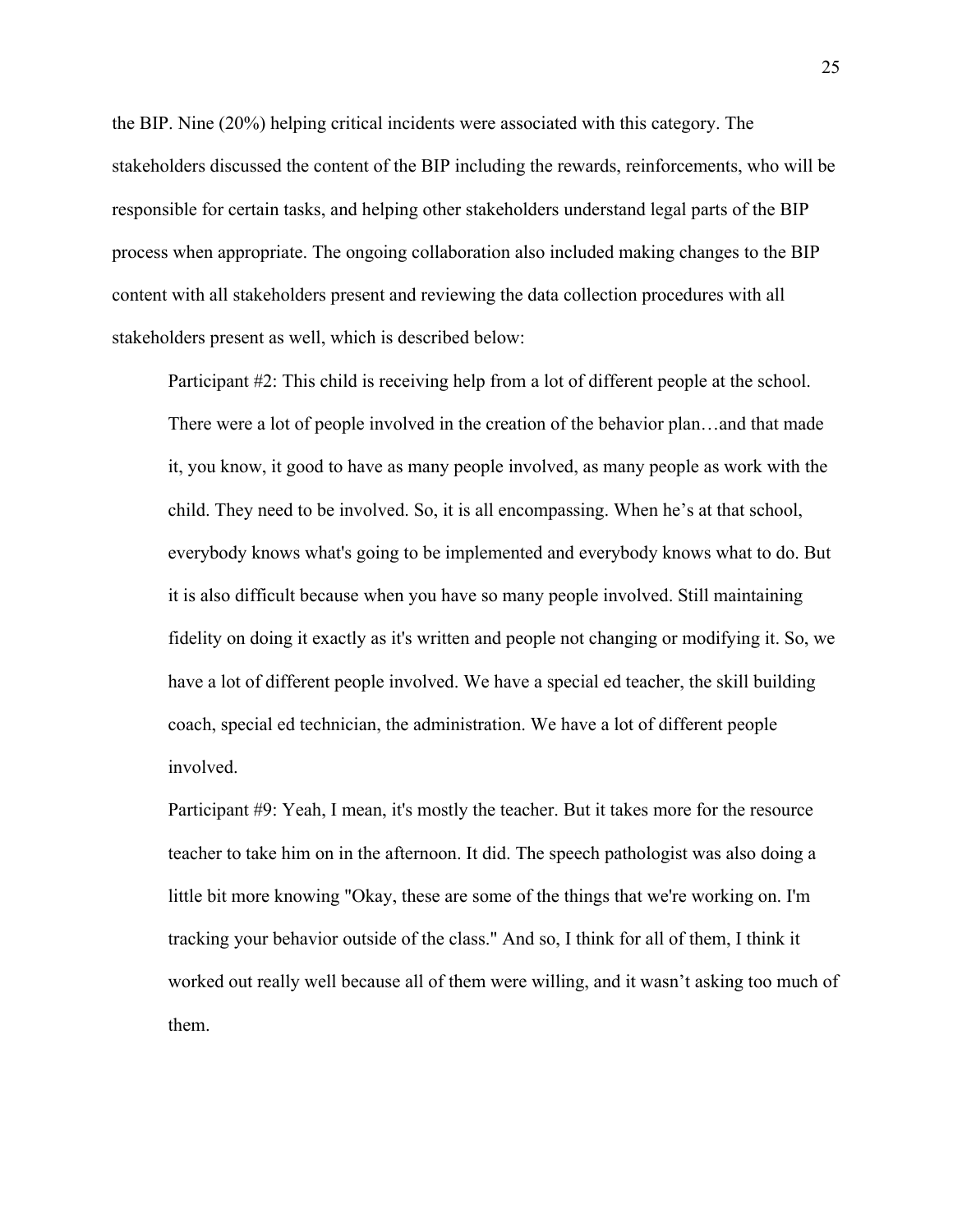### <span id="page-32-0"></span>*Parent Involvement*

Parent involvement was both a significant helping and hindering event and could mean either parent support or difficulty engaging with parents in the BIP development and implementation process. Seven (16%) helping critical incidents were associated with this category. Positive parent involvement included their agreement with school staff about the contents of the BIP, their willingness to carry out interventions at home, and their involvement in the initial development of the BIP with the school stakeholders. Parents were also identified as participating in the modifications of the BIP as the implementation progressed. The following quote is an example of a helping incident:

Participant #3: They were really supportive. They said thanks and [expressed] their concerns…the parents were really keen with coming up with [the] antecedent, those things that happened before the behavior started. So, they were like, oh, he might be hungry. He sometimes has a hard time eating breakfast in the morning until we were like, okay, well, that's a problem to get fed. The parents got snacks and stuff so that we could feed him. They came up with those pieces. And so, then the pieces that happened at school, they were more comfortable, like "we trust you" because they thought that they played a part in that.

Participant #4: The parents were willing to implement consequences at home based on the report that they were getting from the teacher. But the other thing that helped was the dad was he was supportive of us reducing the accommodation that we were giving the student, he was like, "No, you know, don't let him get out of doing his work." He's, you know, he wanted us to hold them more accountable. And I think once we knew that he would back us up with that, then we felt safer in raising the expectation.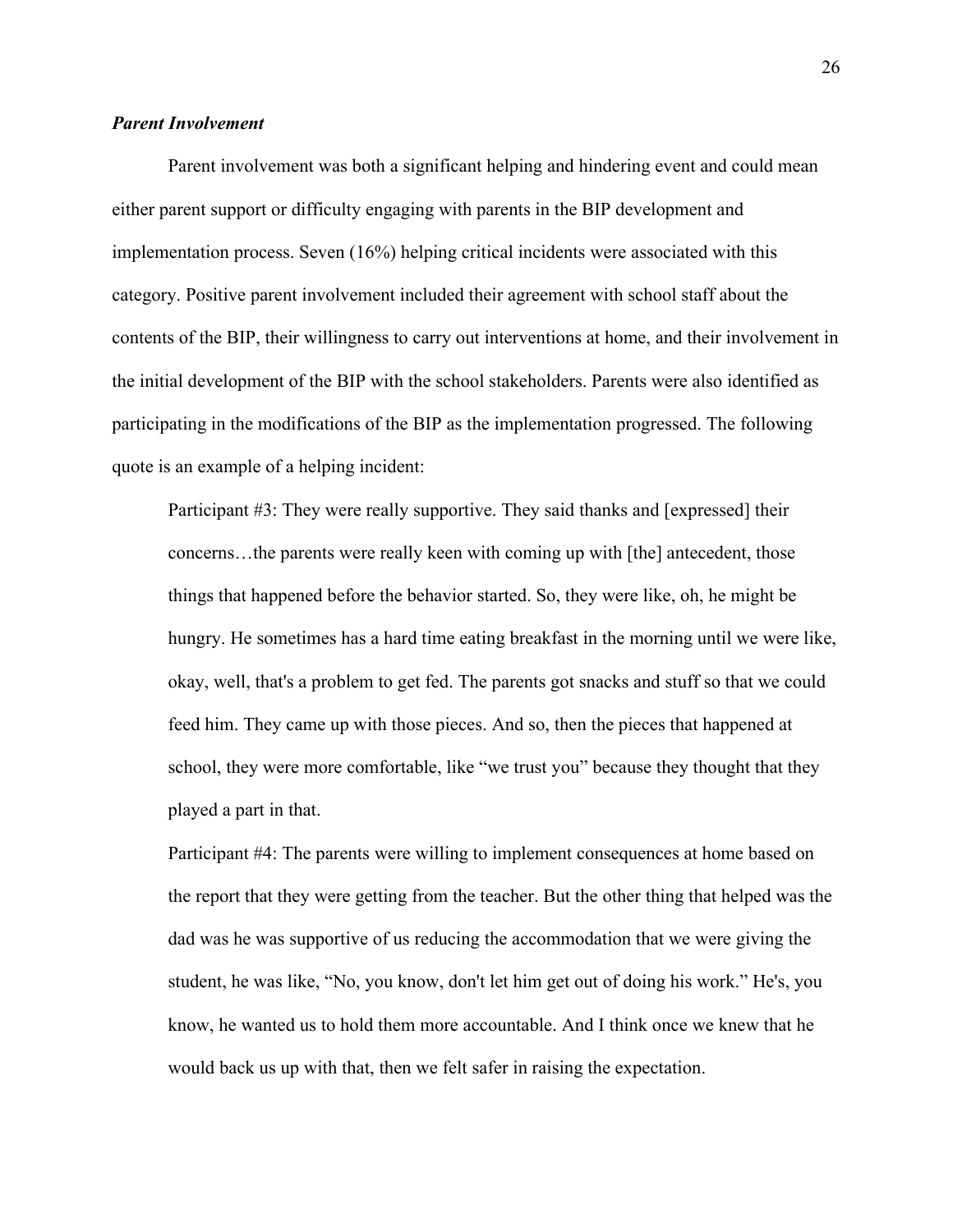### <span id="page-33-1"></span>**Table 1**

### Category Names Number of CIs % of Participants who Mentioned the Incident Collaboration Through the Development of the BIP 9 60% Parent Involvement 2008 and 2008 7 47% In-person Meetings Used to Monitor BIP Progress  $7 \frac{47}{%}$ Identifying Stakeholder Roles and Needed Steps for Data Collection 6  $40%$ Email used to Efficiently Communicate During Implementation 4 27% Administrator Knowledge of Behavior Contributed to Level of Support 4 27% Availability of Resources for Teacher Training to Implement BIP Interventions 4 27% Teacher Self-Efficacy Contributed to Level of Teacher Involvement  $3 \t 20\%$

### *Helping Category Names and Number of Critical Incidents*

### <span id="page-33-0"></span>**Hindering Incidents**

Participants discussed four categories of hindering incidents that occurred during the BIP implementation process: (a) demand on school psychologist's time and caseload affected availability, (b) availability of resources for teacher support to implement BIP interventions, (c) collaboration through the development of the BIP, and (d) parent involvement. Table 2 outlines the number of incidents and percentage of the frequency of the incidents.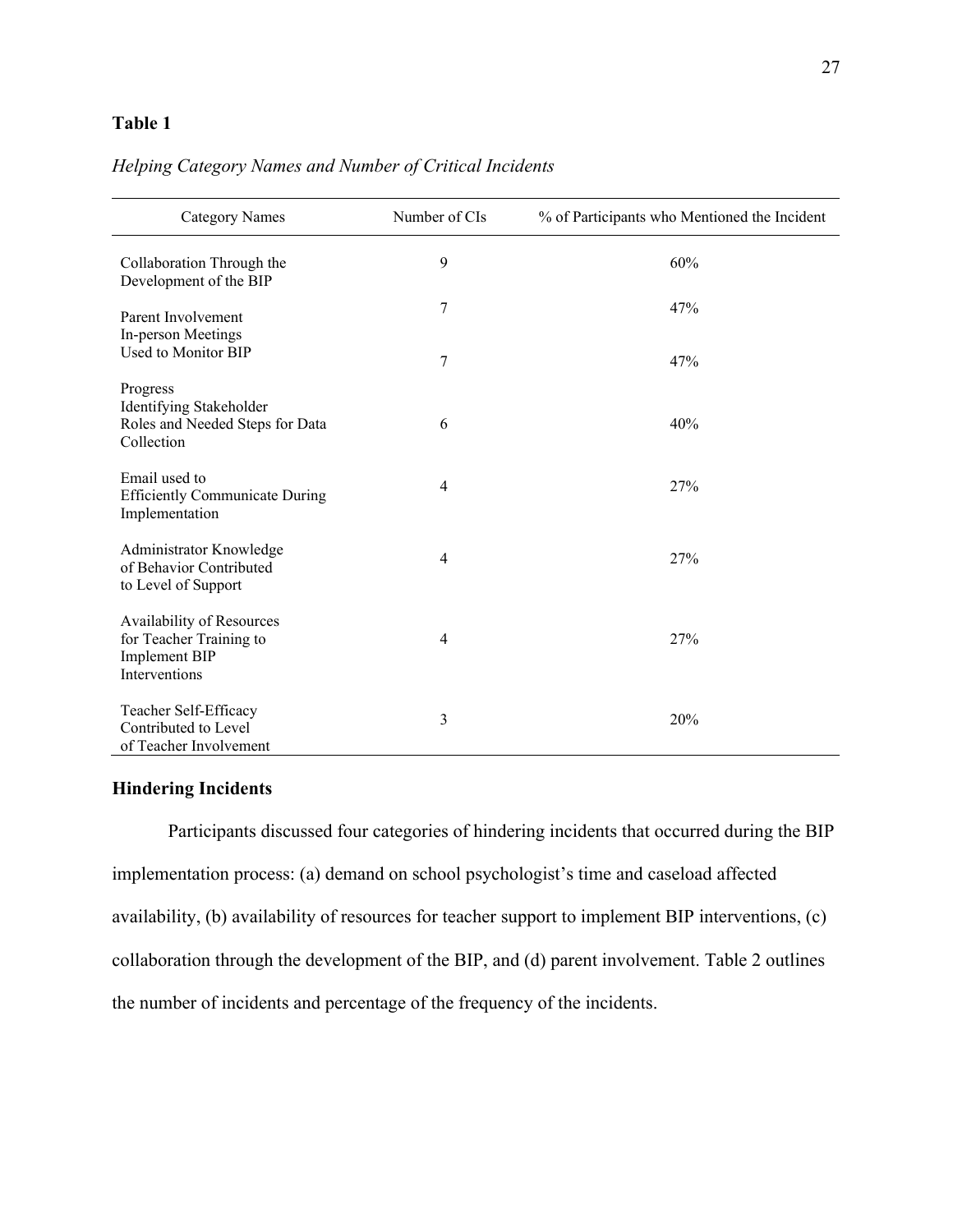### <span id="page-34-1"></span>**Table 2**

| Category Names                                                                         | Number of CIs  | % of Participants who Mentioned the Incident |
|----------------------------------------------------------------------------------------|----------------|----------------------------------------------|
| Parent Involvement                                                                     | 6              | 40%                                          |
| Availability of Resources<br>for Teacher Training to<br>Implement BIP<br>Interventions | 5              | 33%                                          |
| Collaboration Through the<br>Development of the BIP                                    | 5              | 33%                                          |
| Demand on School<br>Psychologist's Time<br>and Caseload Affected<br>Availability       | $\overline{4}$ | 27%                                          |
| Teacher Self-Efficacy<br>Contributed to Level<br>of Teacher Involvement                | 3              | 20%                                          |

### *Hindering Category Names and Number of Critical Incidents*

### <span id="page-34-0"></span>*Demand on School Psychologist's Time and Caseload Affected Availability*

BIP implementation was hindered by the school psychologist being at different schools and having insufficient time to consult when the teacher was available. Four (17%) hindering critical incidents were associated with this category. The hindering incidents ranged from the school psychologist having a high case load or being at more than one school as assigned by their school district leaders. In addition, time availability of school psychologist might not match the teachers' planning time which created a scheduling conflict. The school psychologist's ability to check in about the BIP implementation with the teacher or to directly observe the implementation was also impacted. The comments below highlight this finding.

Participant #12: Yeah. So, I have three schools, so it makes it really difficult to be able to be consistent with supporting the teachers and giving them, you know, really thorough training when it comes to these behavior plan. And so sometimes we would have a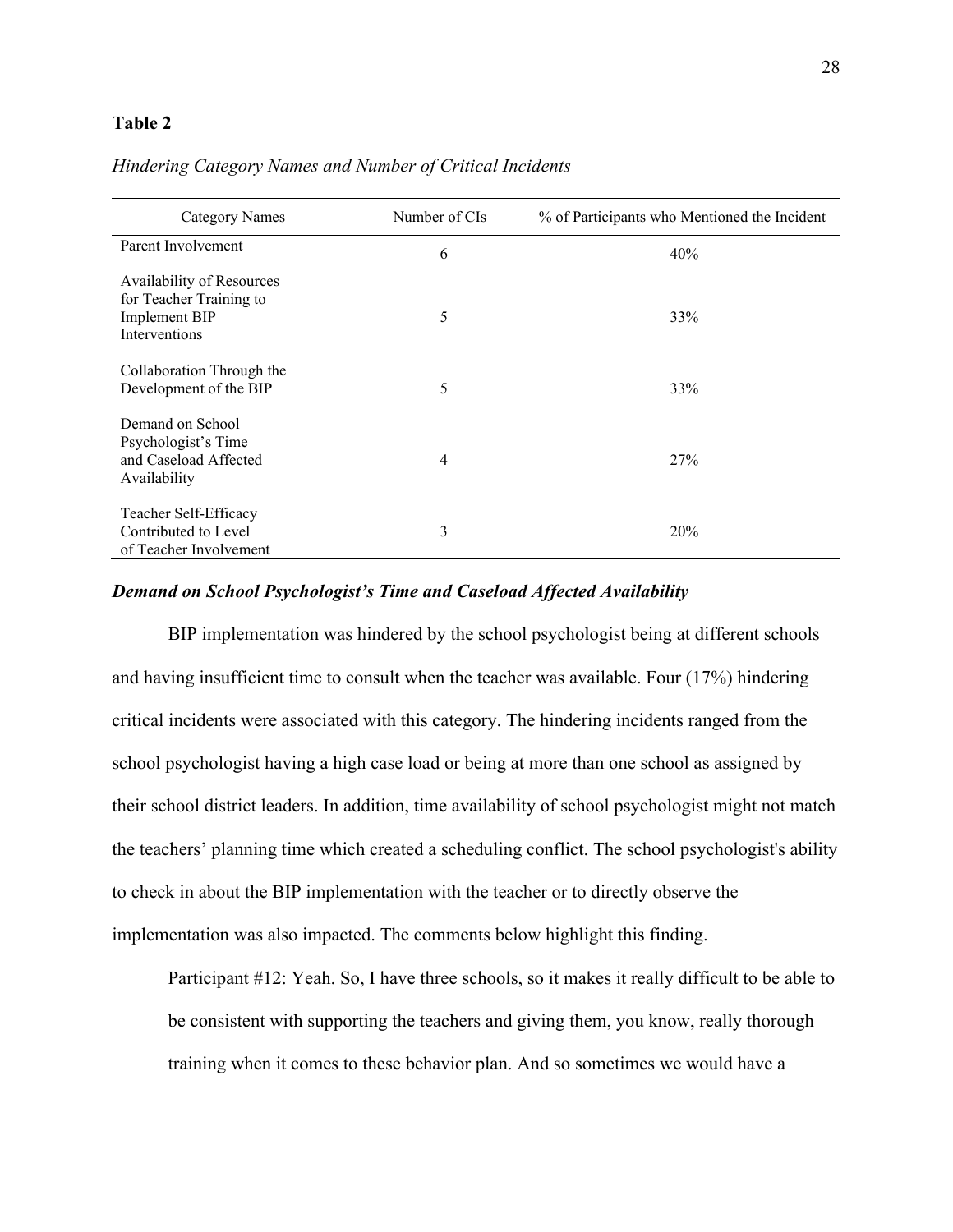meeting and then I'd be gone for a week because I had to do my other schools. And then I would come back and find out, you know, little hiccups that were happening that the teacher had asked me or what not. So, you know, like, in an ideal world, I would be here every day to be able to be more supportive for the teacher and also to keep them on track with the behavior plan.

Participant #1: So, having limited availability at the school to support the team and support the plan. I wasn't involved in it on a day-to-day basis of implementation.

### <span id="page-35-0"></span>*Availability of Resources for Teacher Training to Implement BIP Interventions*

Contextual factors such as the number of students in the classroom where the BIP was being implemented and competing demands from other students in the classroom were identified as significant hindering critical incidents. Five (22%) hindering critical incidents were associated with this category. These incidents included ineffective implementation if the teacher was not present (i.e., a substitute) and the level of teacher skill. Teacher skill level seemed to impact the teachers' willingness to implement the BIP or their attitude as they implemented the BIP. For example, the teacher may have been hesitant about implementing a BIP if they felt they did not have the skills to do so. The quotes from two participants highlight this idea:

Participant #4: The teacher actually really struggled in the beginning to figure out how to implement the BIP. She'd never really had a situation where there was a student who required so much individual intervention. And she really struggled with being able to implement the strategies that we suggested in the beginning. And so, it was pretty ineffective actually, in the beginning. Because the strategies that we had come up with she just really couldn't find a way to be, to follow through and be consistent. And so, it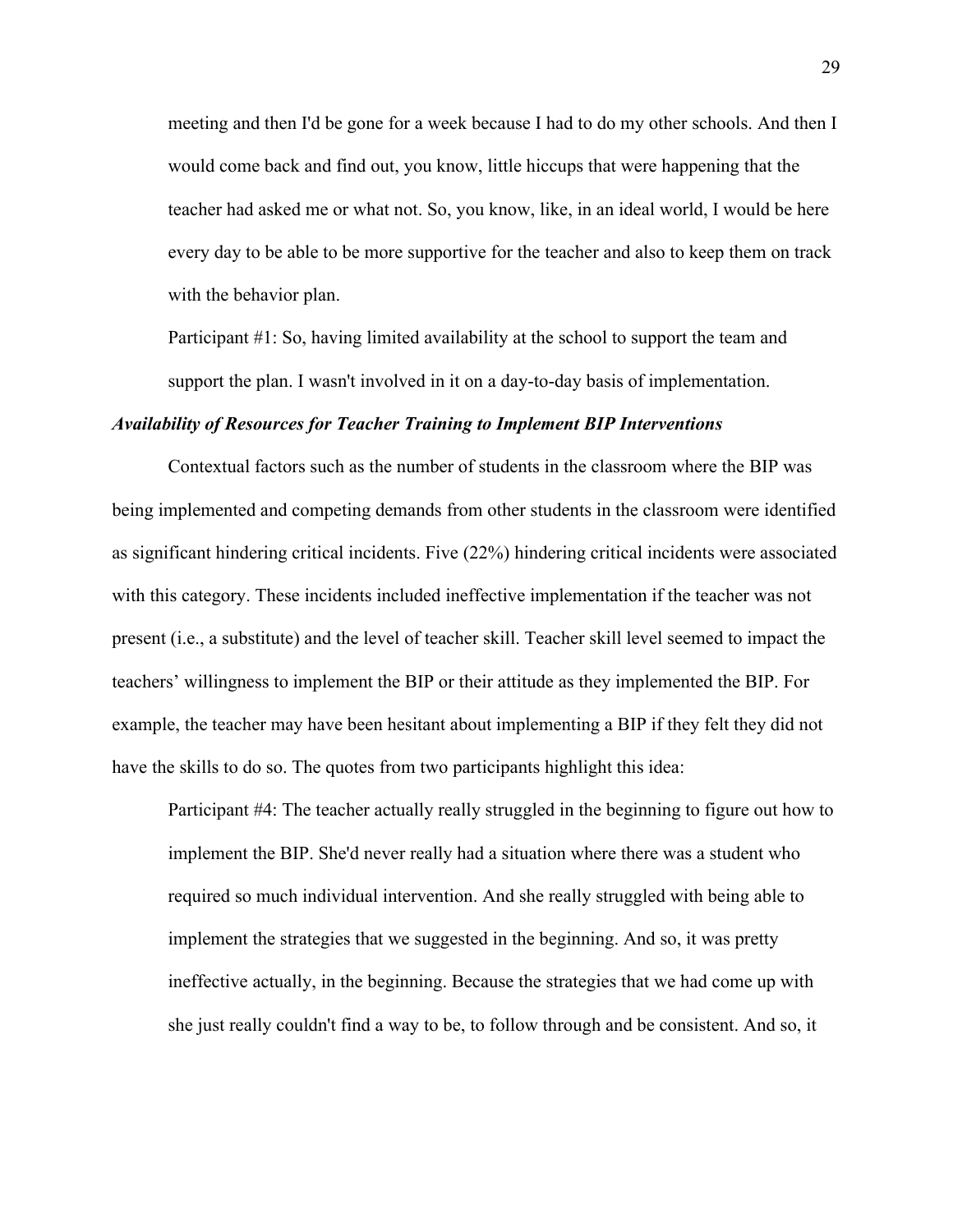took us a while to find strategies that she felt comfortable incorporating into her classroom management plan and that she would actually do that made sense. Participant #9: I think the challenge is just having 30 other kids in the class and one student taking up so much of your time, effort, and energy. And I think sometimes that would maybe get in the way where the teacher just thinking, you know what I can't do this anymore today. And maybe she'd let him do whatever he wants. But I'd say most days fortunately that wasn't the case. And so just knowing that, I think what hinders it sometimes is just the amount of work it takes for a teacher for that one student, while she's also trying to take care of all the other students and their needs.

### <span id="page-36-0"></span>*Collaboration Through the Development of the BIP*

Five (22%) hindering critical incidents were associated with this category. The significant incidents included too many nonessential people in the development stage of the BIP content. An example of this is including school staff who do not directly work with the student or have limited contact with the student in development stages of the BIP. The stakeholders who were present at the IEP meeting collaborated about the BIP content. However, other school staff who were not at the IEP meeting or identified as stakeholders made changes to the BIP without collaborating with the stakeholders. In addition, the stakeholders who were needed at the meetings to discuss modifications were not able to attend and did not participate in those discussions as noted in these quotes.

Participant #3: It was hard to like get everybody at the meeting in the first place to kind of put something in place. It was tricky to kind of get everybody on one page until we all sat down together to discuss it. But once we've kind of had that first meeting where we have everything in place, I think it's been pretty good. We've modified it as we've gone.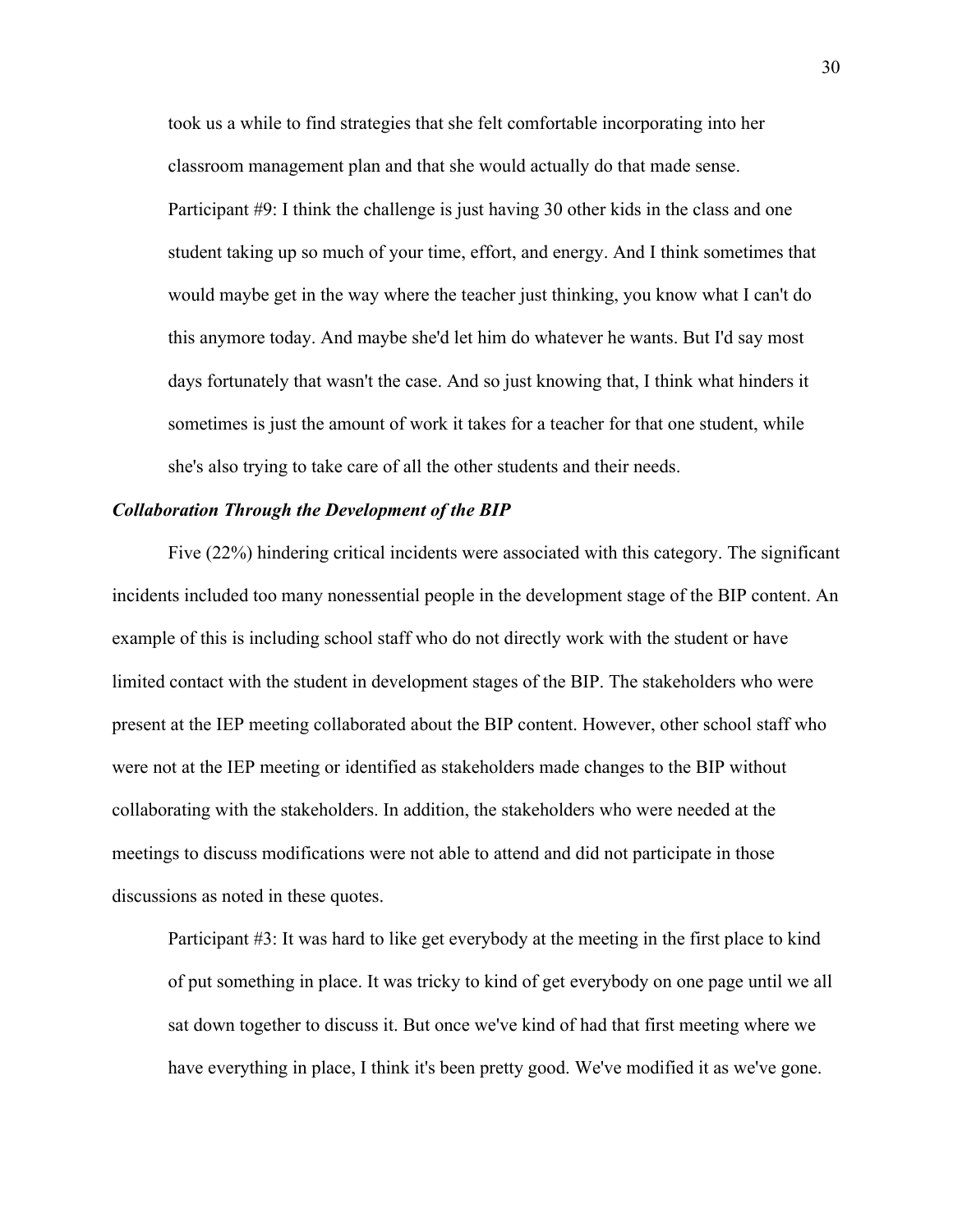Then the hindrance comes again, to getting everyone back at the meeting to kind of discuss what changes we've made. I guess slow down the process just because there's so many people that need to be involved in writing and amending it.

Participant #2: Like I said, just too many people involved. You know, we wrote the BIP presented in an IEP meeting with the parents. There were other people involved who were not at the IEP meeting to modify the BIP and they changed what I wanted to write in the behavior plan. I write them so that they can be modified a little bit and changed a little bit more, but still fall under their original behavior plan. But there were people that were not present at the meeting such as a special ed technician who wasn't present at the IEP meeting. And one of the members of administration wasn't there at the IEP meeting. And, you know, after a couple days, I went back to the school. They showed me what they were doing. And it was difficult to get what they were doing into what had been agreed upon in the BIP."

#### <span id="page-37-0"></span>*Parent Involvement*

Parent involvement was both a significant helping and hindering event and could mean either parent support or difficulty engaging with parents in the BIP development and implementation process. Six (26%) hindering critical incidents were associated with this category. BIP implementation was hindered by a low level of parent involvement in both the development and implementation stages of the BIP. Some of the critical incidents described by the participants included lack of communication between teacher and parents about the behavior being observed in the school setting. If the parents did not acknowledge the problem behavior prior to the development stage of the BIP, there tended to be miscommunication during the BIP development. An example of this when one of the parents who was not totally aware of their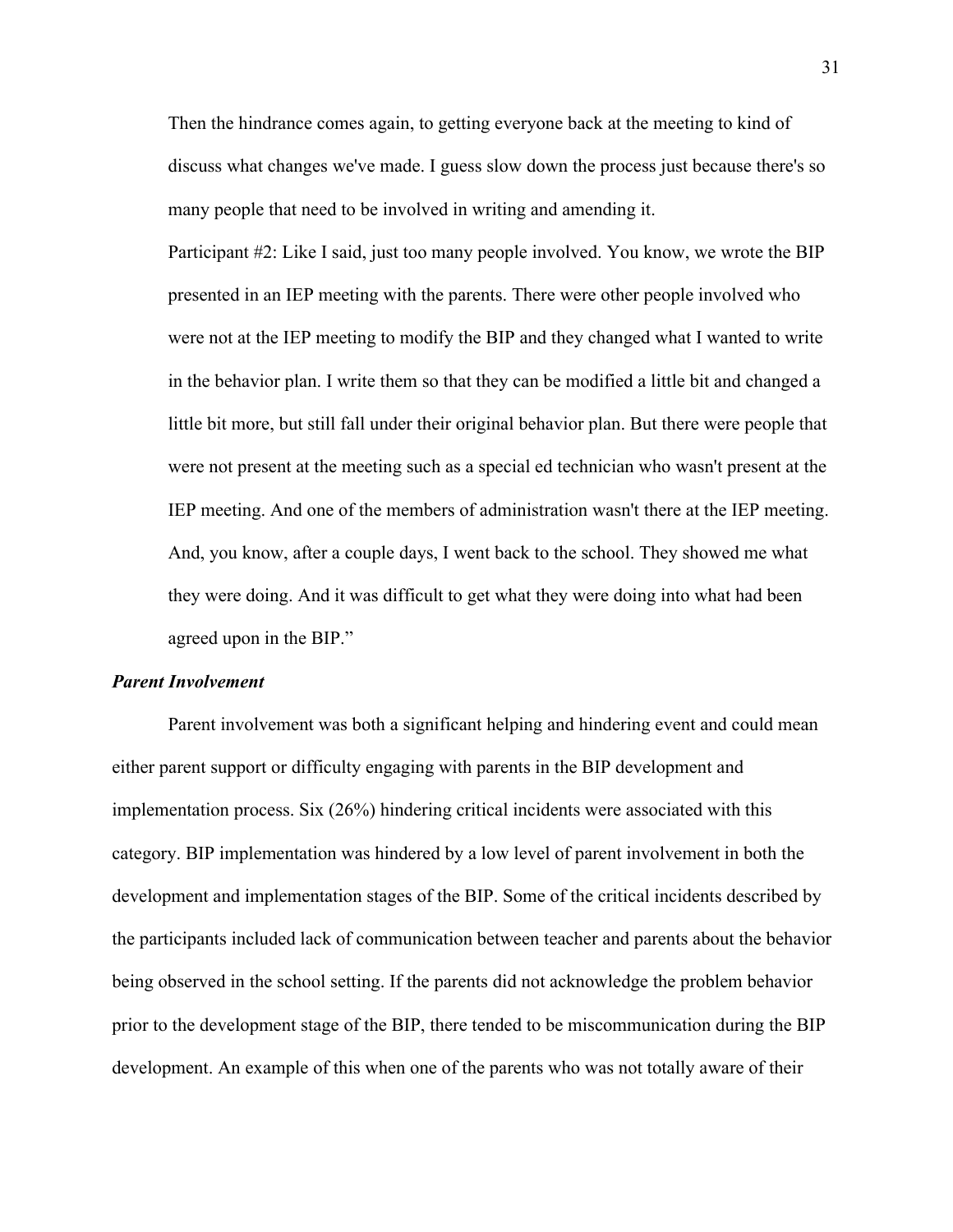student's behavior did not engage in meaningful communication with the school team. In addition, inconsistent at-home implementation of behavior interventions and the lack of parent positive reinforcement at home hindered student progress during the implementation stage within the school setting.

Participant #9: Mom was willing to let us do whatever we wanted. The challenging part I think with the situation is the student can do whatever he wants at home because mom is either working or when she's home, she's tired. And she's by herself. He can do whatever he wants at home. He's trying to do whatever he wants at school. And then she, she can't come into school because she works. And so, it was nice that she was supportive with letting us do whatever we wanted. But at the same time, it felt sometimes like if there were better boundaries established at home, better patterns at home than maybe it would help with school.

Participant # 4: I think initially it was that they didn't really appreciate what the problems were. I think the teacher had been trying to solve the problems in the classroom by herself and wasn't really communicating with parents when there were problems. And so, it wasn't until we started doing frequent communication between the teacher and the parent like checking in or sending them an email at least once a week that they finally started to understand how often the problems were happening. I think the difference came when dad started coming to the meetings too and he had a much stronger reaction like "whoa," like "I know this is not acceptable." And so, dad was much more willing to implement consequences at home.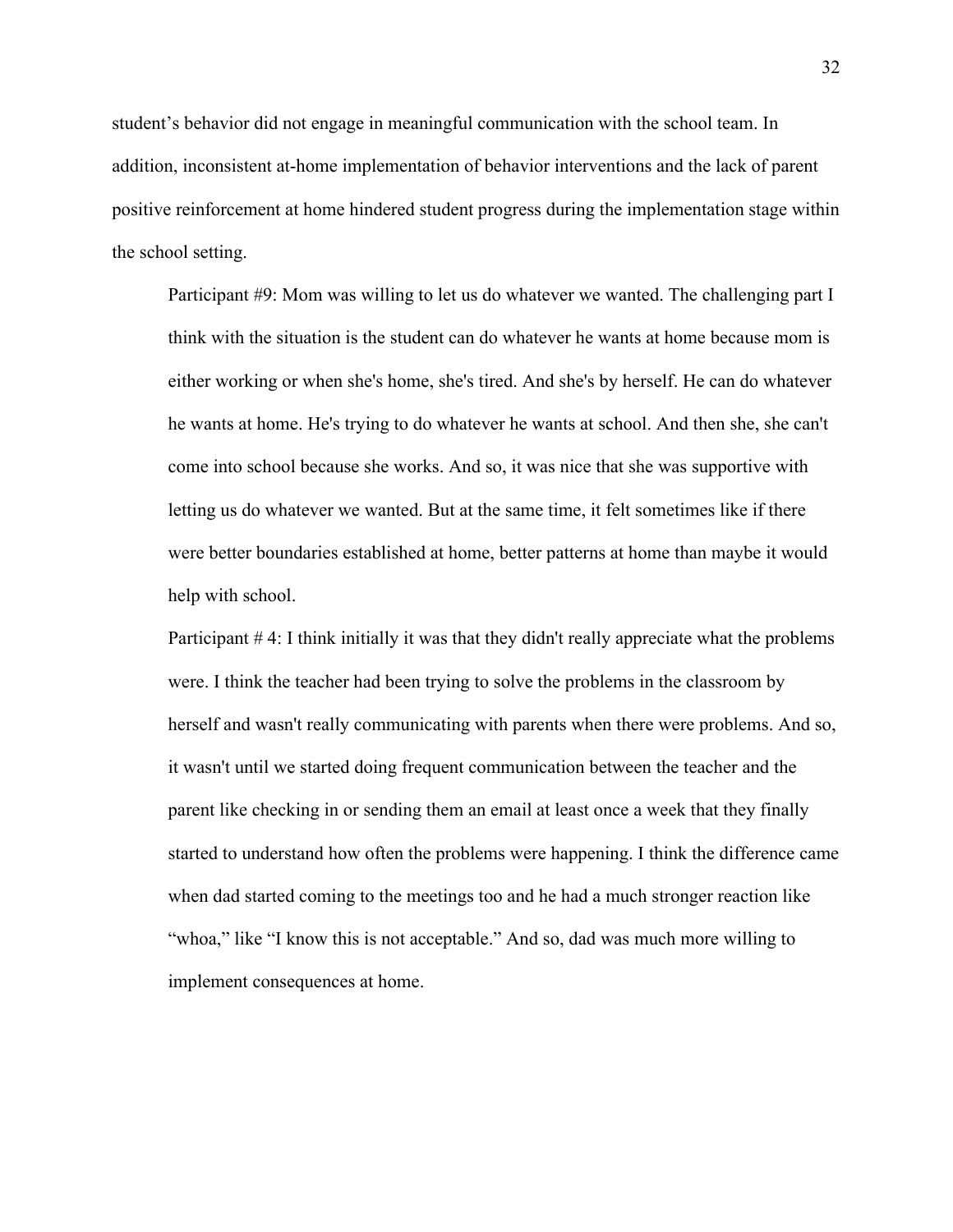#### CHAPTER 5

#### **Discussion**

<span id="page-39-0"></span>Currently, research on the development and implementation of behavior intervention plans (BIP) has provided limited information about the specific factors involved in successful BIP implementation as identified by school psychologists (Blood & Neel, 2007). This research project focused on the perspective of school psychologists who were involved in the successful implementation of a BIP. School psychologists are highly trained in psychology and education and they use their skills set to facilitate a supportive learning environment for students (Merrell et al., 2012). A school psychologists training focuses on preparation in mental health and educational interventions, child development, learning, behavior, motivation, curriculum and instruction, assessment, consultation, collaboration, school law, and systems (Merrell et al., 2012). In this study, the ideal role of a school psychologist within the BIP implementation process was to take the lead in identifying the specific behavior interventions needed for the student. School psychologists are often called upon due to them having a knowledge of behavior concepts that appropriately addressed the specific function of the student's behavior. In addition, the school psychologist also assists with creating the data collection procedures needed to measure the effectiveness of the behavior interventions.

The critical incident technique (CIT) method created by Flanagan (Butterfield et al., 2005) was used in this research project to gather information about the school psychologists' perspectives. The key findings of this research include using communication as a tool to monitor BIP implementation; participation of key stakeholders during BIP development led to meaningful discussion of BIP content; contextual match of the BIP with teacher skill level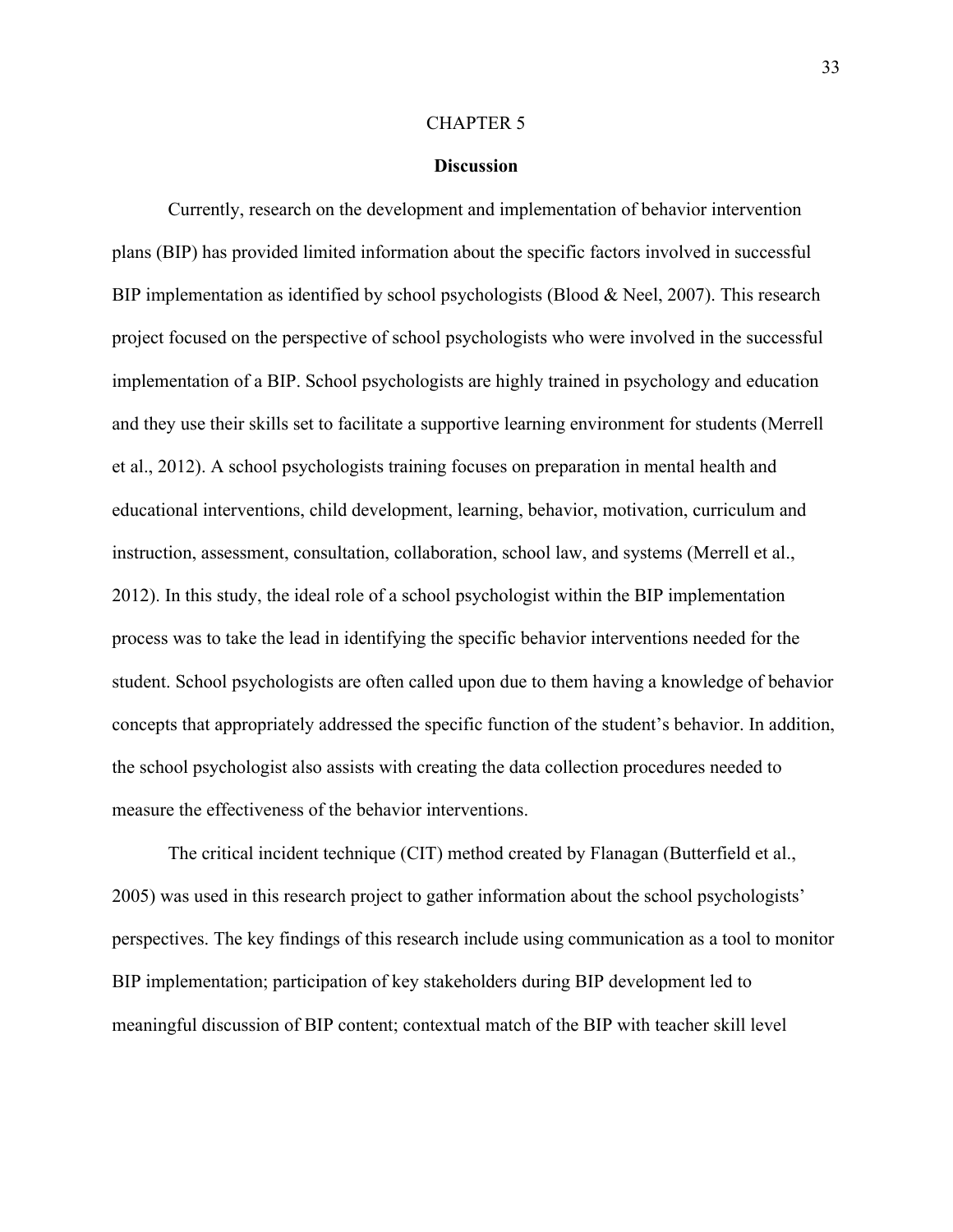increased teacher buy-in to implement BIP; and the quality of training provided by the school psychologist to teacher was affected by competing demands for attention.

As discussed in the literature review, previous research has contributed to the information bank of what is currently known about BIPs (Blood & Neel, 2007). For example, researchers have identified that in some cases BIPs looked more like compliance documents rather than functional plans for replacement behaviors (Blood & Neel, 2007). In a study conducted by Couvillon et al. (2009) it was found that teachers and school psychologists have different levels and focus of training regarding their skills for implementing a BIP, and this finding seems related to the current findings that highlight the importance of teacher buy-in and ensuring that teachers had the skills and competencies to implement the BIP.

### <span id="page-40-0"></span>**Explanations of Findings**

Some of the key findings identified within this research study align with what is currently known about BIP development and implementation: clean and timely communication is needed to monitor BIP implementation (Couvillon et al., 2009). The participants in this study mentioned email as a popular and effective communication method used to monitor the BIP because it enabled the stakeholders to provide quick updates about implementation as it was happening.

A possible underlying factor that influences effectively and timely communication is the school psychologist's caseload. When school psychologists have assignments at more than one school, they reported that it can be difficult to collaborate and communicate in a timely manner in one school when they are at a different school. High caseloads also limit the time that school psychologists have to meet when teachers are available to meet. Similarly, school psychologists in this sample perceived that when teachers have a high number of students with significant needs, the teachers struggled to effectively implement the BIP.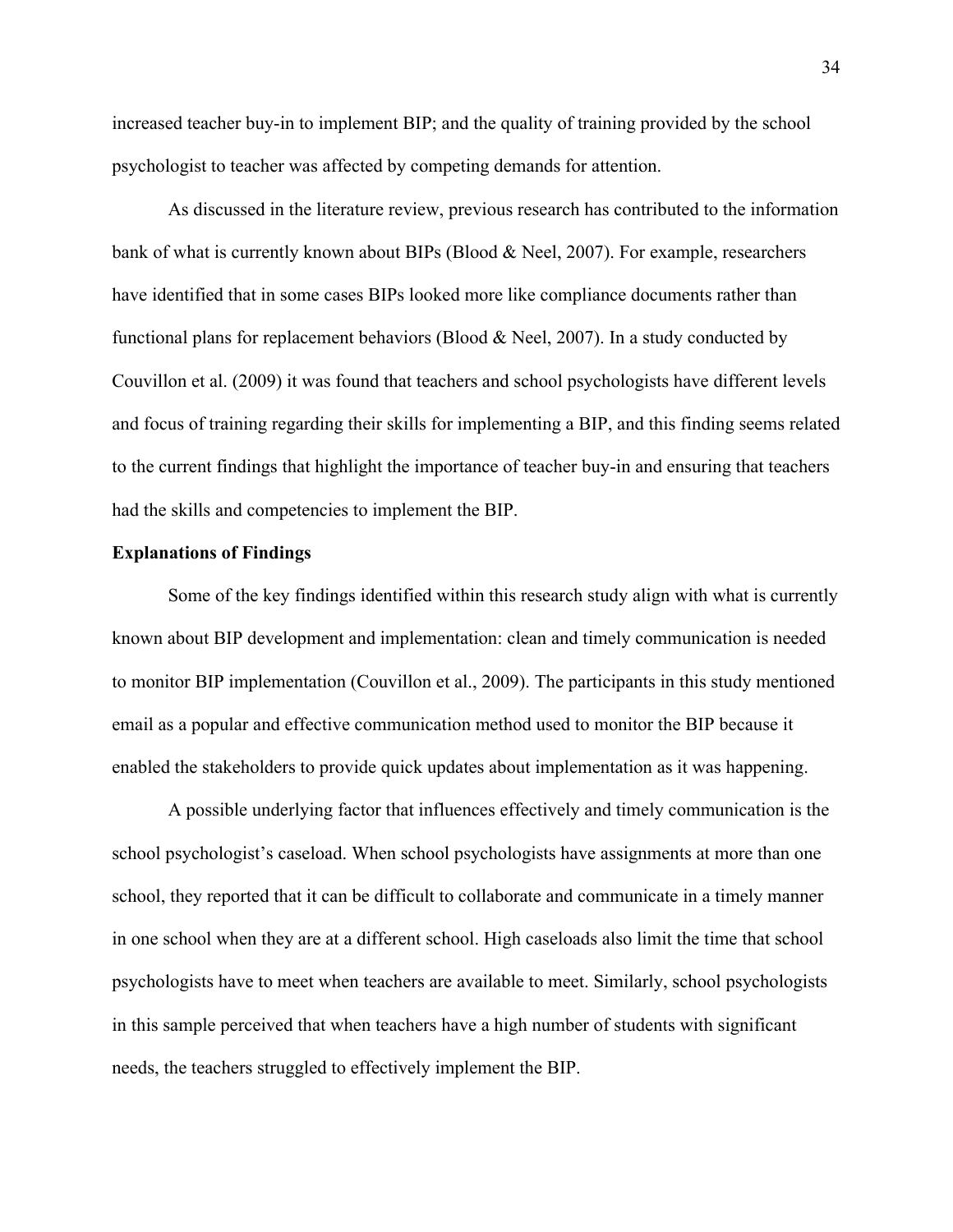This study also confirmed the importance of ensuring a contextual match between the resources needed to implement the BIP and the available resources. Specifically, the resources highlighted in the interviews were the skills of the teacher, and even the administrator, and the demands of the classroom where the BIP was being implemented. If teachers had the appropriate skills needed to implement the specific behavior interventions listed in the BIP, then the likelihood of observing a positive change in student behavior outcome was increased according to the participants. Similarly, if the classroom had many students or other students with demanding needs, than the school psychologist reported that the BIP was less likely to be successful.

One of the key findings is the role that principals play in effective BIP implementation. The school psychologists in this sample noted that when building administrators had a reasonable background in behavior principles, they were available to support the teacher and to engage in conversations about developing strategies with the rest of the team. This seems especially important because it helped increased the level of buy-in from the team and it also contributed to BIPs that were strong in their content according to the participants.

The collaboration category theme was an overarching idea that was present among all of the category themes. The ideas identified within the collaboration theme weaved themselves throughout the categories which revealed that collaboration is a meta-skill that can be impactful for BIP implementation. The various category themes highlighted the need for frequent opportunities for collaboration, using various modes of communication to facilitate collaboration, and the stakeholder's engagement level in collaboration.

Collaboration among the stakeholders was a specific category identified by participants to have both helpful and hindering critical incidents. Having the key stakeholders present and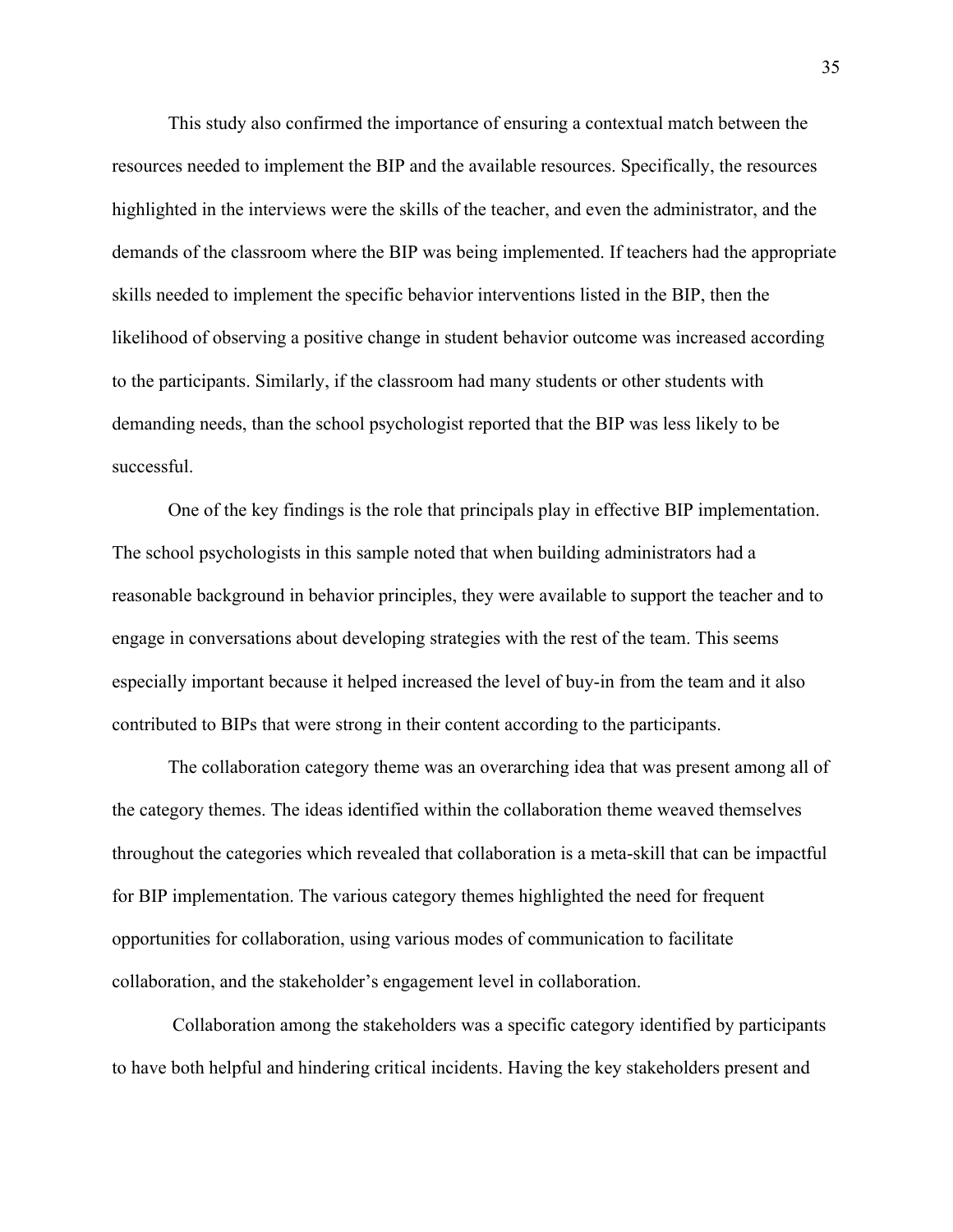engaged during the development phase of the BIP was key to producing positive outcomes. Participants frequently shared that it was essential that all appropriate stakeholders who interacted with the student be aware of BIP development and key practices for implementing the BIP. Email emerged as a keyway to collaborate and communicate. If email communication is vital, it assumes that stakeholders view or prefer email as a useful strategy, and that they frequently check and respond to emails. Of course, it also assumes that stakeholders can easily access email and have devices and sufficiently strong internet to sustain email communication.

When each stakeholder knew their roles and was able to identify their specific responsibilities and were then able to act within those responsibilities, the implementation process felt productive to the participants. In addition to these professional roles there were other simple roles that were used in the implementation process. Having one person who either asked for data or made sure that it was being collected in some way was a key part of the effective BIP process. The second was communication instigator: this person maintained communication by either sending out reminders, checking in with team members, and in some cases being the first to communicate and then taking the lead. Third, trainer: this person answered questions about what to do and how to do it; they were ones who fielded questions from teachers or parents about what to do. The fourth, keeper of the knowledge: this person was deemed the "expert;" they know about what interventions could be used and how to support teachers in the training of how to do the interventions. Lastly, supporter: this included everyone in some way, but it was more impactful if the person was in a leadership position, the leadership person maintained the feeling of support as the implementation was progressing. Clearly identifying the roles and the responsibilities associated with that role was an act that became evident as a helpful event which contributed to the successful BIP implementation process.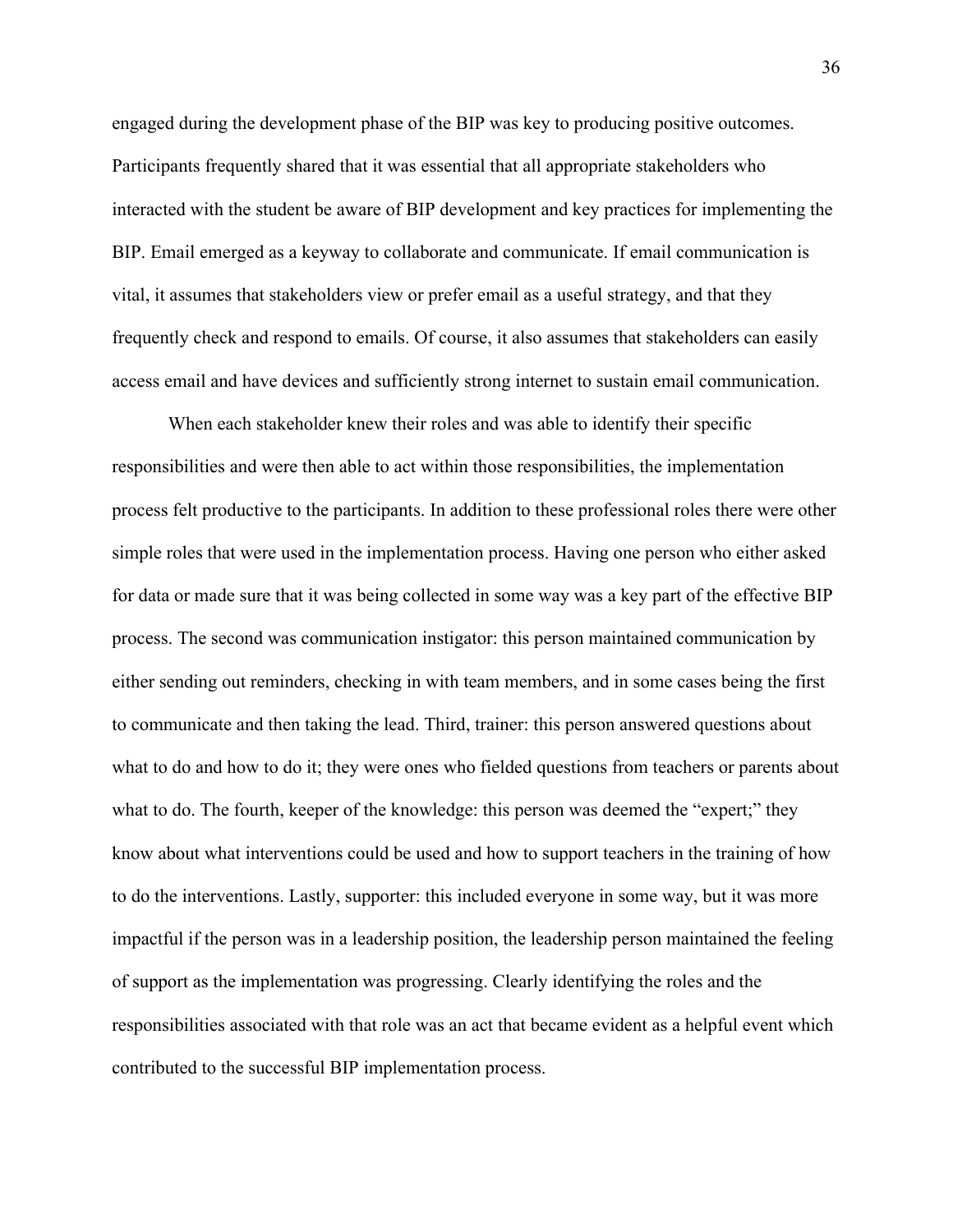The participants noted that there were a few key stakeholders such as who need to be fully engaged during BIP content development phase: administrators, teachers, and parents. BIP implementation was more likely to be successful when the key stakeholders were engaged in the discussion and contributed either ideas or support. Including all of the stakeholders also contributed to success, but at the same time trying to schedule meetings and communicate with many stakeholders was challenging and time consuming.

The gaps identified in the literature review revealed that there are limited perspectives of stakeholders, other than teachers, who participate in BIP development and implementation (Blood & Neel, 2007). School psychologists are stakeholders who are often involved with BIP development and implementation due to their knowledge of best practices for behavior and access to behavior intervention resources, although the current literature does not yet include data about who is most typically responsible for BIP development and implementation. This study addressed the gap by identifying specific helping and hindering incidents from the perspective of the school psychologists. In addition, those best practices (e.g., steps for collaboration and data collection) generally known by school psychologists were discussed by the participants in this study.

### <span id="page-43-0"></span>**Limitations**

This study is limited in its scope due to the CIT method which relies heavily on the participants' memory. The interview process may have created an opening for participants to be influenced by the interaction with researchers during the interview process or for possible inaccurate recall of what actually helped or hindered BIP implementation (Butterfield et al., 2005). The researcher's interview questions could have influenced the way the participants remembered an event or their perspective. In addition, the small number of participants in this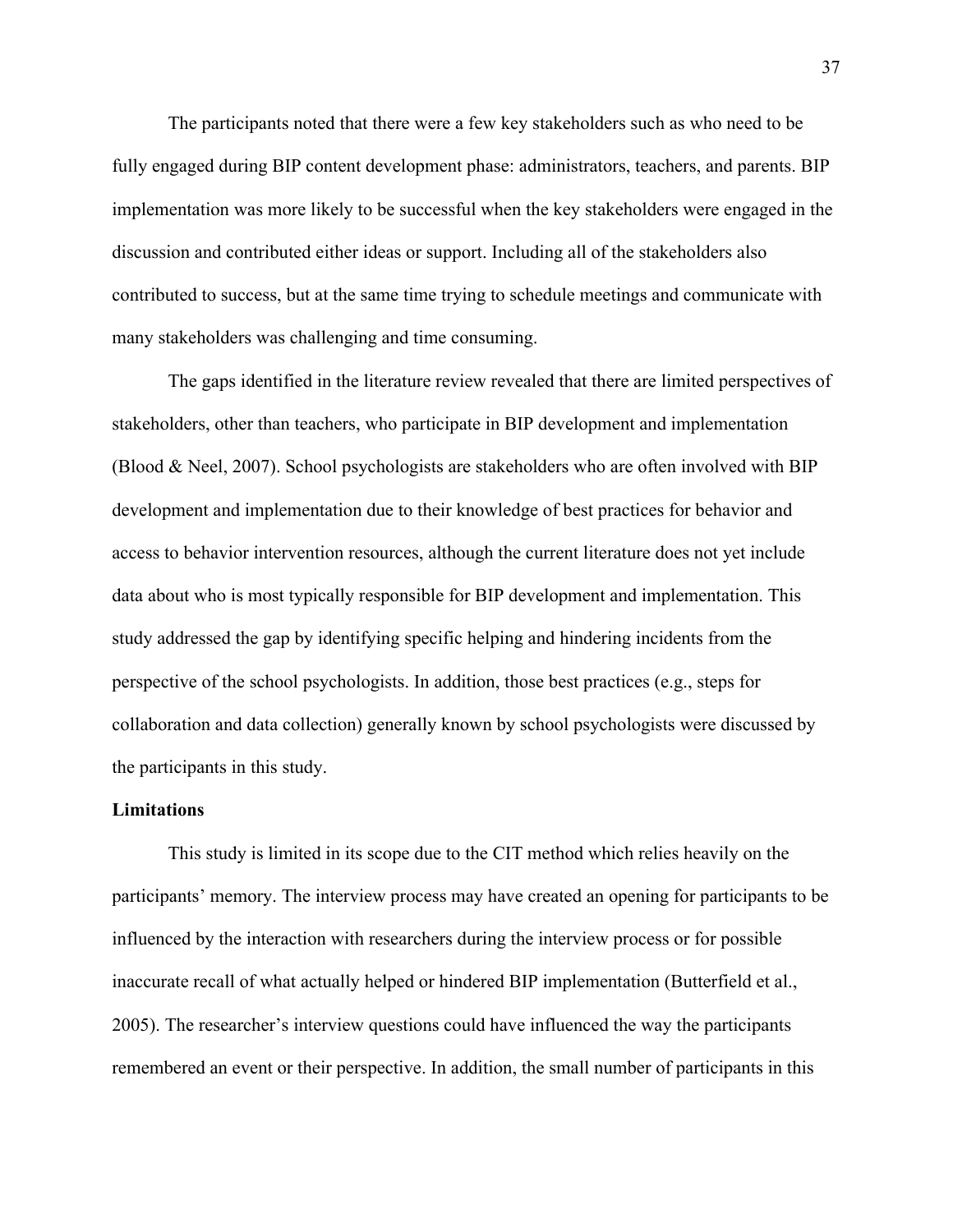study limits the transferability of the results. Additional limitations include that while the school psychologist perceived the BIP to be successful, other team members may not have agreed. The researchers in this study did not collect student outcome data to ensure that the participants were discussing successful BIPs. For, future research purposes, data triangulation is recommended to compare participant experiences and memories that were described in the BIP implementation stage (Butterfield et al., 2005).

### <span id="page-44-0"></span>**Implications for Future Research**

Future research could explore how implementation fidelity was part of the process of successful BIP implementation; surprisingly, the participating school psychologists did not talk much about implementation fidelity during the data collection periods. A future study could evaluate what school psychologists know about implementation fidelity and how that knowledge intersects with BIP implementation. Another area of interest is considering what resources, books, professional development that school psychologists have found valuable when designing and implementing BIPs. In addition, future studies could identify what preventative work is done prior to a behavior plan, and who is generally responsible for that preventative work. Lastly, the researchers assumed that school psychologists' function as the leader of the team that implements the BIP; however, this may vary by school district, the school psychology delivery model in that school district, or the expertise of the school psychologist and other service providers (Bradley-Johnson & Dean, 2000). Future research could explore who is typically the person responsible for BIP implementation and how decisions about who is responsible are made.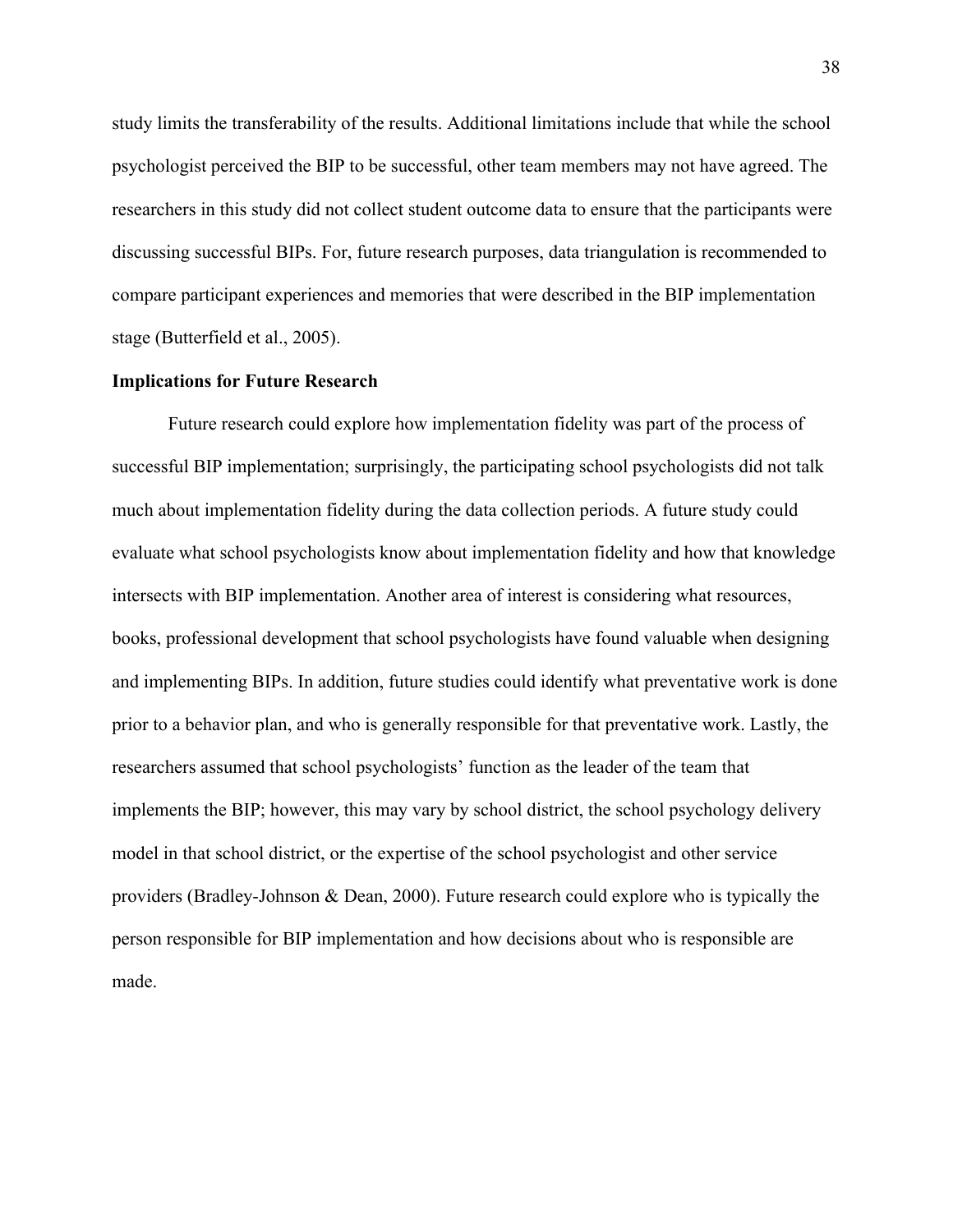#### <span id="page-45-0"></span>**Implications for Practitioners**

This study's findings were sorted into two categories, helpful incidents and hindering incidents that were identified with successful BIP implementation. As the categories were being reviewed and sorted, the researchers observed intersections and connections between the categories, yet the categories still managed to have distinct differences. One of those categories was communication which seems to be a universal tool that is needed for BIP implementation. Communication is considered an essential tool because it enables collaboration among stakeholders, monitoring of the implementation process, and aids making modifications to the BIP. In this study, email was identified as a main mode of communication because it was reported to be efficient and quick during the implementation period. One of the participants described using emails, "on average, twice a week, we would meet or communicate via email…email was the main communication." Another participant stated, "I like [having] that reminder every day because I have that email, teachers remember to email every day." Having stakeholders that value and participate in email communication seems highly important in this process. Acknowledging just how important email communication is among the team members may be an important norm to set and monitor during BIP implementation. Noting when email is not an effective way for a team member to participate could help team members identify other forms of timely communication (e.g., notes on a google document, text messages) or establishing explicit routines for email communication may be helpful.

Communication was identified by the school psychologists to be helpful but only when the communication was frequent and had a combination of verbal check in's, emails, and in person meetings through the implementation period. In addition, communication was used during the BIP development stage especially during the initial meetings when the student's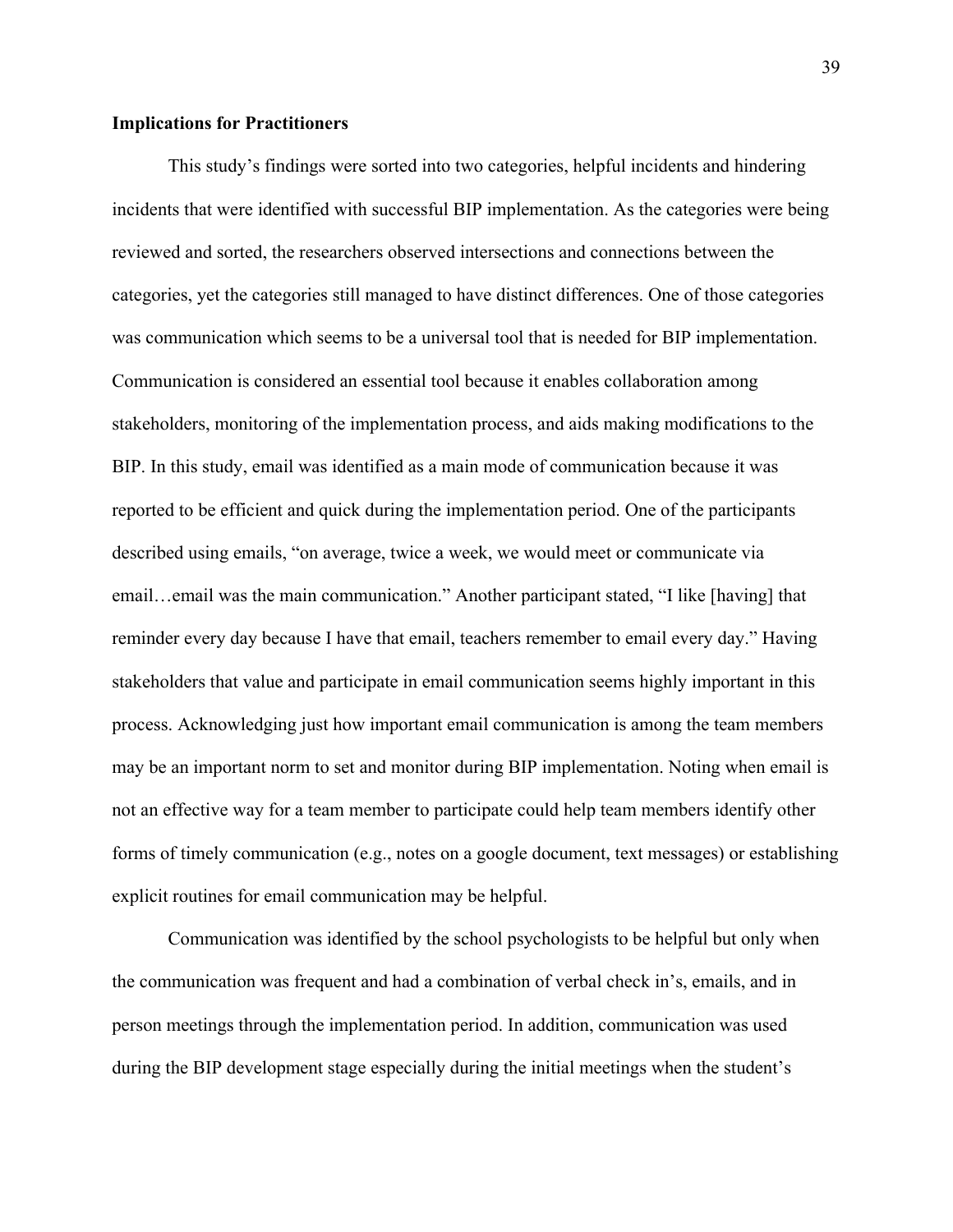problem behavior was being discussed. The school psychologist and school team then used emails and ongoing meetings to monitor the BIP's progress and modify BIP content when the school team thought it was needed. Emails between school psychologists and other team members were strongly emphasized in the helpful incident's category. This is due to the nature of how email works; they can be used to quickly inform and remind stakeholders about the progress of the BIP. Emails in combination with in-person meetings and phone calls were also used but emails were identified as consistently being used throughout both the development and implementation period. Basically, emails were identified as the preferred method to communicate by the participants in this study.

Another important implication for practice is ensuring that members of the school team who were involved in the working directly with the student gathered to meet. In the meeting, many of the stakeholders were present and parents participated by phone if they could not attend in person. One participant explained, "one of the components was frequent team meetings and collaboration among team members, including parents. So, we just had a lot of ongoing communication and meetings about the student and about the plan to tweak things." Making that extra effort to include parents in all of the meetings strengthened a sense of unity among the stakeholders which encouraged the stakeholders to continue to maintain communication and it also contributed to the collaboration process. The in-person meetings were an important contribution to successful BIP implementation and student outcomes. One participant described in-person meetings as, "one of the things that I think was helpful is we [when] met as a team every other week. Sometimes when we do behavior plans, we don't do that. But this one, we decided let's meet every other week, and mom is a single mom [who] works full time, and so she would call into the school. And so, I think that was one of the helpful things for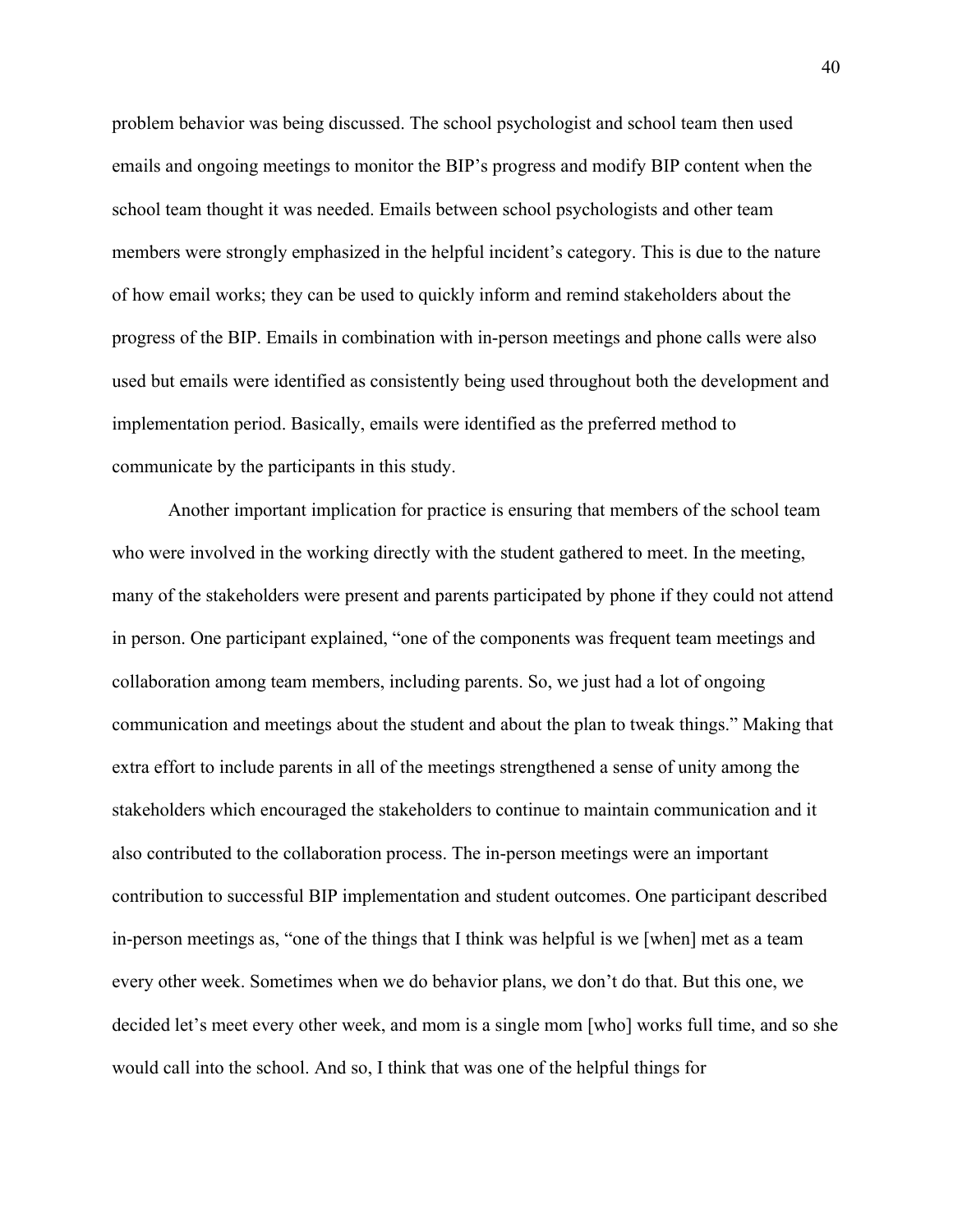implementation." Creating and maintaining warm, trusting relationships with parents whose perspectives and ideas are valued is essential.

Collaboration was a strength to the BIP implementation process especially when it came to data collection. As implementation was taking place it was important to know how the interventions were improving student outcomes. It was found that if the stakeholders collaborated effectively with each other about who would be responsible for a specific part of the data collection process, the more likely data would have been collected. Creating specific plans for data collection and ensuring that the "who-what-when-where and how" of data collection were clearly determined in the BIP was fundamental.

Collaboration was also effective when the right people were invited to the meeting during both the development and implementation processes. In some cases, all of the school staff who provided services to the student were invited to the meetings which may have created challenges with scheduling and having too many perspectives that were difficult to integrate or address, "There were a lot of people involved in the creation of the behavior plan. Probably too many people were involved, and that made it... difficult because you when you have so many people involved maintaining fidelity and doing exactly as its written gets hard." However, if the meetings consisted only of the key stakeholders the ideas shared seemed to be focused, meaningful, and more likely to contribute to an efficient process. In addition, the collaboration increased the level of team effort and it also increased the likelihood for buy in to occur among the stakeholders.

The school psychologists in this study expressed that there was a competing demand for their attention, most of the participants were assigned to more than one school. The school psychologists had multiple cases to monitor and their need to assist in all of these cases often

41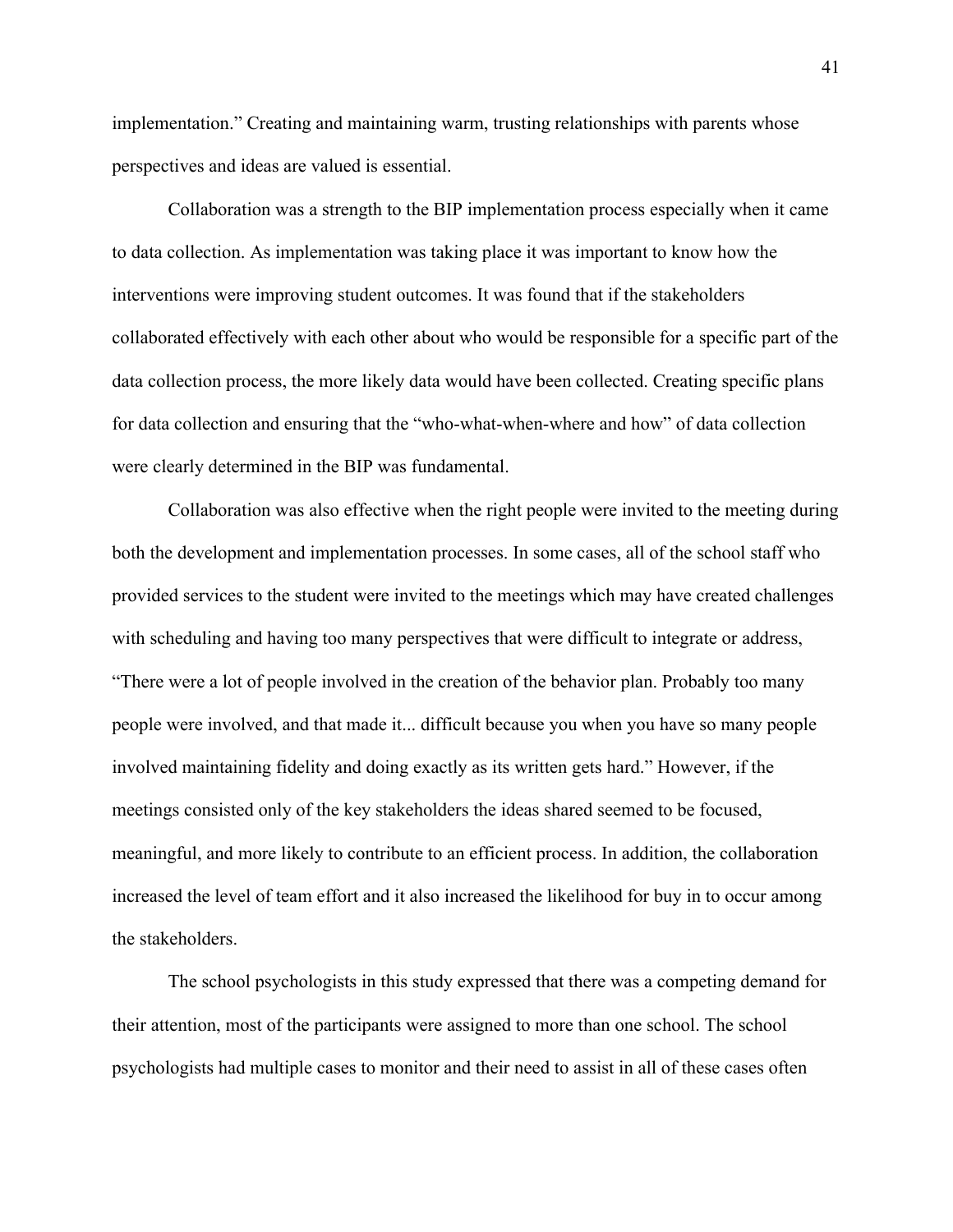created barriers for the school psychologist to fully assist in the implementation of the BIP. This limited the ability to participate fully impacted the implementation, specifically in the areas of data collection, implementation fidelity, and training needs. In the majority of the participants' experience, they were often needed to train the teacher how to use the behavior strategies written in the BIP, "I have three schools so it makes it really difficult to be able to be consistent with supporting the teachers and giving them really thorough training when it comes to these behavior plans…we would have a meeting and then I'd be gone for another week because I had to do my other schools." The quality of support for teachers was affected by the availability of the school psychologist.

Teachers were also identified as experiencing competing demands on their resources (e.g., time, other student's needs). If the teacher had a large class size or had other timeconsuming tasks, then the school psychologists reported that the teacher seemed to feel overwhelmed with the BIP and less likely to consistently implement the BIP as it was originally planned. One participant stated, "one thing that I've experienced [as I have] talked to them [teachers] is that they'll feel like they have 200 kids, they understand this [one] kid needs help but there's 200 kids who all have unique needs."

Contextual match is being defined in this study as the BIP content matching the skill level of the teacher or the demands on the teacher (Maag & Katsiyannis, 2006). This supports existing research (Maag & Katsiyannis, 2006) teacher support may be strong for a BIP as well as the potential outcomes that could come from it but if the BIP isn't a contextual fit for the teacher then the implementation will suffer. When this occurred, the team needed to meet to discuss modifications for both the student and teacher to produce a change in student outcome in a successful manner.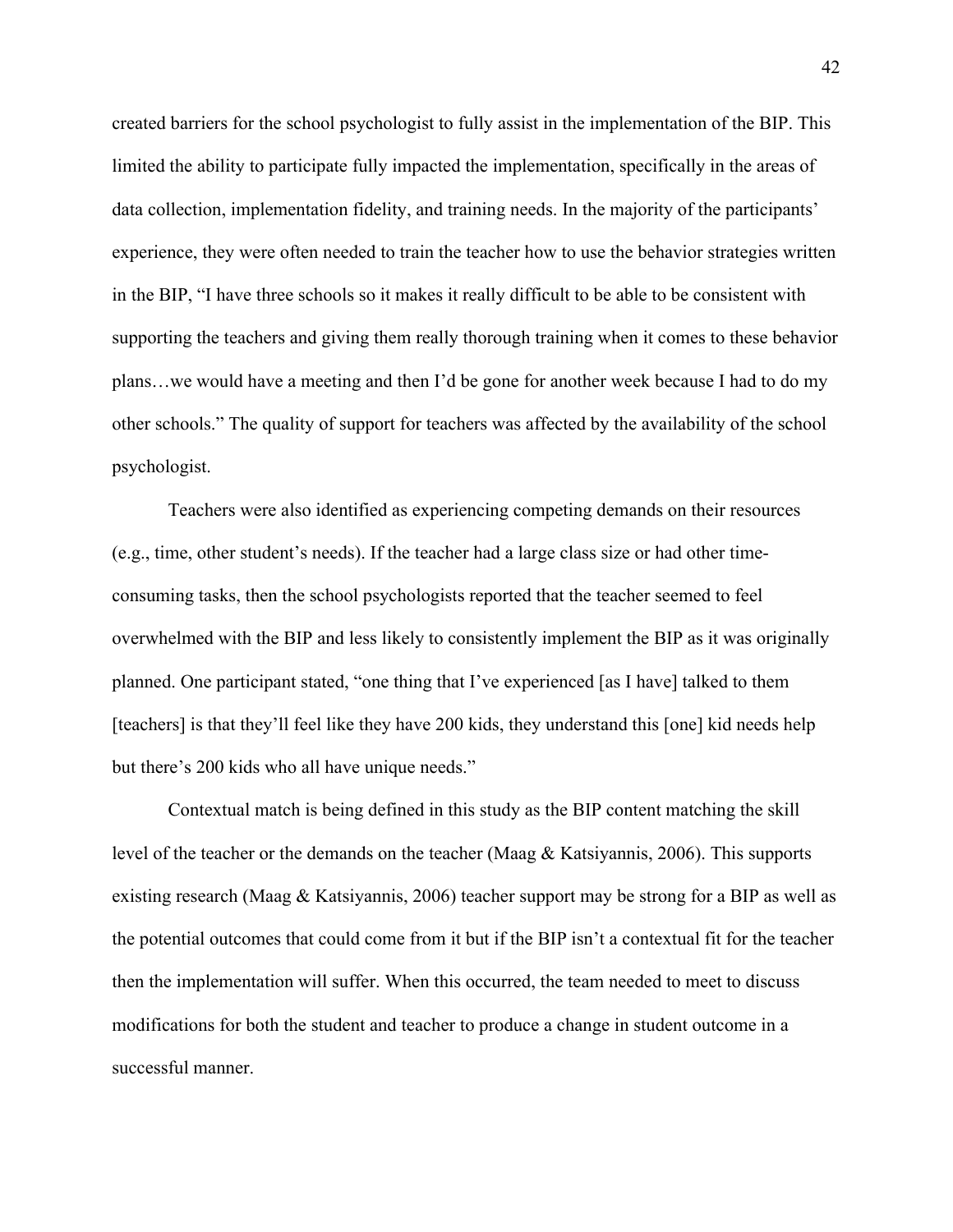### <span id="page-49-0"></span>**Conclusion**

This study provides useful information to help school psychologists and other school staff develop behavior intervention plans that facilitate successful change in student outcomes. The strategies that are needed are consistent communication; collaboration with key stakeholders; making modifications as needed throughout the implementation period; and adequate time to for school psychologists to provide training to teachers. Although there are limitations that do exist within this study, it is recommended that similar studies be conducted in order to enhance the validity of these findings and how they transfer to different school settings. This study contributes information to the growing body of successful behavior intervention plans development and implementation. The findings of this study illuminate the importance for school teams and other school stakeholders to understand the factors that are needed when they are attempting to address student behavior in order to produce a positive change in student outcomes.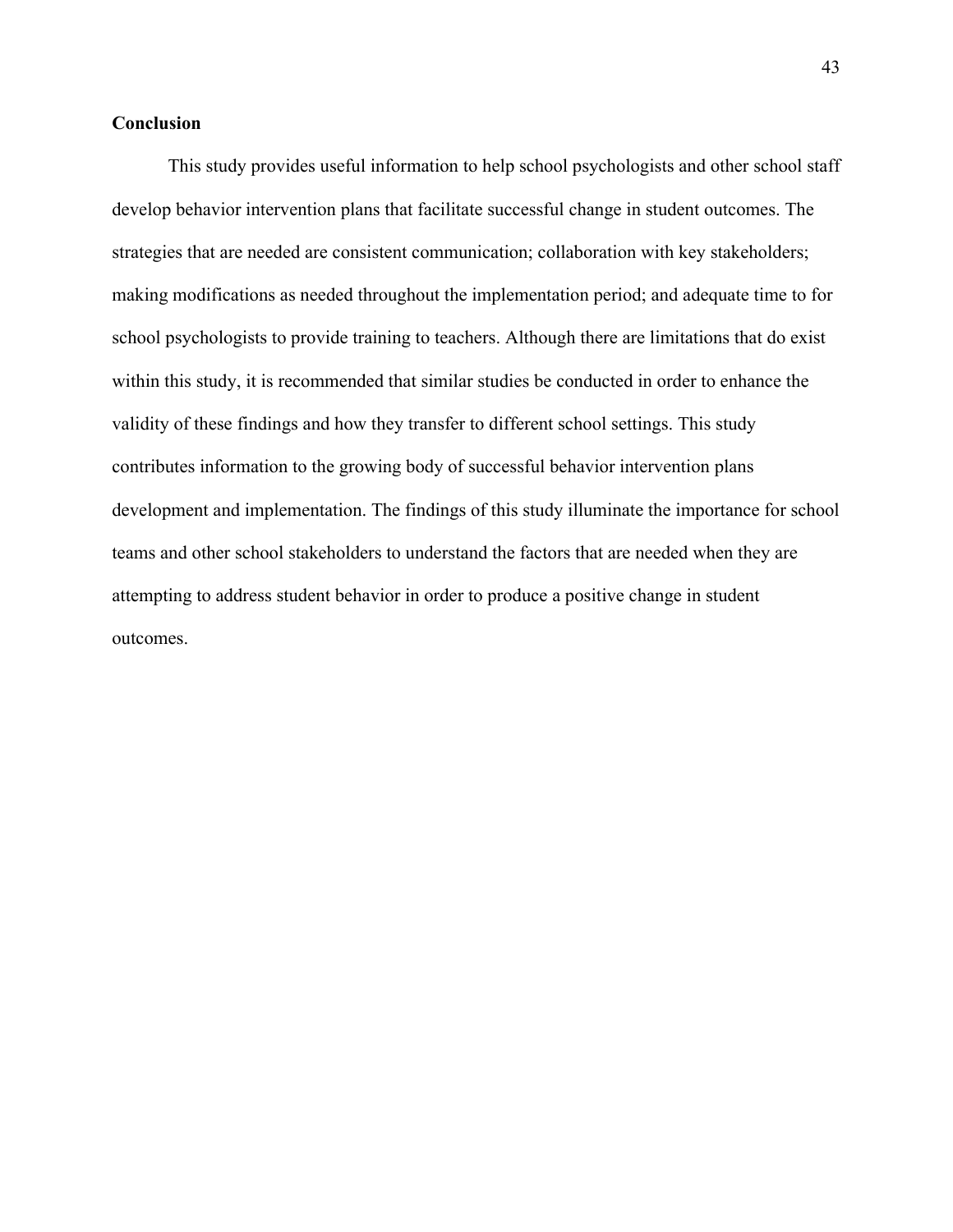#### REFERENCES

- <span id="page-50-0"></span>Andreou, T. E., McIntosh, K., Ross, S. W., & Kahn, J. D. (2014). Critical incidents in sustaining school-wide positive behavioral interventions and supports. *The Journal of Special Education, 49*(3), 157–167. https://doi.org/10.1177/0022466914554298
- Blood, E., & Neel, R. S. (2007). From FBA to Implementation: A look at what is actually being delivered. *Education and Treatment of Children*, *30*(4), 67–80.
- Bradley-Johnson, S., & Dean, V. J. (2000). Role change for school psychology: The challenge continues in the new millennium. *Psychology in the Schools, 37*(1), 15.
- Browning-Wright, D., & Cafferata, G. (2013). *The BIP Desk Reference.* State of California. https://www.pent.ca.gov.
- Browning-Wright, D., Mayer, G. R., Cook, C. R., Crews, S. D., Kraemer, B. R., & Gale, B. (2007). A preliminary study on the effects of training using behavior support plan quality evaluation guide (BSP-QE) to improve positive behavioral support plans. *Education and Treatment of Children*, *30*(3), 89–106.
- Butterfield, L. D., Borgen, W. A., Amundon, N. E., & Maglio, A. S. T. (2005). Fifty years of the critical incident technique:1954-2004 and beyond. *Qualitative Research, 5*(4), 475–497.
- Butterfield, L. D., Borgen, W. A., Maglio, A. T., & Amundson, N. E. (2009). Using the enhanced critical incident technique in counselling psychology research. *Canadian Journal of Counselling, 43*(4), 265–282.
- C.F. v. N.Y.C. Dep't. of Educ., 746 F.3d 68 (2d Cir. 2014).
- Charlton, C. T., Sabey, C. V., Dawson, M. R., Pyle, D., Lund, E. M., & Ross, S. W. (2018). Critical incidents in the scale-up of state multitiered systems of supports. Journal of Positive Behavior Interventions, 20(4), 191–202.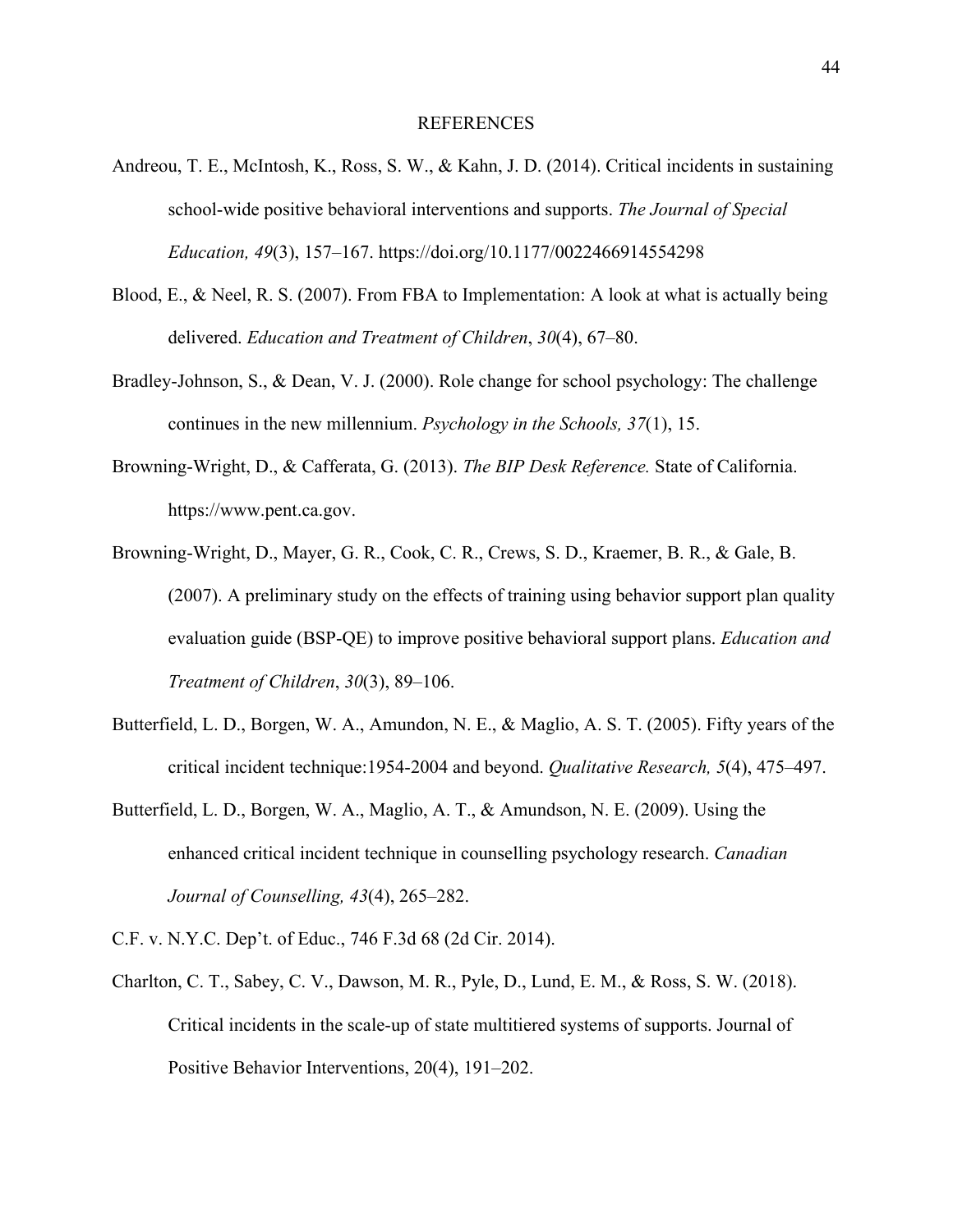- Collins, L. W., & Zirkel, P. A. (2017). Functional behavior assessments and behavior intervention plans: Legal requirements and professional recommendations. *Journal of Positive Behavior Interventions, 19*(3), 180–190.
- Conroy, M. A., & Brown, W. H. (2004). Early identification, prevention, and early intervention with young children at risk for emotional or behavioral disorders: Issues, trends, and a call for action. *Behavioral Disorders*, *29*(3), 224–236.
- Couvillon, M., Bullock, L. M., & Gable, R. (2009). Tracking behavior assessment methodology and support strategies: A national survey of how schools utilize functional behavioral assessments and behavior intervention plans. *Emotional and Behavioural Difficulties*, *14*(3), 215–228.
- Grant, C. A. (2016). *Examining the impact of student-perceived relationships with caregivers, teachers, and peers on academic performance among high school students with social emotional behavioral problems.* [Doctoral dissertation, Lehigh University]. Lehigh Preserve. https://preserve.lib.lehigh.edu/islandora/object/preserve%3Abp-10368806
- Hanley, G. P., Iwata, B. A., & McCord, B. E. (2003). Functional analysis of problem behavior: A review. *Journal of Applied Behavior Analysis*, *36*(2), 147–185.
- Hawken, L. S. (2006). School psychologists as leaders in the implementation of a targeted intervention: The behavior education program. *School Psychology Quarterly*, *21*(1), 91– 111.
- Holcomb, C., Baker, J. N., & More, C. (2020). Digital behavior intervention plans: Effects on general education teacher fidelity of implementation. *Journal of Special Education Technology*, *35*(3), 155–166.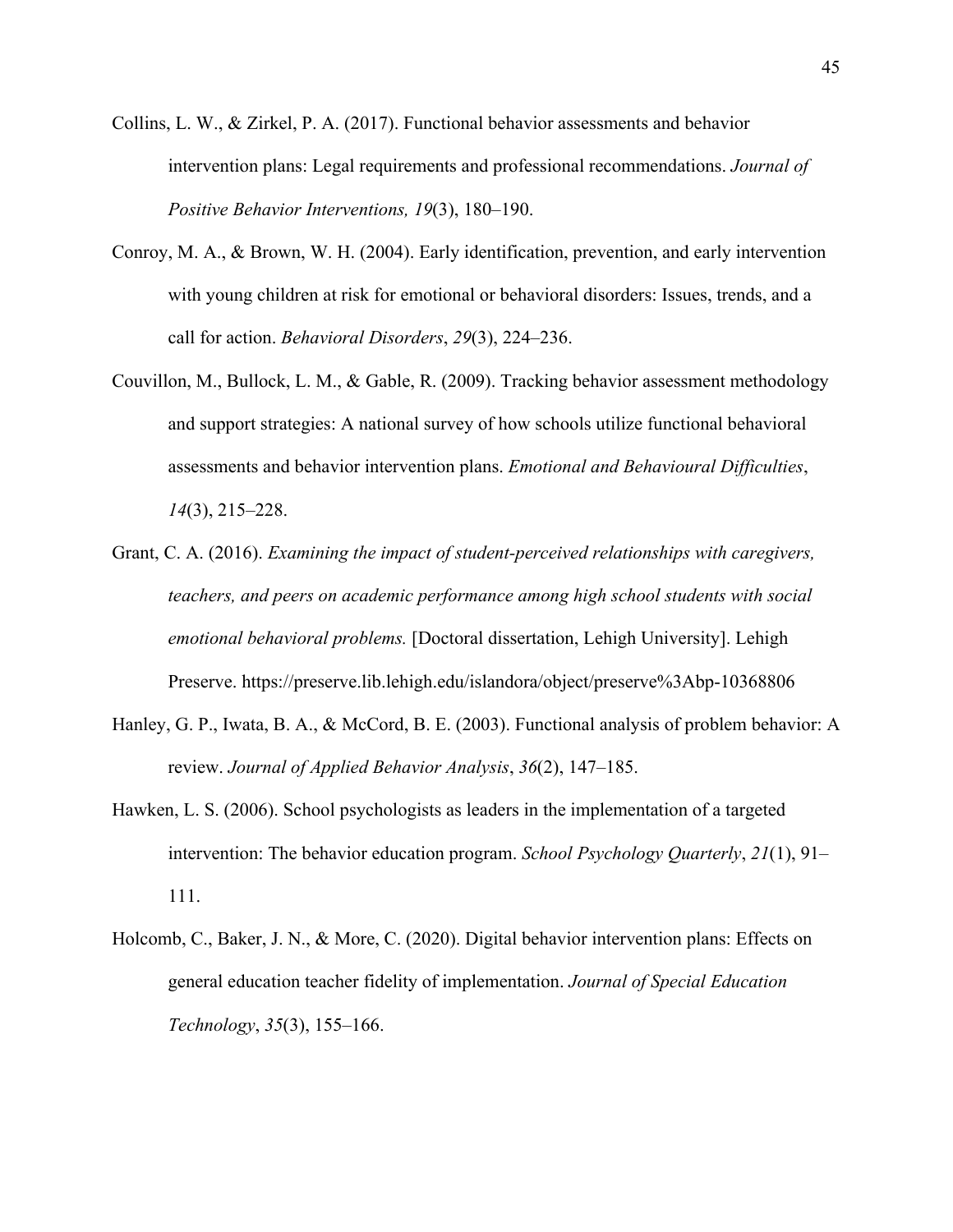- Lohman, S., Strickland-Cohen, M. K., Borgmeier, C., & Horner, R. (2013). *Basic FBA to BSP trainer's manual.* Portland State University PDX Scholar. https://pdxscholar.library.pdx.edu/cgi/viewcontent.cgi?article=1000&context=sped\_fac
- Maag, J. W., & Katsiyannis, A. (2006). Behavioral intervention plans: Legal and practical considerations for students with emotional and behavioral disorders. *Behavioral Disorders, 31*(4)*,* 348–362.
- Merrell, K. W., Ervin, R. A., & Peacock, G. G. (2012). *School Psychology for the 21st Century.*  The Guilford Press.
- Montague, M., Enders, C., & Castro, M. (2005). Academic and behavioral outcomes for students at risk for emotional and behavioral disorders. *Behavioral Disorders, 31*(1), 84–94.
- National Association of State Directors of Special Education [NASDSE]. (2018). *Functional behavior assessment*. IDEA Partnership.

http://www.ideapartnership.org/documents/ASD-Collection/asd-dg\_Brief\_FBA.pdf.

- National Center for Education Statistics [NCES]. (2018). *Fast Facts*. National Center for Education Statistics. https://nces.ed.gov/fastfacts/display.asp?id=64.
- Reinke, W. M., Stormont, M., Herman, K. C., Puri, P., & Goel, N. (2011). Supporting children's mental health in schools: Teacher perceptions of needs, roles, and barriers. *School Psychology Quarterly*, *26*(1), 1–13.

```
Saumure, K., & Given, L. M. (2012). Data saturation in the SAGE encyclopedia of qualitative 
       research methods. Sage Publications.
       http://methods.sagepub.com/base/download/ReferenceEntry/sage-encyc-qualitative-
```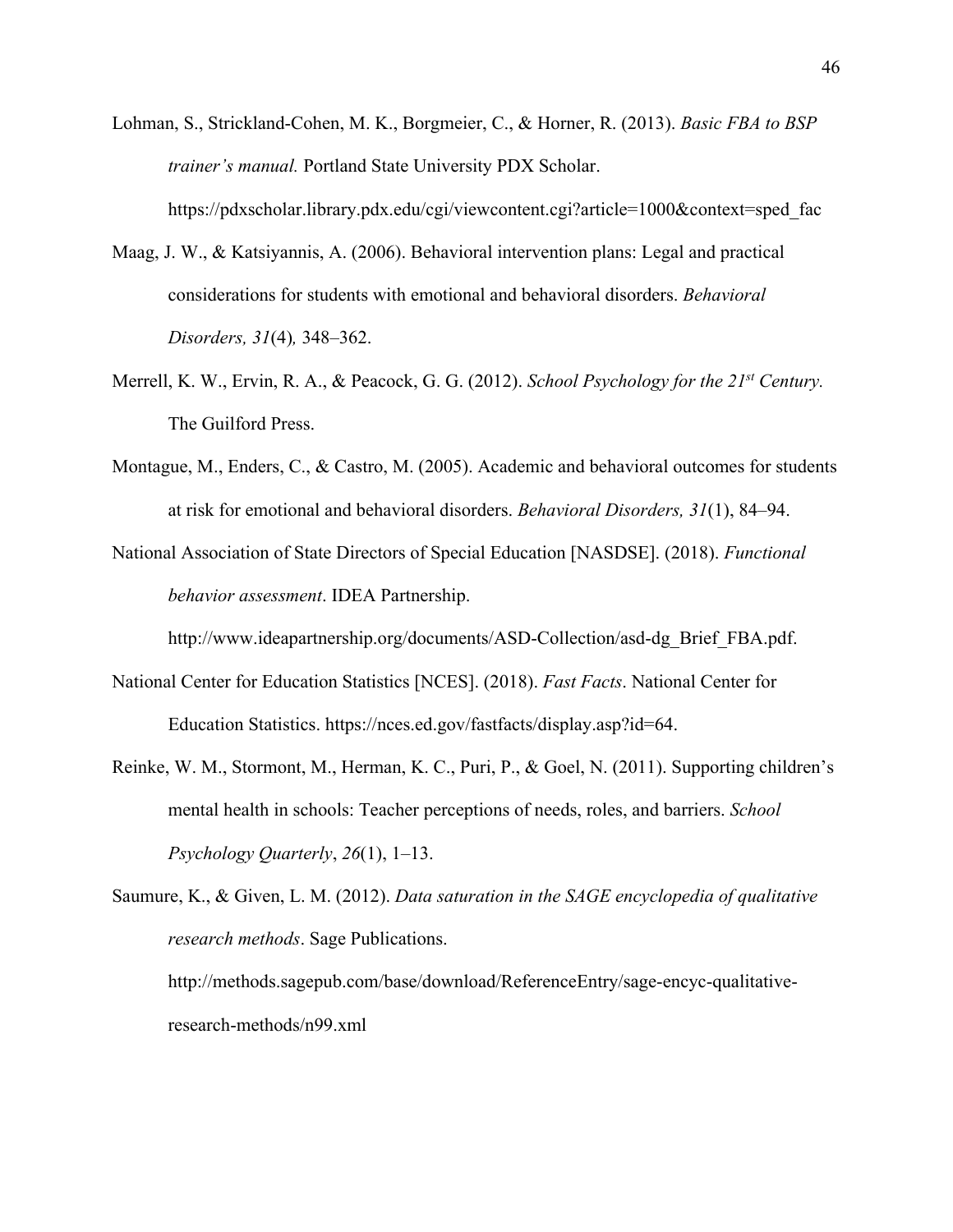- Scott, T. M., Anderson, C. M., & Spaulding, S. A. (2008). Strategies for developing and carrying out functional assessment and behavior intervention planning. *Preventing School Failure: Alternative Education for Children and Youth*, *52*(3), 39–50.
- Sugai, G., Horner, R. H., Dunlap, G., Hieneman, M., Lewis, T. J., & Turnbull, A. P. (2000). Applying positive behavior support and functional behavioral assessment in schools. *Journal of Positive Behavior Interventions*, *2*(3), 131–143.
- Sugai, G., Lewis-Palmer, T., & Hagan-Burke, S. (2000). Overview of the functional behavioral assessment process. *Exceptionality*, *8*(3), 149–160.
- Tellis-James, C., & Fox, M. (2016). Positive narratives: The stories young people with social, emotional, and behavioral difficulties (SEBD) tell about their futures. *Educational Psychology in Practice*, *32*(4), 327–342.
- Twachtman-Cullen, D., & Twachtman-Bassett, J. (2011). *The IEP from A to Z: How to create meaningful and measurable goals and objectives*. John Wiley & Sons.
- Van Acker, R., Boreson, L., Gable, R. A., & Potterton, T. (2005). Are we on the right course? lessons learned about current FBA/BIP practices in schools. *Journal of Behavioral Education*, *14*, 35–56. https://doi.org/10.1007/s10864-005-0960-5
- Walker, J. D., & Barry, C. (2017). Improving outcomes of behavioral intervention plans. *Hammill Institute on Disabilities*, *53*(1), 12–18.
- Watson, T. S., & Skinner, C. H. (2001). Functional behavioral assessment: Principles, procedures, and future directions. *School Psychology Review*, *30*(2), 156–172.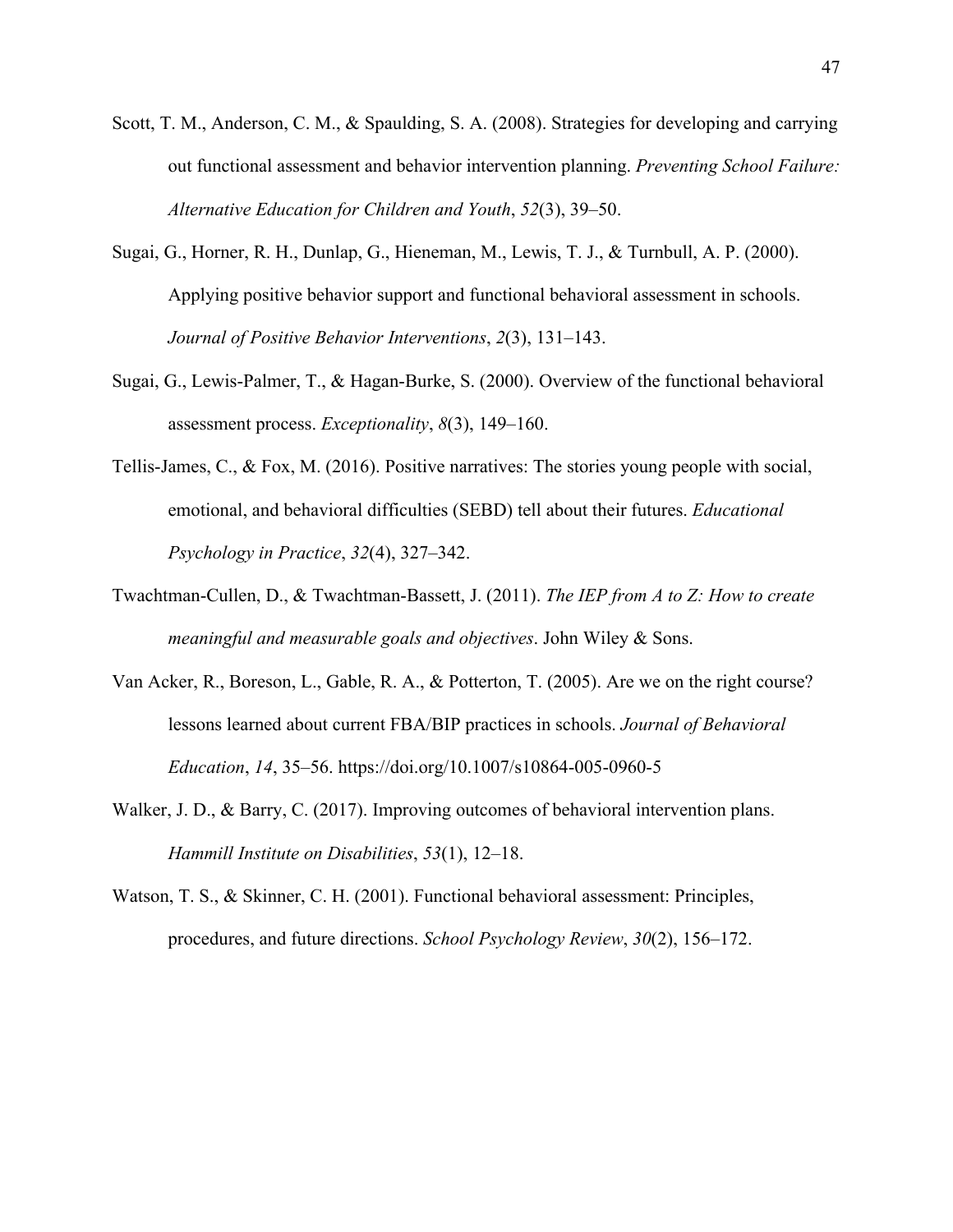#### APPENDIX A

### **Consent/Institutional Review Board Approval Letter**

<span id="page-54-0"></span>

To: Cade Charlton Department: BYU - EDUC - Counseling, Psychology, & Special Education From: Sandee Aina, MPA, HRPP Manager Wayne Larsen, MAcc, IRB Administrator Bob Ridge, PhD, IRB Chair Date: June 04, 2020 IRB#: IRB2020-168 Title: Perspectives from the Classroom: A Qualitative Analysis of the Helping and Hindering Incidents Associated with Implementing Behavior Intervention Plans

Brigham Young University's IRB has approved the research study referenced in the subject heading as exempt level, category 3. This category does not require an annual continuing review. Each year near the anniversary of the approval date, you will receive an email reminding you of your obligations as a researcher and to check on the status of the study. You will receive this email each year until you close the study.

The study is approved as of 06/04/2020. Please reference your assigned IRB identification number in any correspondence with the IRB.

Continued approval is conditional upon your compliance with the following requirements:

- 1. A copy of the approved informed consent statement can be found in iRIS. No other consent statement should be used. Each research subject must be provided with a copy or a way to access the consent statement.
- 2. Any modifications to the approved protocol must be submitted, reviewed, and approved by the IRB before modifications are incorporated in the study.
- 3. All recruiting tools must be submitted and approved by the IRB prior to use.
- 4. Instructions to access approved documents, submit modfications, report adverse events, can be found on the IRB website, iRIS guide: http://orca.byu.edu/irb/iRIS/story\_html5.html
- 5. All non-serious unanticipated problems should be reported to the IRB within 2 weeks of the first awareness of the problem by the PI. Prompt reporting is important, as unanticipated problems often require some modification of study procedures, protocols, and/or informed consent processes. Such modifications require the review and approval of the IRB. Please refer to the **IRB** website for more information.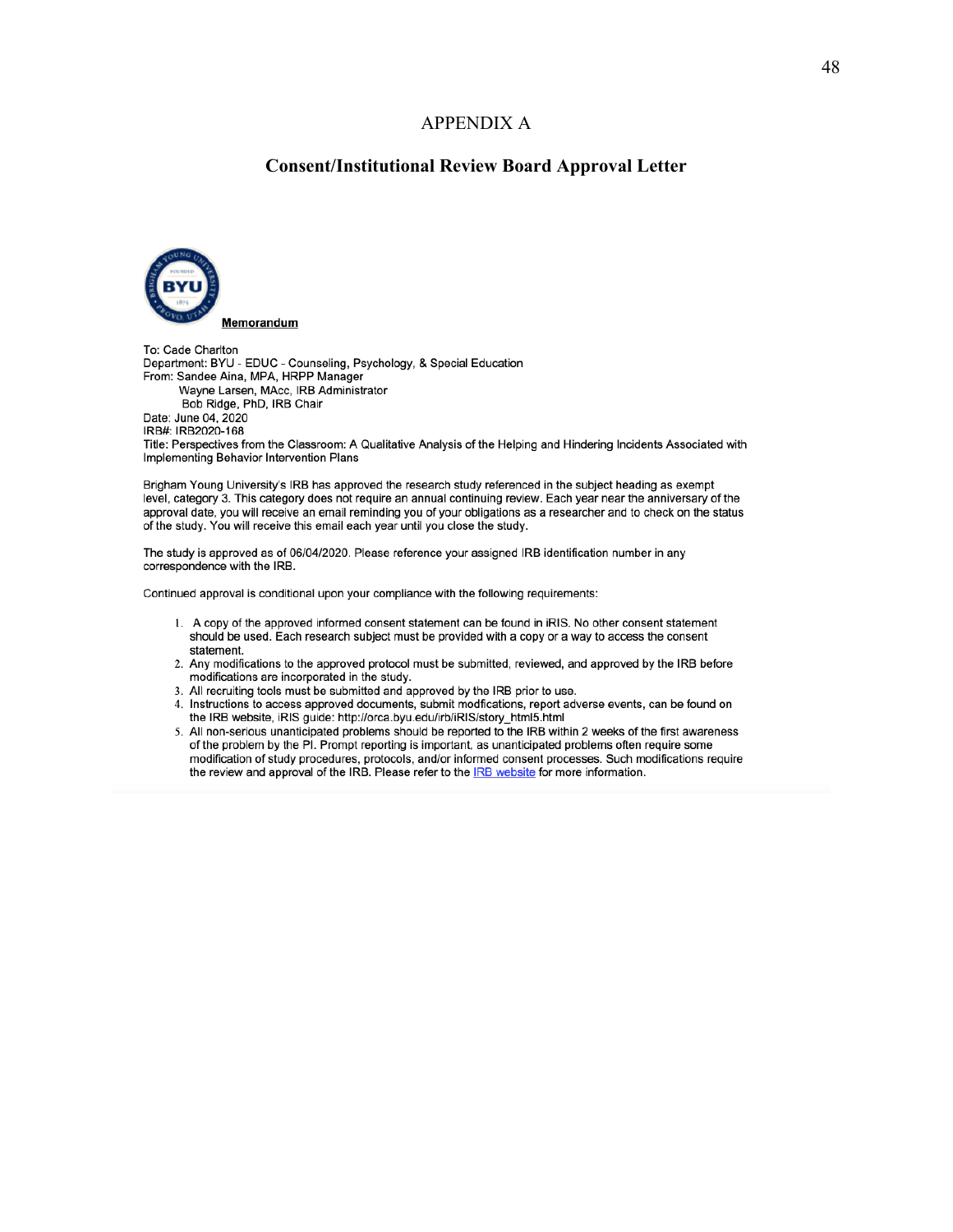### APPENDIX B

### **Demographic Survey**

### <span id="page-55-0"></span>**Introduction**

This research study is being conducted by Cade Charlton and Ellie Young at Brigham Young University to determine the helping and hindering events that influence Behavior Intervention Plan (BIP) implementation that affect student outcomes. You were invited to participate because your administrator indicated that you have had experienced improvement in student's behavior through implementing a BIP in the last six months of your working school year.

### **Procedures**

If you agree to participate in this research study, the following will occur:

1. You will fill out a brief demographic survey regarding your professional experiences (<5 minutes).

2. You will be interviewed about your experiences implementing a BIP. The interview will be conducted in your classroom or remotely (i.e., Skype, Zoom, telephone) and audio recorded to ensure accuracy in reporting (30-60 minutes).

3. You will receive an email from the research team asking you to confirm the accuracy of our analysis of your interview. The researcher may contact you later to clarify your interview answers (<5 minutes).

### **Risks/Discomforts**

You may experience discomfort associated with finding time to participate in this research or recalling your experiences working with challenging students while implementing a BIP. In addition, there is a possibility that you could experience a loss of confidential information.

### **Benefits**

You will not directly benefit from participation. We believe the information you share will inform future educators; however, this information is unlikely to directly benefit you.

### **Confidentiality**

Your name will be replaced by a pseudonym in order to maintain confidentiality in all disseminated findings in this study. Additionally, all data from this study will be saved on a secure, password protected, online file sharing server.

### **Compensation**

You will receive a \$25 amazon gift card after completing this survey, the interview, and responding to the final email confirmation of our analysis from your interview.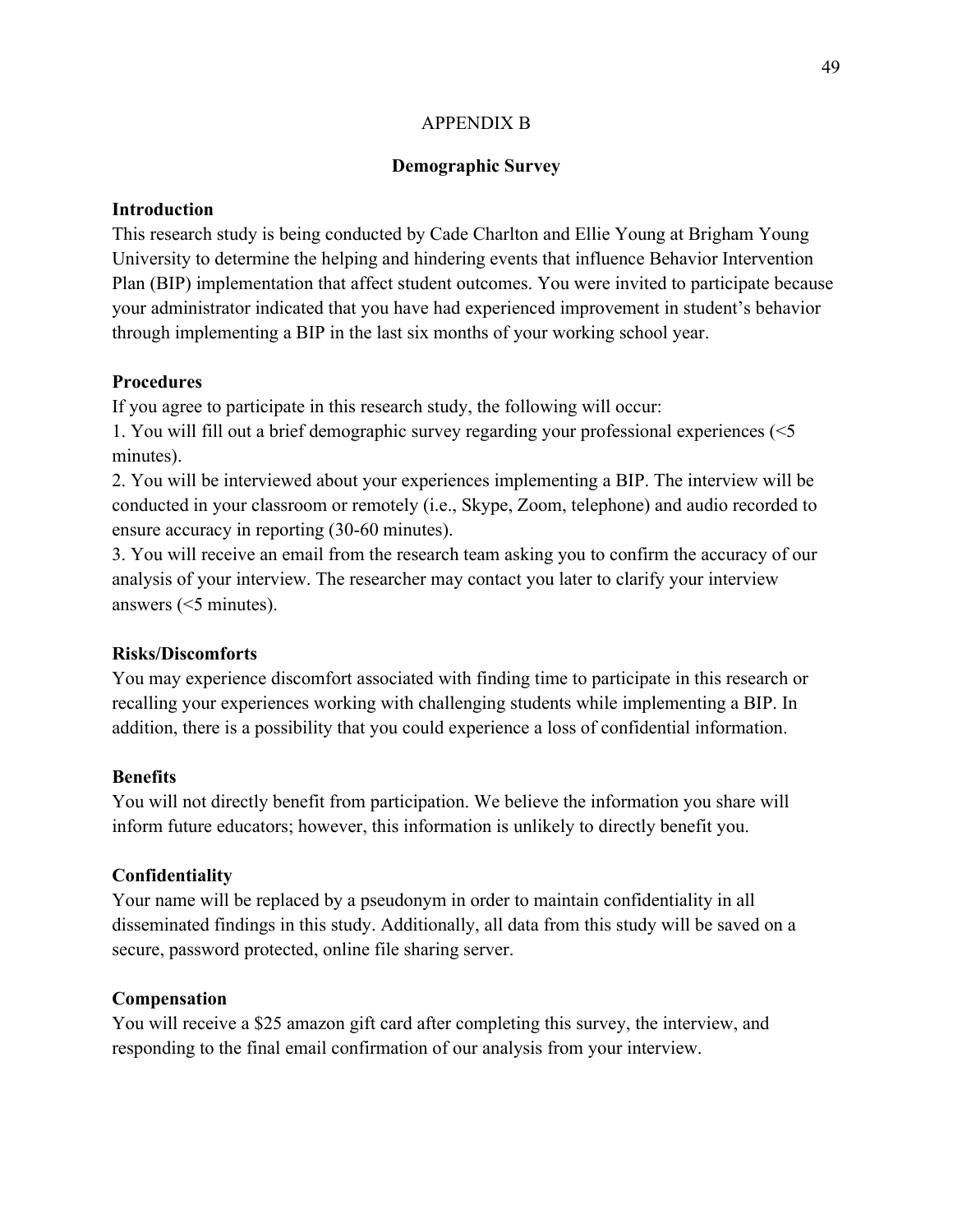# **Participation**

Participation in this research study is voluntary. You have the right to withdraw at any time or refuse to participate entirely. If you decide not to participate in the study, you will not receive a gift card.

# **Questions about the Research**

If you have questions regarding this study, you may contact Cade Charlton at cade charlton@byu.edu for further information.

# **Questions about Your Rights as Research Participants**

If you have questions regarding your rights as a research participant contact IRB Administrator at  $(801)$  422-1461; A-285 ASB, Brigham Young University, Provo, UT 84602;  $irb@byu.edu$ .

# **Statement of Consent**

Please select "yes" to indicate that you have read, understood, and have access to the above consent and desire of my own free will to participate in this study.

Q1 What is your email?

\_\_\_\_\_\_\_\_\_\_\_\_\_\_\_\_\_\_\_\_\_\_\_\_\_\_\_\_\_\_\_\_\_\_\_\_\_\_\_\_\_\_\_\_\_\_\_\_\_\_\_\_\_\_\_\_\_\_\_\_\_\_\_\_ Q2 Select the role that best describes your primary professional responsibility:

\_\_\_\_\_\_\_\_\_\_\_\_\_\_\_\_\_\_\_\_\_\_\_\_\_\_\_\_\_\_\_\_\_\_\_\_\_\_\_\_\_\_\_\_\_\_\_\_\_\_\_\_\_\_\_\_\_\_\_\_\_\_\_\_

- o Special Educator
- o General Educator
- o School Psychologist
- o Social Worker
- o Behavior Specialist
- Q3 In which school district do you primarily work?
- $\blacktriangledown$  Alpine (1) ... Cache (8)
- Q4 My age (as of your last birthday)

# Q5 I am

- o Male
- o Female
- o Prefer not to answer

Q6 I am of Hispanic, Latino, or Spanish ethnicity

- o Yes
- o No
- Q7 I am of Hispanic, Latino, or Spanish ethnicity
- o Yes
- o No
- Q7 Please check all categories that best describe your race:
- ▢ American Indian / Alaska Native
- ▢ Asian
- ▢ Pacific Islander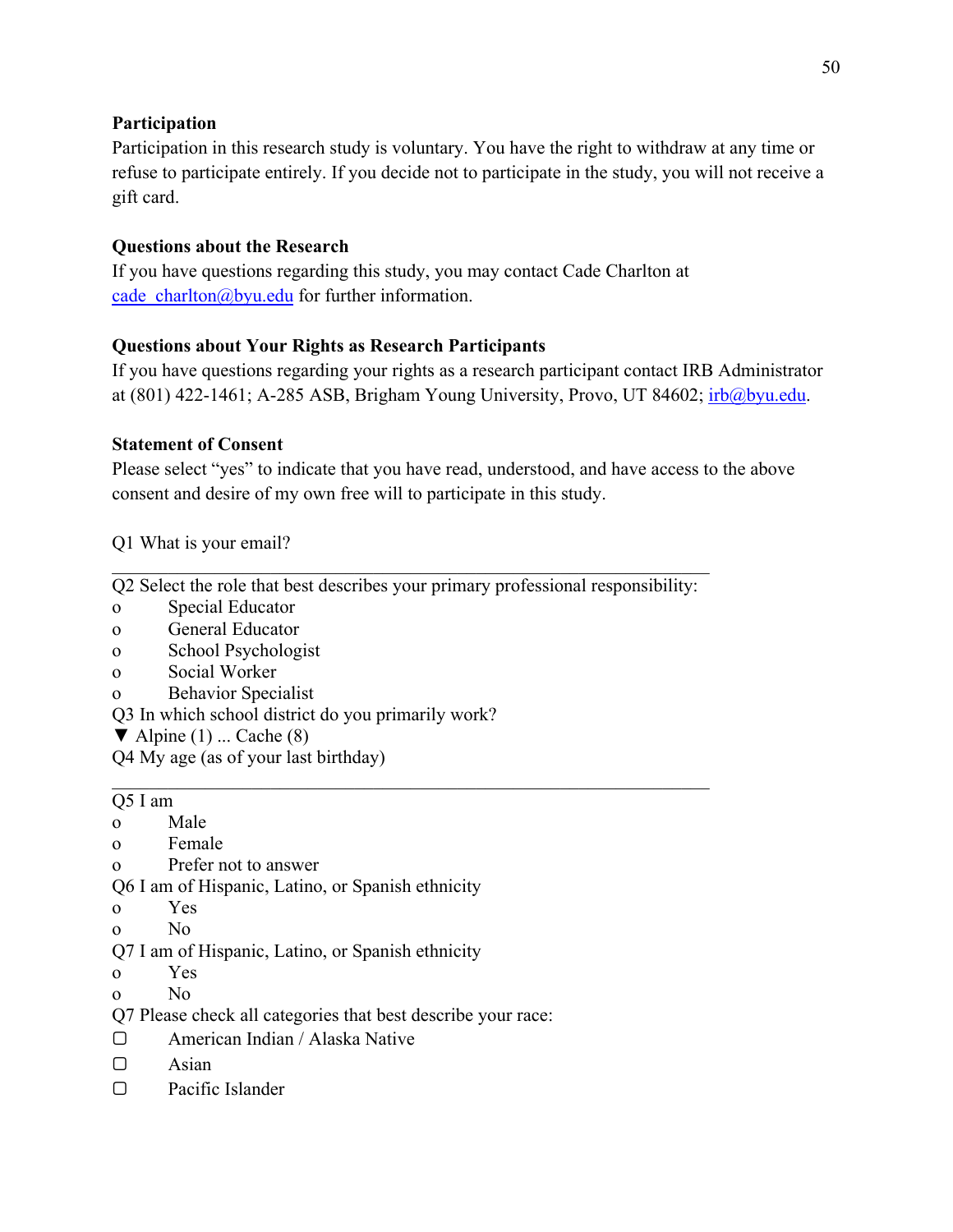- ▢ Black
- ▢ White
- $\Box$  Other (specify)
- ▢ Decline to answer

Q8 If you are a teacher, are you certified in the areas / subjects you currently teach?

- o No
- o Yes
- o I am not a teacher

Q9 What is the highest degree you have earned (select one)?

- o High school diploma
- o Associate's degree / technical
- o Bachelor's degree
- o Master's degree
- o Master's degree +30
- o Doctoral, Educational Specialist, J.D. degree

Display This Question:

If What is the highest degree you have earned (select one)?

Q10 What was your major area of study (highest degree only)?

Q11 Have you received training on any of these topics related to BIPs from anyone in your district or school?

(Select all that apply)

- ▢ Conducting an FBA
- ▢ Writing a BIP
- ▢ Implementation of BIPs
- ▢ Evaluation of implementation

I'd like you to think of one specific BIP that you were able to implement successfully. This means that you were able to implement the plan as intended and were able to see behavioral change in the student. Please only think about that particular BIP when answering the following questions.

Q12 Have you had success implementing a BIP in the past 6 working months (excluding school breaks)?

- o Yes
- o Maybe
- o No

Q14 What percentage of the time were you the primary person implementing this BIP?

0 10 20 30 40 50 60 70 80 90 100 What percentage?

Q15 The strategies specified in the BIP were implemented as written?

- o Strongly disagree
- o Moderately disagree
- o Barely disagree
- o Barely agree
- o Moderately agree
- o Strongly agree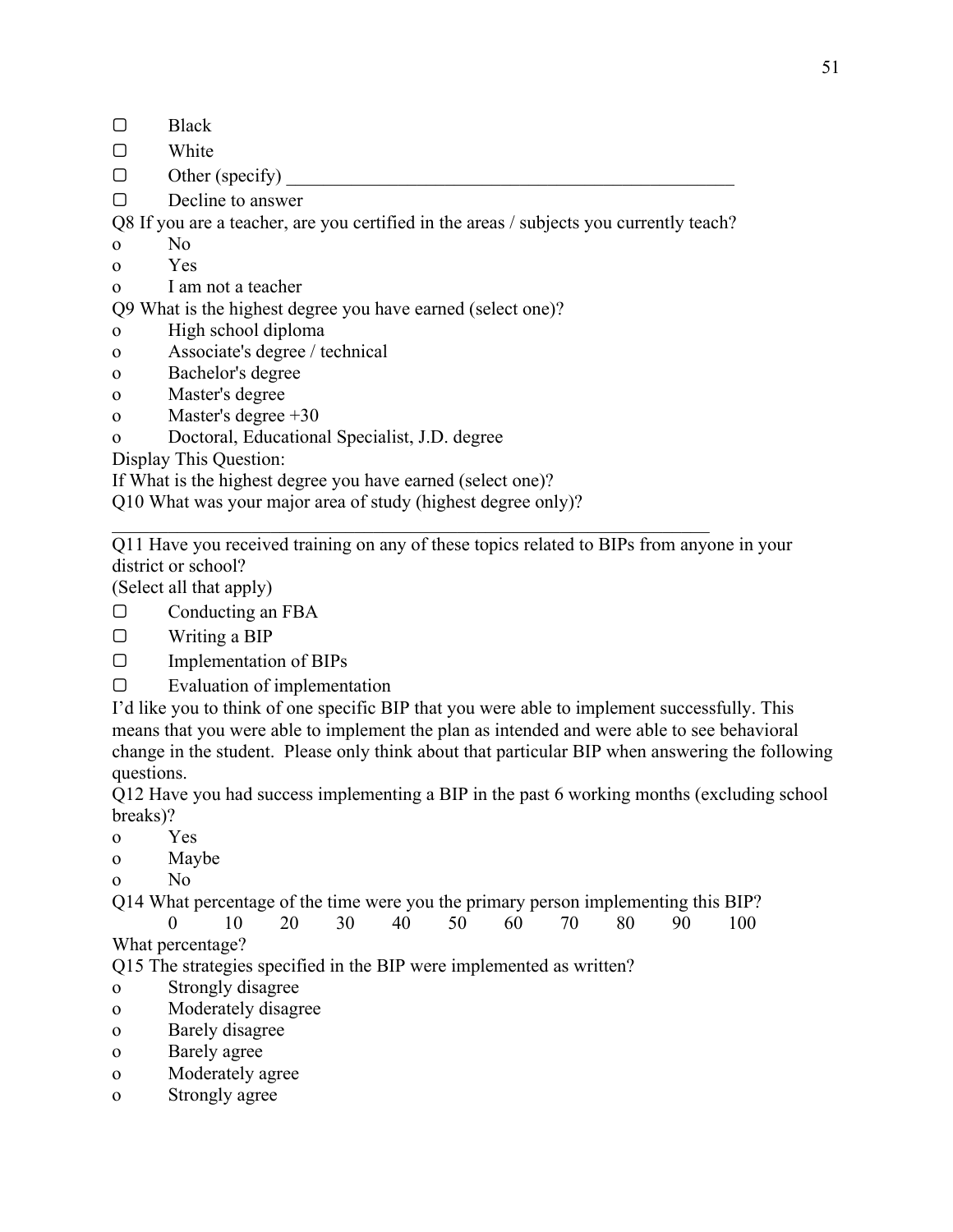Q16 What percentage of the strategies included in the plan were implemented as intended?

0 10 20 30 40 50 60 70 80 90 100 What percentage?

Q18 Adults interacted more positively with the target student as a result of the BIP.

- o Strongly disagree
- o Moderately disagree
- o Barely disagree
- o Barely agree
- o Moderately agree
- o Strongly agree

Q19 Please keep in mind the most successful BIP you developed/implemented in the past six months when indicating your level of agreement to the following questions.

Q20 Overall, student behavior improved as a result of this BIP?

- o Strongly disagree
- o Moderately disagree
- o Barely disagree
- o Barely agree
- o Moderately agree
- o Strongly agree

Q21 The behavioral goals of the interventions described in the BIP were met?

- o Strongly disagree
- o Moderately disagree
- o Barely disagree
- o Barely agree
- o Moderately agree
- o Strongly agree

Q22 The student's problem behaviors were reduced as a result of the implementation of the BIP?

- o Strongly disagree
- o Moderately disagree
- o Barely disagree
- o Barely agree
- o Moderately agree
- o Strongly agree

Q23 The student's use of the replacement behavior increased as a result of the implementation of the BIP?

- o Strongly disagree
- o Moderately disagree
- o Barely disagree
- o Barely agree
- o Moderately agree
- o Strongly agree

Q24 The student engaged in more positive behaviors, other than the replacement behavior, as a result of the implementation of the BIP?

- o Strongly disagree
- o Moderately disagree
- o Barely disagree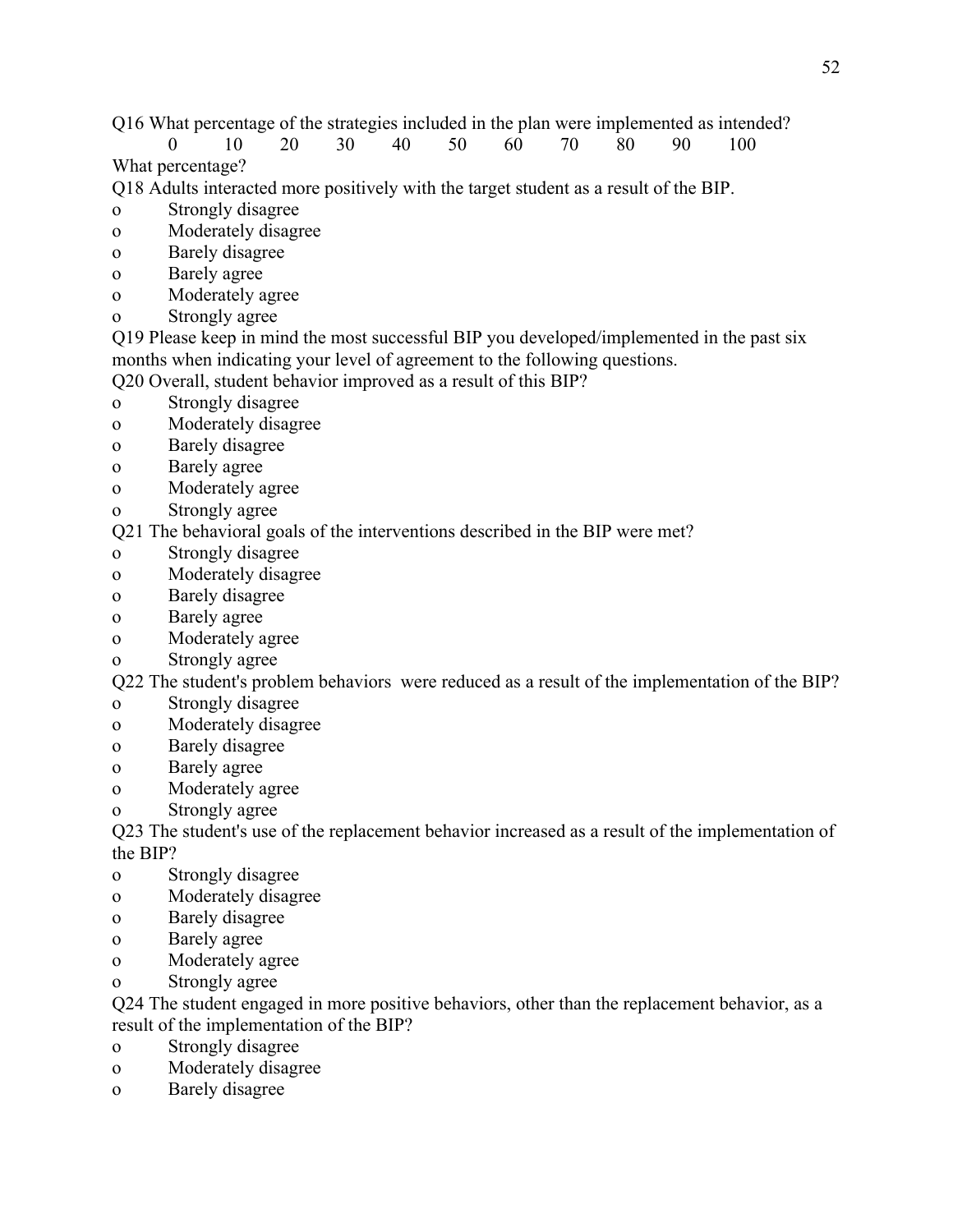- 
- o Barely agree<br>
o Moderately agree<br>
o Strongly agree
-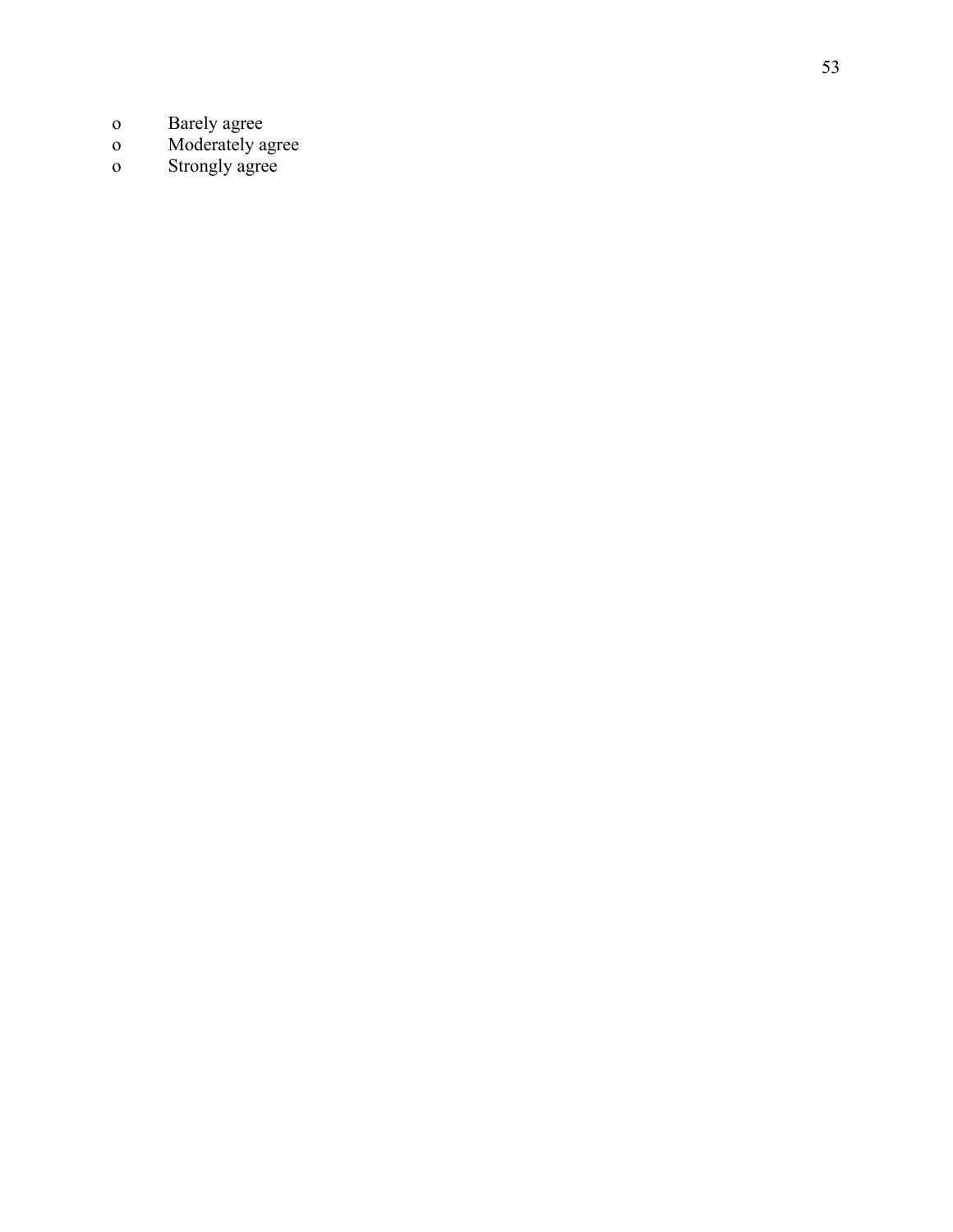### APPENDIX C

### **Interview Script (Plan Implementer)**

#### *(estimated duration = 30 minutes)*

<span id="page-60-0"></span>

| Date         |  |
|--------------|--|
| Interviewer  |  |
| Participant# |  |

"Thank you for taking the time to participate in this study. Your time is important to me and I will do my best to finish this interview in under 30 min. As you know, our purpose in conducting this study is to identify what helps and hinders your efforts to implement the strategies specified in the BIP. You were selected for this study because you have had success with BIPs in the past 6 months of your working school year.

"I'd like you to think of one specific BIP that you were able to implement successfully. This means that you were able to implement the plan as intended and were able to see behavioral change in the student.

1) Do you have a specific BIP in mind? (Yes/No)

2) Tell me what impactful BIP looked like in your specific experience.

I'll be taking notes while you are talking, so please feel free to continue talking even if I'm typing.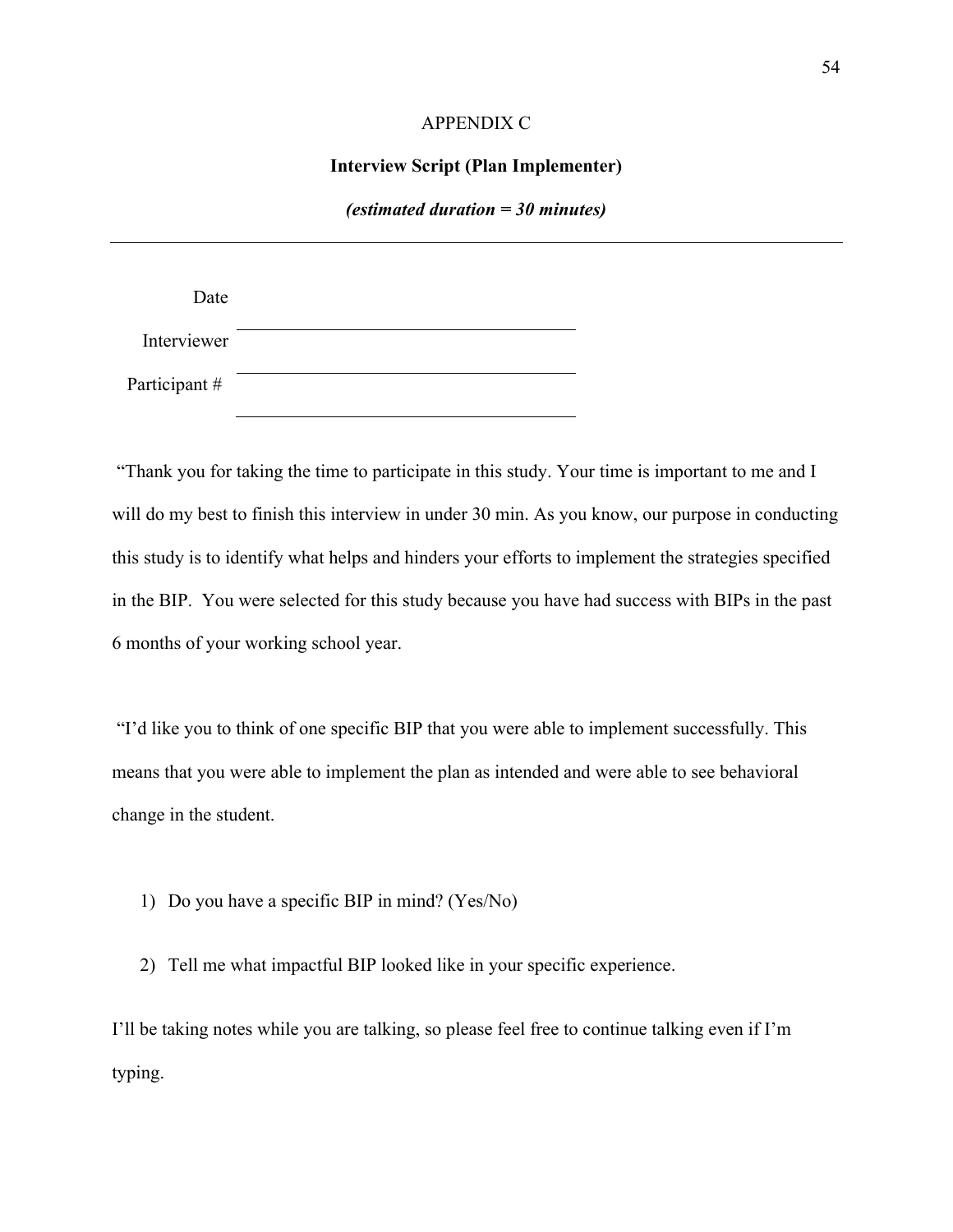Thank you. Next, I'd like to ask you several questions about your experience implementing this BIP. Please, reflect carefully on the specific events, observable behaviors, and examples that come to mind with each question. These events should be things that you, members of your team, or other professionals did."

- 3) "What were the important *events* that **helped** to consistently implement this specific BIP concerning improvement in student behavior? Please describe each incident in as much detail as possible."
	- $\triangleright$  Probe to avoid non-specific events like (e.g., greater support, etc.).
		- What specifically did you or other professionals do?
		- What observable events did you notice when \_\_\_\_ happened?
		- What happened as a result of \_\_\_\_\_?

# **HELPFUL FACTORS**

"Let me briefly summarize the helpful factors you mentioned. I noted [List Helping Factors]."

- 4) "What were the specific events that **hindered** your efforts to consistently implement this specific BIP concerning improvement in student behavior?"
	- $\triangleright$  Probe to avoid non-specific events like (e.g., greater support, etc.).
		- What specifically did you or other professionals do?
		- What observable events did you notice when \_\_\_\_ happened?
		- What happened as a result of \_\_\_\_\_?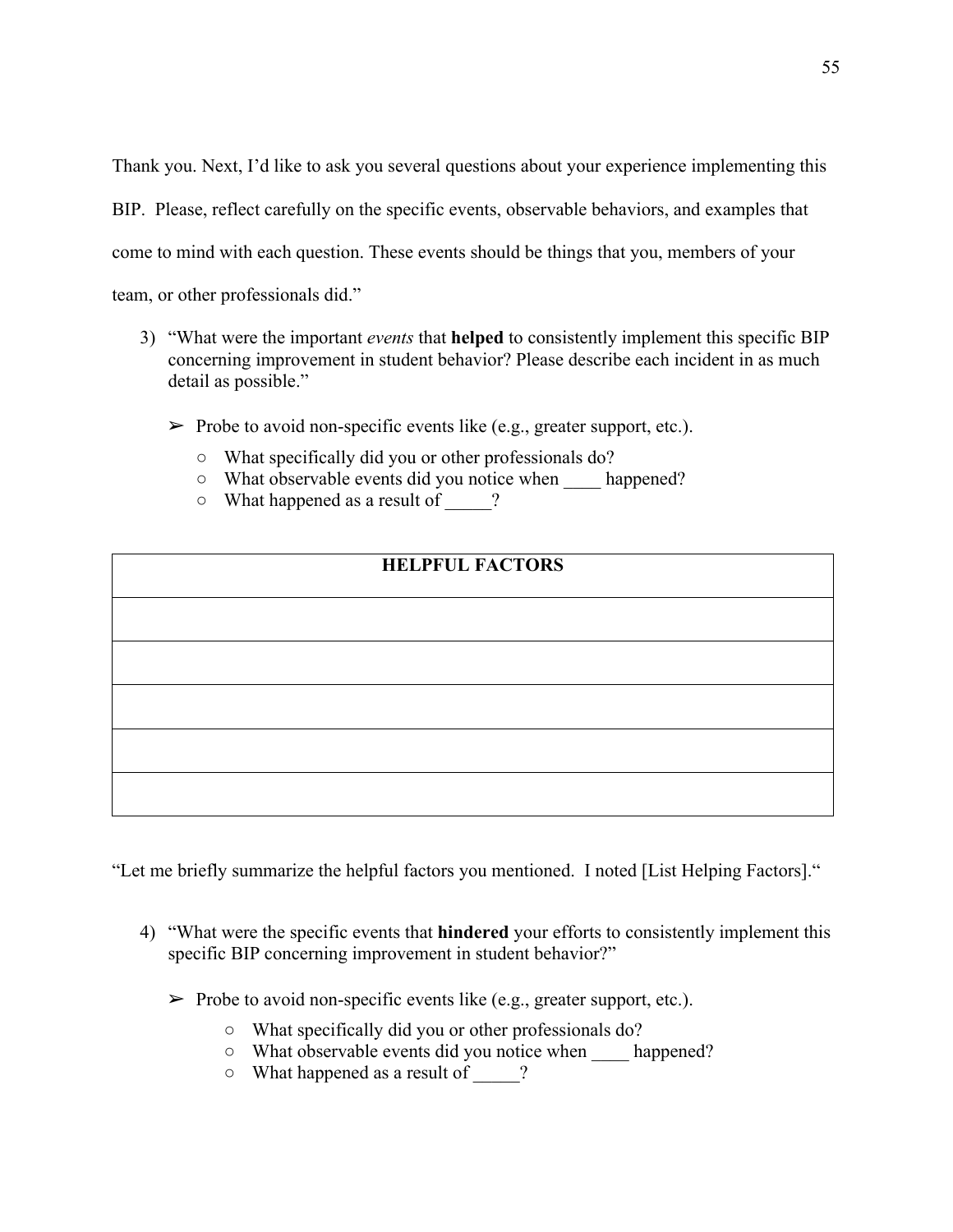# **HINDERING FACTORS**

"Let me briefly summarize the factors you mentioned that hindered implementation. I noted

[List Hindering Factors]."

- 5) "Looking back, are there other things that would have helped? Things you wished had happened or even could happen in the future."
	- $\triangleright$  Probe to avoid non-specific events like (e.g., greater support, etc.).
		- What specifically did you or other professionals do.
		- What observable events did you notice when \_\_\_\_ happened?
		- What happened as a result of \_\_\_\_\_?

# **WISH LIST ITEMS**

"Let me briefly summarize the items you mentioned that could have helped implementation. I